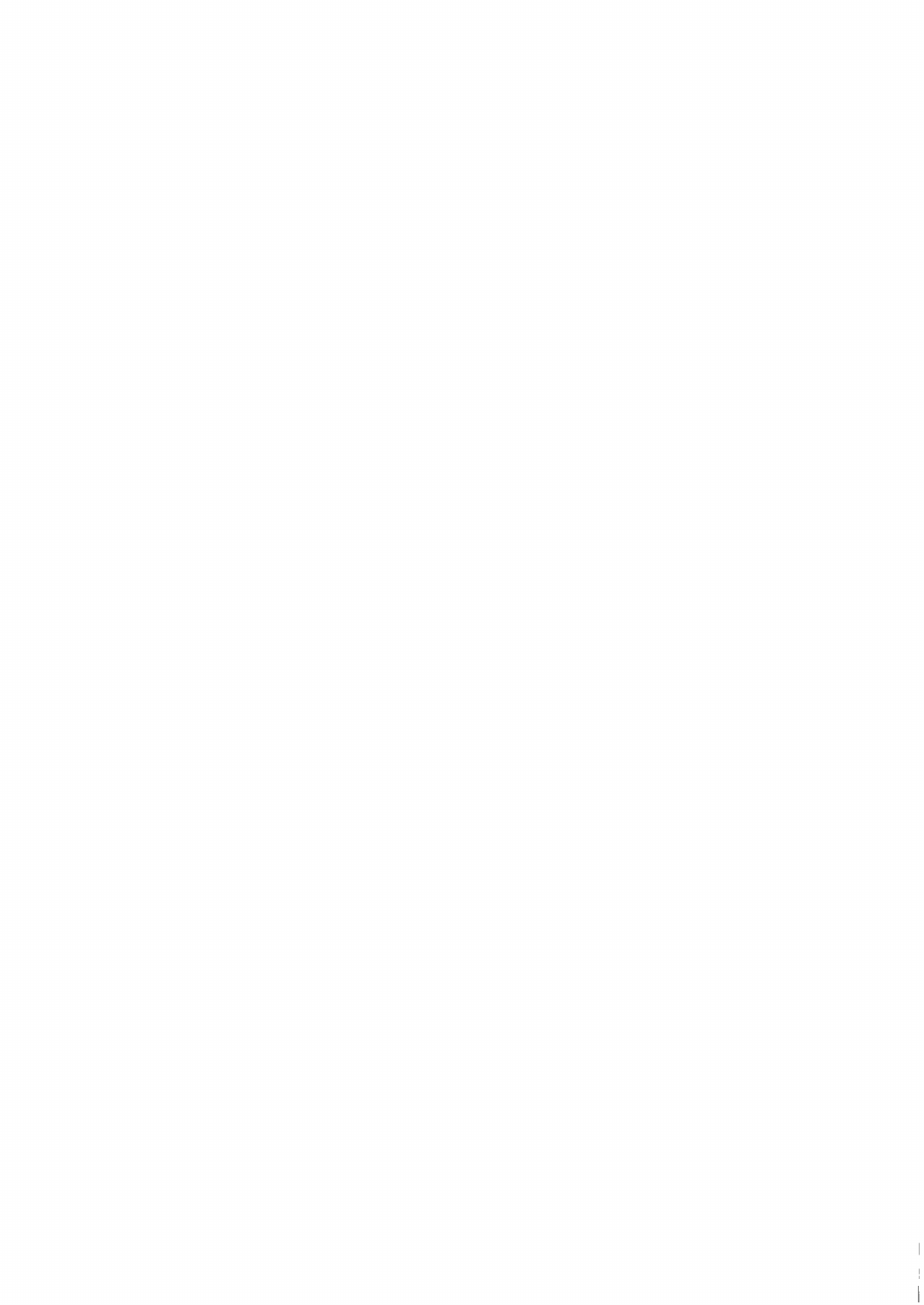#### Abstract

As water resources are more intensively used and as water quality deteriorates there is an increasing need for improved decision making processes to manage them. Since both economic and social criteria, and several interest groups with often conflicting preferences are involved, multi-dimensional utility functions are employed in the analysis.

This paper presents a preliminary application of a model employing several forms of utility functions to the control of water quality on the Rhine River in which optinal treatment levels are found by simultaneously solving a system of non-linear equations. The applicability of additive and multiplicative forms of utility objective functions is studied, and the relation of this model to real world decision making is described.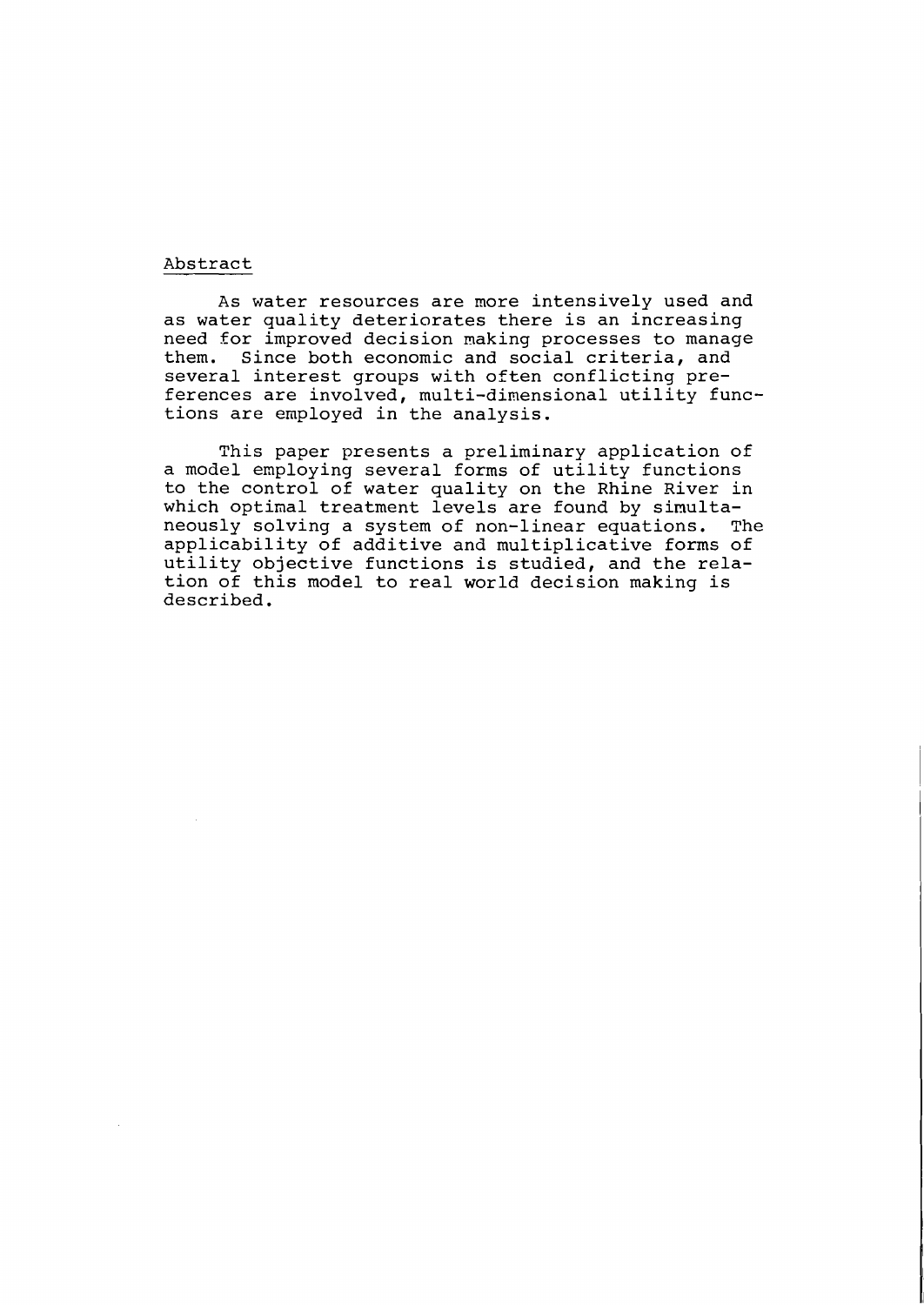$\label{eq:2.1} \mathcal{L}(\mathcal{L}^{\text{max}}_{\mathcal{L}}(\mathcal{L}^{\text{max}}_{\mathcal{L}}(\mathcal{L}^{\text{max}}_{\mathcal{L}}(\mathcal{L}^{\text{max}}_{\mathcal{L}^{\text{max}}_{\mathcal{L}}}))))$ 

 $\mathcal{L}^{\text{max}}_{\text{max}}$  and  $\mathcal{L}^{\text{max}}_{\text{max}}$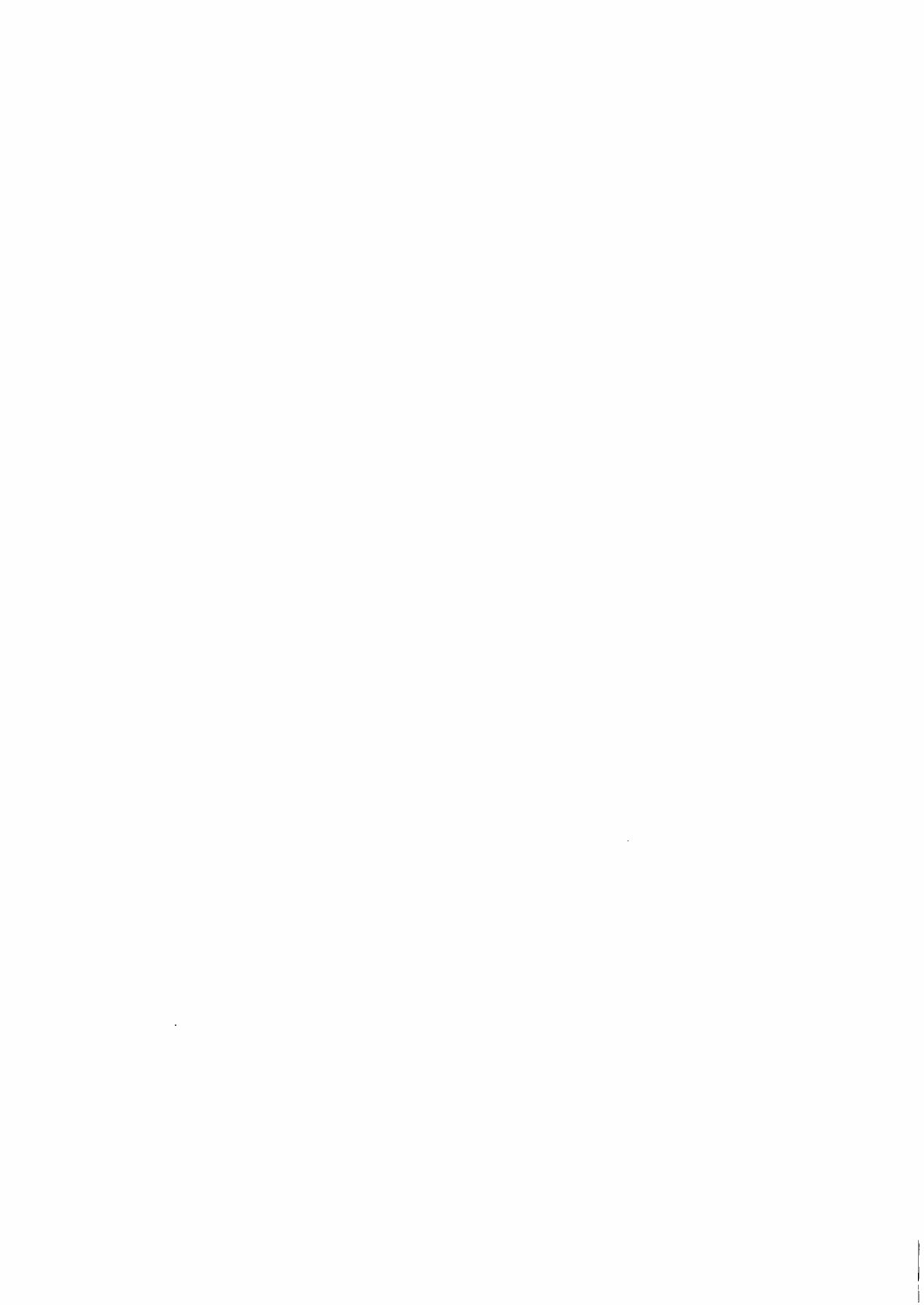# Application of Decision Analysis to Pollution Control: The Rhine River Study\*

Antony R. Ostrom\*\* and Jacques G. Gros\*\*\*

## Introduction

Rational decision making affecting water quality generally involves aggregating incommensurate inputs from many sources. All too often, the decision making process is dominated by those criteria which can be easily quantified; putting little weight on subjective information. A need exists for techniques that can incorporate all the relevant inputs in one rational framework. This paper describes an approach that applies decision analysis and optimal control theory to resource management problems, and specifically to water quality management. In particular, concern centers on three broad topics: difficulty in defining the problem, difficulty in treating multiple objectives, and difficulty in handling uncertainty.

A precise definition of the problem to be studied is of critical importance. What is the complete set of technologically feasible alternatives, one of which will be found to be

\* Presented at the International Seminar on Applications of Systems Analysis in the Management of Water Resources, Jablonna, Poland, 21-26 April, 1975.

\*\* On leave from Department of Management Sciences, University of Waterloo, Waterloo, Ontaria, Canada.

\*\*\* International Institute for Applied Systems Analysis, 2361 Laxenburg, Austria.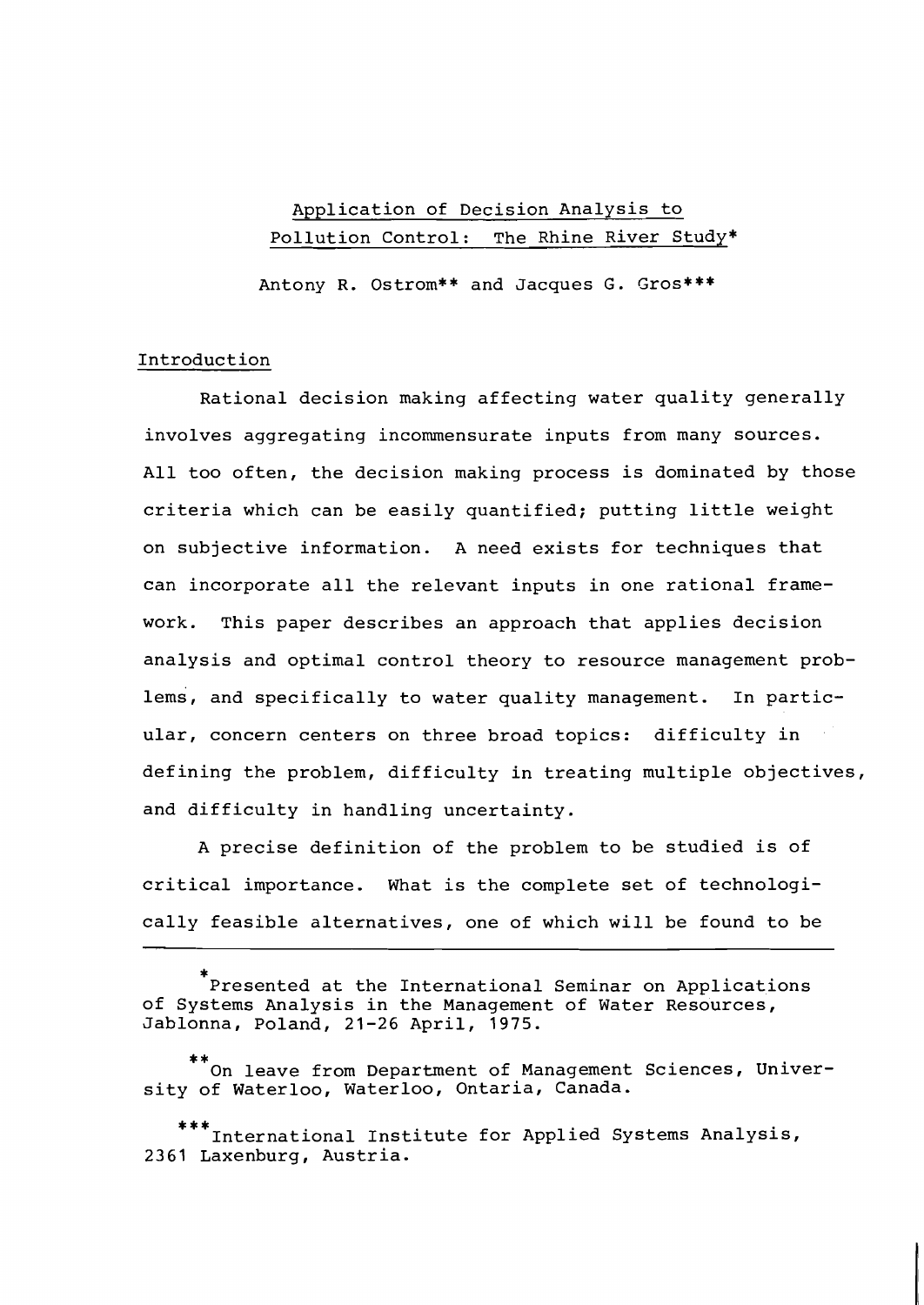the optimal decision, that should be compared? Who are the decision makers: one person, a group, or several groups with overlapping jurisdictions? What are their objectives, how are they measured, and do they conflict? What is the decision making procedure that will be followed, and what sources of information does the decision maker use? What are the time scales of the decision, of the implementation of the decision, and of the impacts? Who is significantly affected by the decision, do their preferences differ from those of the decision makers, and should their feelings be included in the analysis?

Water resource and pollution control decisions have environmental, monetary, and social effects. As these are often incommensurate, it is natural to inquire how they can be included logically in one objective function. A related question is how some of these effects can be quantified, since there might exist no natural measures of some of them. Also, how does one put into commensurate units impacts over time -- especially where discounting may be inappropriate (see Meyer **[12])?** 

Finally, how can uncertainty be handled? There is uncertainty in predicting the environmental impacts of a decision, in predicting costs, and in predicting actions of opposing and of friendly interest groups. Some of these uncertainties result from a lack of knowledge, others from incomplete information, others still from the unpredictability of nature.

These are some of the issues that should be considered in the analysis of water resource problems. We will present an approach that explicitly incorporates many of them. In

 $-2-$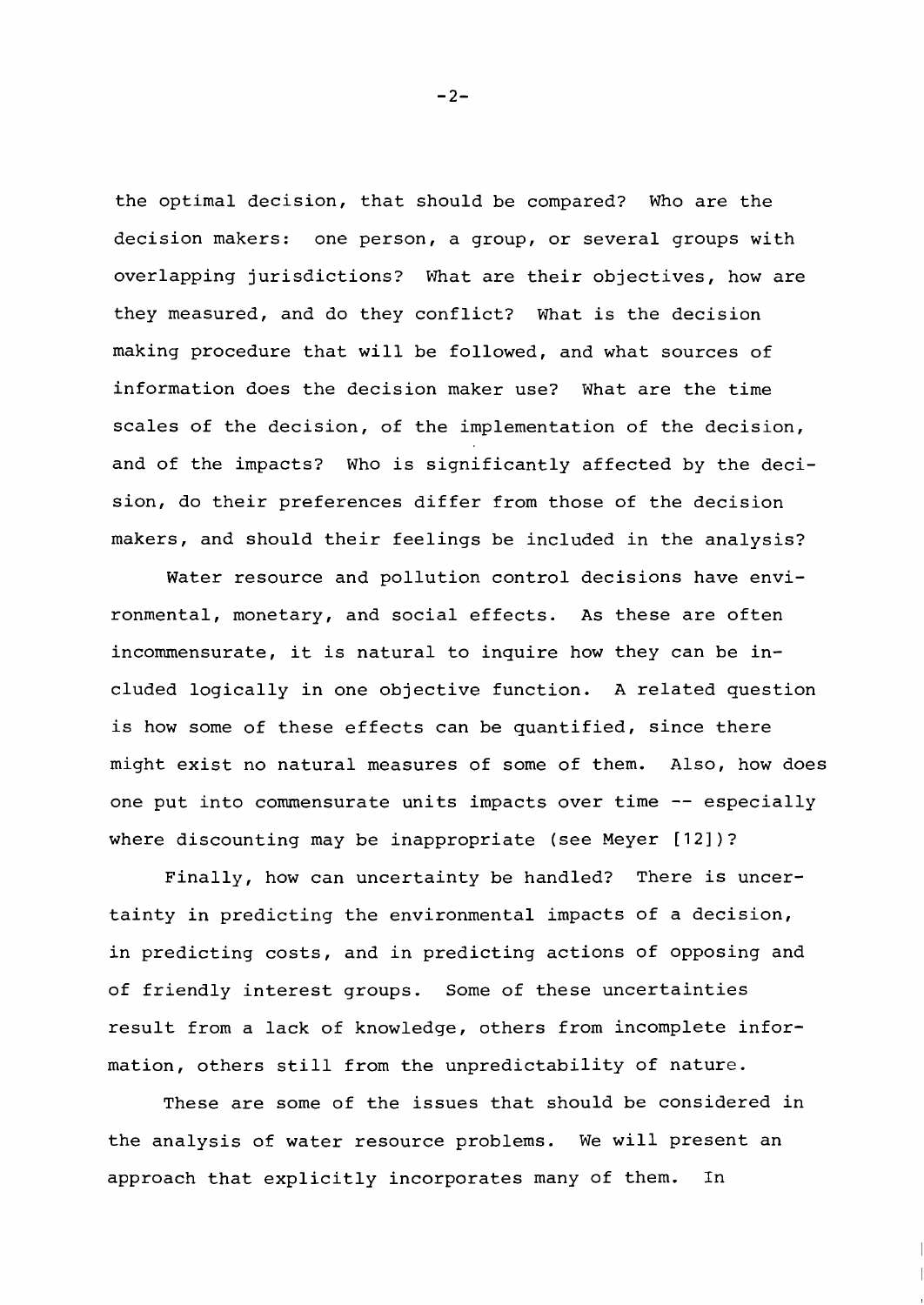particular, it includes trade-offs among objectives and among groups, and provides a structure for discussion of management alternatives. Objective and subjective aspects of the problem can be formally included, and uncertainty in the problem components is handled in a rigorous way.

Sensitivity analysis of variations in the preferences of the decision maker can be easily carried out; in fact we will present such a sensitivity analysis as part of our application of the approach to a pollution control problem of the Rhine River. The purpose of the application is to find operating rules for pollution control plants and to obtain quality levels for different reaches of the Rhine as it flows through the Federal Republic of Germany. The approach used is to maximize the expected value of utility under varying and uncertain ambient river conditions. This work should be viewed as one step towards finding analytic techniques for studying "...the next problem in public planning: the multiobjective multiple-decision-maker problem" (Cohon and Marks, [3] ) .

#### The Approach

There are too many impacts, interest groups, and considerations of equity for one person to integrate all the components of a water pollution control decision problem and come up with the "best" decision. Therefore, we propose a decision analytic approach to river basin pollution control. Decision analysis provides a framework for the systematic consideration of most of the relevant information and for assessing and including the preferences of the decision making group

 $-3-$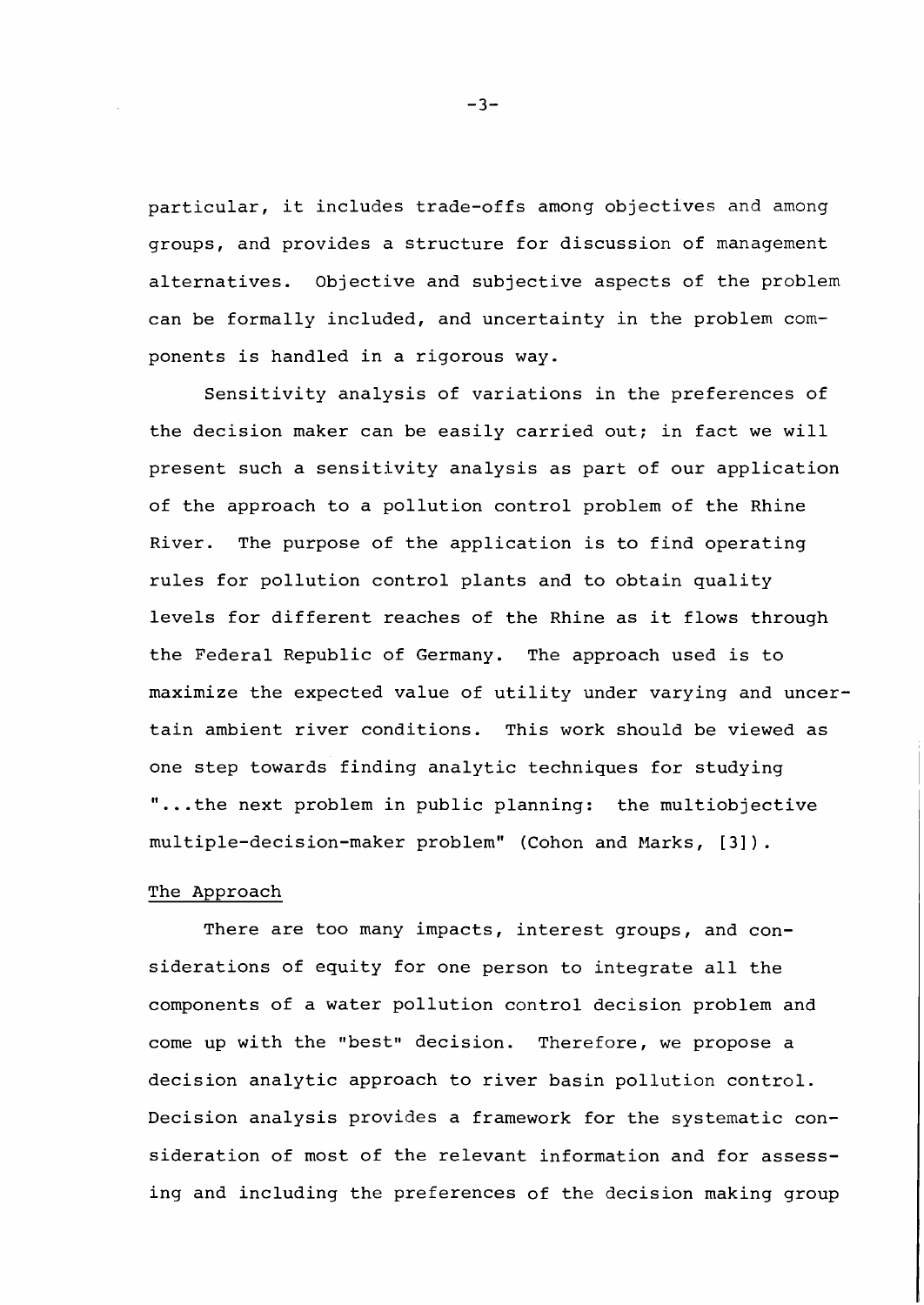in the analysis. It allows the analyst to break the problem into its component parts, analyze them separately, and then recombine them into the original problem. This recombination is done in a systematic fashion, the decision maker providing the logic.

One of the first steps in the approach is to find an appropriate set of objectives and associated measures of effectiveness that indicate the degree to which they are achieved. (We refer to these measurable quantities as attributes.) This is done by the decision maker with the help of the analyst. For our pollution control problem on the Rhine, the objectives could be :

- 1. Minimize environmental degradation;
- 2. Minimize cost;

3. Maximize human health and safety.

These are far too abstract for actual use in the analysis. Objectives exist in hierarchies (Keeney and Raiffa **[71).** The three we mentioned are upper level objectives; below them are a set of sub-objectives that describe them in a more useful fashion; for instance, "minimize water pollution." One usually associates "BOD," "COD," "DO" or "parts per million of some chemical contaminant" with the sub-objective "minimize water pollution." (See O'Conner [14] for some of the issues involved in the development of indices for water quality.) These are not direct measures of the objective; they are correlates used because the primary property is inherently unmeasurable or because the natural measure is analytically intractable. It

 $-4-$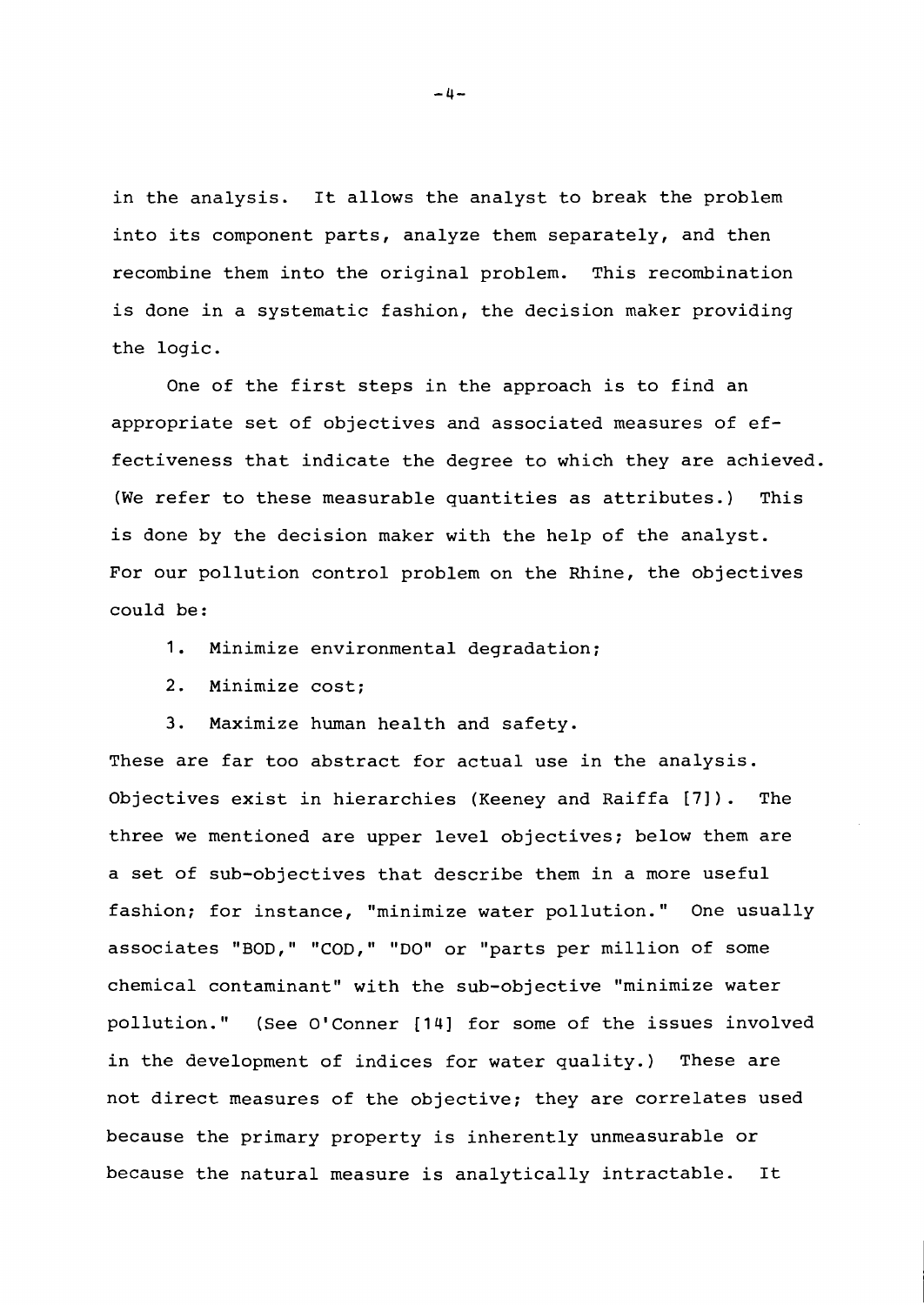is not altogether necessary to use such well-established measures; other subjective measures that make sense to the decision maker can also be used. If necessary, the analysis can be redone to determine how the choice of alternative measures biases the results.

It is desirable that the measurable quantities (attributes) be complete -- that is, that they include whatever could influence the decision; be of minimum size, for ease of analysis; and be non-redundant so that impacts are not double-counted.

Let us assume that, based on discussions with the decision maker, a set of n attributes has been found for our pollution control problem. Let  $X_i$  represent the i<sup>th</sup> attribute, and  $x_i$ refer to a specific value of the attribute  $X_i$ . The consequence  $\underline{x}$  =  $(x_1, x_2, ..., x_N)$  of implementing a particular alternative can be described in terms of the levels  $x_i$  of the attributes. But these consequences cannot be predicted with certainty. Therefore, associated with each set of consequence levels  $x$ is a probability density  $p_{V}(x)$  for the  $v^{th}$  alternative. These densities can be obtained from historical records, from subjective feelings, or by combinations of the two (see Schlaifer [17]).

One of the most noteworthy aspects of decision analysis is the degree to which subjective information can be incorporated. We include it by quantifying the decision maker's preferences in terms of a utility function. This function  $(denoted u(x))$  has two desirable properties:

 $-5-$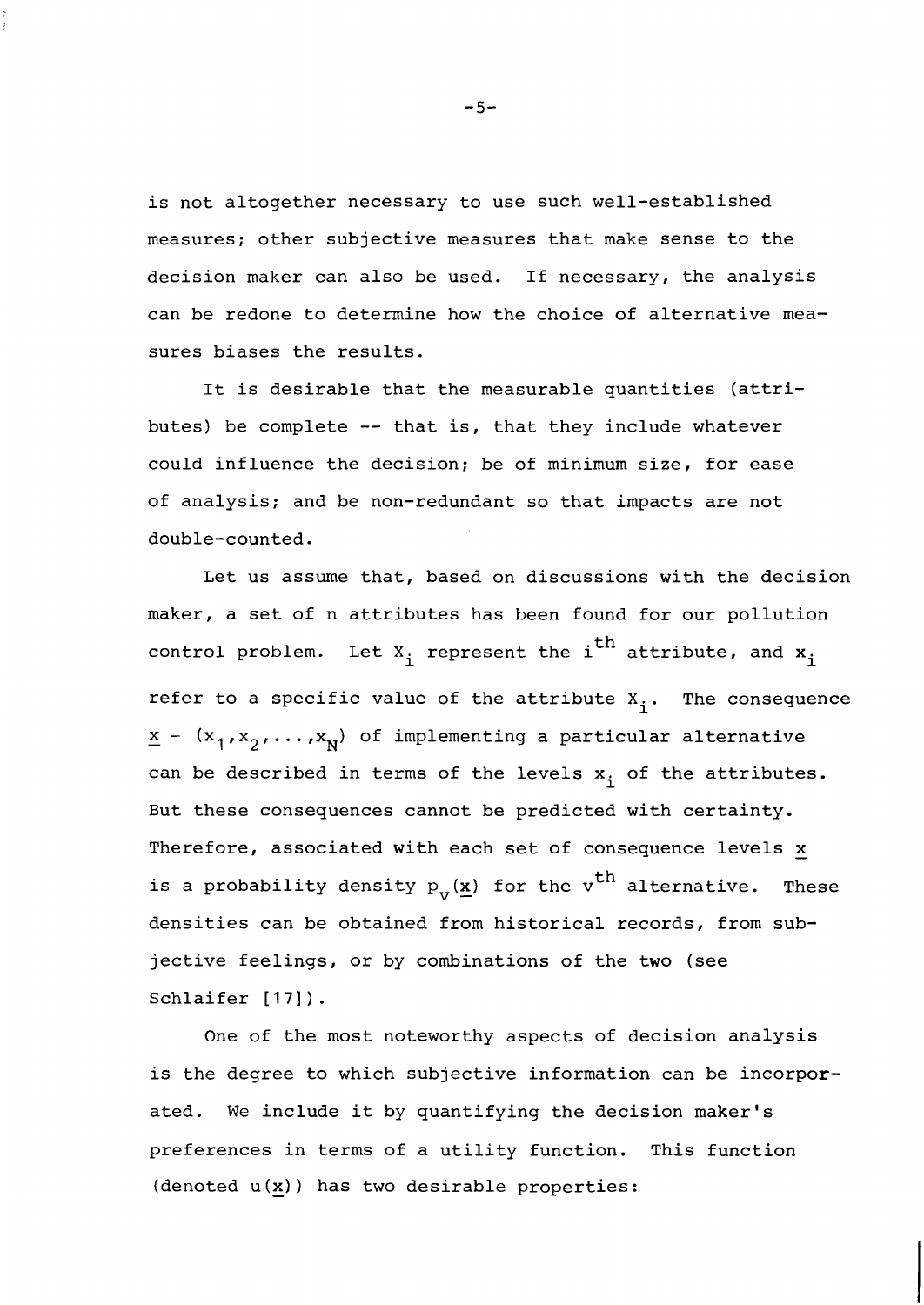a) 
$$
u(x_1', x_2', \ldots, x_N') \ge u(x_1'', x_2'', \ldots, x_N'')
$$
 if and only  
if  $(x_1', x_2', \ldots, x_N')$  is preferred to  $(x_1'', x_2'', \ldots, x_N'')$ ;  
that is, the utility function is a monotonically increasing  
function of the decision maker's preferences; and b), in  
situations involving uncertainty, the expected value of  $u(\underline{x})$   
is the appropriate guide for decision making. (These two  
properties follow from some axioms specified in von Neumann  
and Morgenstern [13], and Pratt, Raiffa and Schlaifer [15].)  
In other words, the decision problem becomes finding the alter-  
native "v" that maximizes

$$
\int u(\underline{x}) p_{\mathbf{v}}(\underline{x}) d\underline{x} . \qquad (1)
$$

It would be convenient if the preference assessment could be divided into a number of small, simple tasks. Keeney **[6]**  has presented a review of some simple multi-attribute utility function forms. He has shown that two independence properties are of critical importance in establishing the proper form, and unless these properties hold, certain simple utility function forms are theoretically inappropriate. He calls these properties value independence and utility independence. **A** set of attributes is said to be value independent if preferences among gambles depend only on the marginal probability density functions of the individual attributes. (In general, preferences among gambles would depend on the joint probability density function and not just on the marginal functions.) A set of **N-1** attributes is said to be utility independent of the remaining attribute (the complement) if preferences among gambles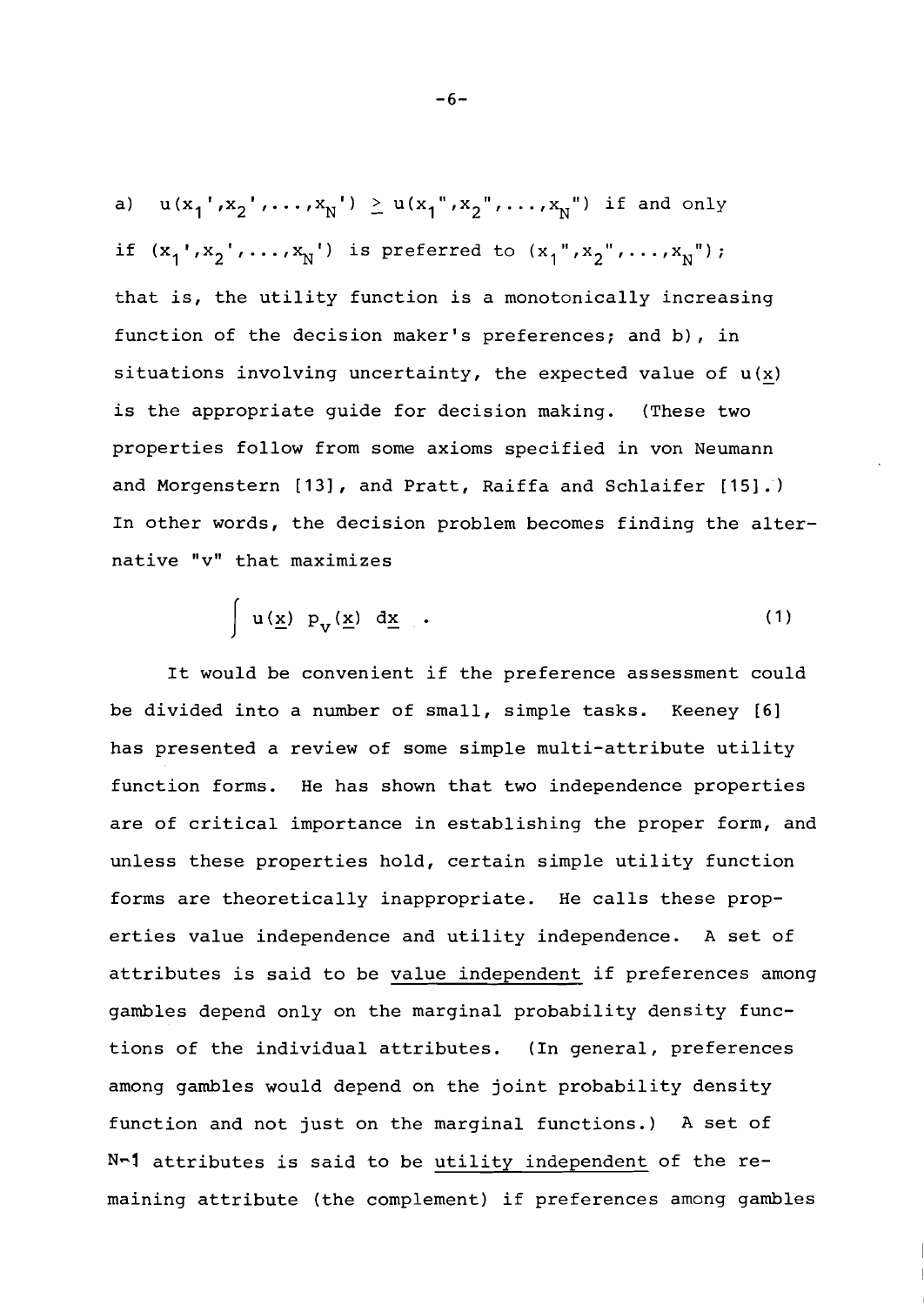over the set, with the complement held at a fixed level, do not depend on what the fixed level is.

If value independence holds, then the multi-attribute utility function  $u(x)$  can be written in the additive form:

$$
u(\underline{x}) = \sum_{i=1}^{N} k_i u_i(x_i) \qquad (2)
$$

where  $u_{\texttt{i}}(x_{\texttt{i}})$  is the single-attribute utility function for attribute i and the  $k_i$ 's are scaling constants. On the other hand, if each N-1 attribute set is utility independent of its complement, then the multi-attribute utility function can be written either in the additive form, as above, or in the multiplicative form:

$$
1 + k \mathbf{u}(\underline{\mathbf{x}}) = \frac{\mathbf{N}}{\mathbf{i} = 1} \left( 1 + k \mathbf{k}_{\underline{\mathbf{i}}} \mathbf{u}_{\underline{\mathbf{i}}} (\mathbf{x}_{\underline{\mathbf{i}}}) \right) , \qquad (3)
$$

 $\tilde{\mathbf{N}}$ where k and k<sub>i</sub> are constants, with  $\sum_{i=1}^{n} k_i = 1$  in the additive  $i=1$ form and  $\sum_{i=1}^{n} k_i \neq 1$  in the multiplicative form  $(k_i \geq 0)$ .  $i = 1$ Usually, utility functions are scaled from 0 for the least preferred situation to 1 for the most preferred situation; hence k is a scaling constant so that  $u(x)$  is scaled properly. As k approaches 0 (  $\begin{bmatrix} N \end{bmatrix}$  k<sub>i</sub> approaches 1), the multiplicative  $i=1$ form approaches the additive form.

It is worth mentioning once again that unless these independence properties hold, the additive or multiplicative forms of the multi-attribute utility function are not appropri-<br>ate. Otherwise, much more complicated forms should be used,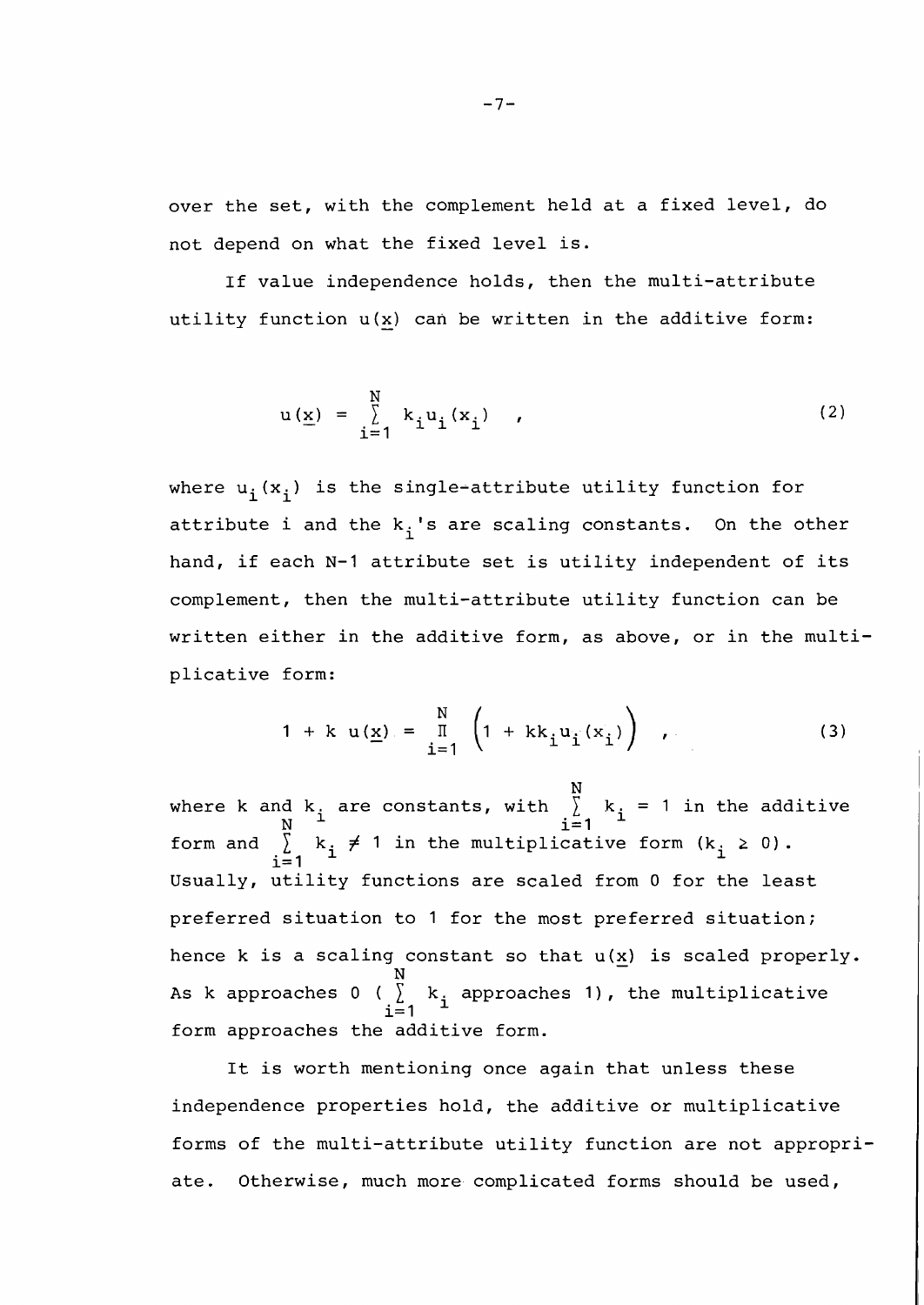increasing the difficulty of assessment. Having said that, we must admit that these forms have been generally used in the literature because of their simplicity, because they can model many important preference patterns, and because they illustrate the essence of assessing and using utility functions. Since the information required in the assessment of the additive and the multiplicative form is similar, we can discuss them together. The next section describes the assessment process, and the following one shows how the various components of the problem are combined to describe an optimal strategy.

#### Utility Function Assessment

A problem encountered in applying utility functions to water resource problems is in their assessment and verification. This is a long process requiring familiarity with the assessment technique by the individual whose utility function is being assessed. Hence, one generally begins the assessment process with an explanation of the underlying theory and a description of the technique to be followed. During assessment, an initial series of questions is asked to establish whether or not the independence properties hold, and if so, among which attributes. If some independence properties do hold, this makes the form of the utility function simpler; in addition, the mathematical interrelationships of the function may be used to define the entire function on the basis of a reduced data set. Questioning proceeds by asking the subject to state preferences in terms of simple hypothetical gambles involving various attributes. Let us illustrate the technique by considering the

 $-8-$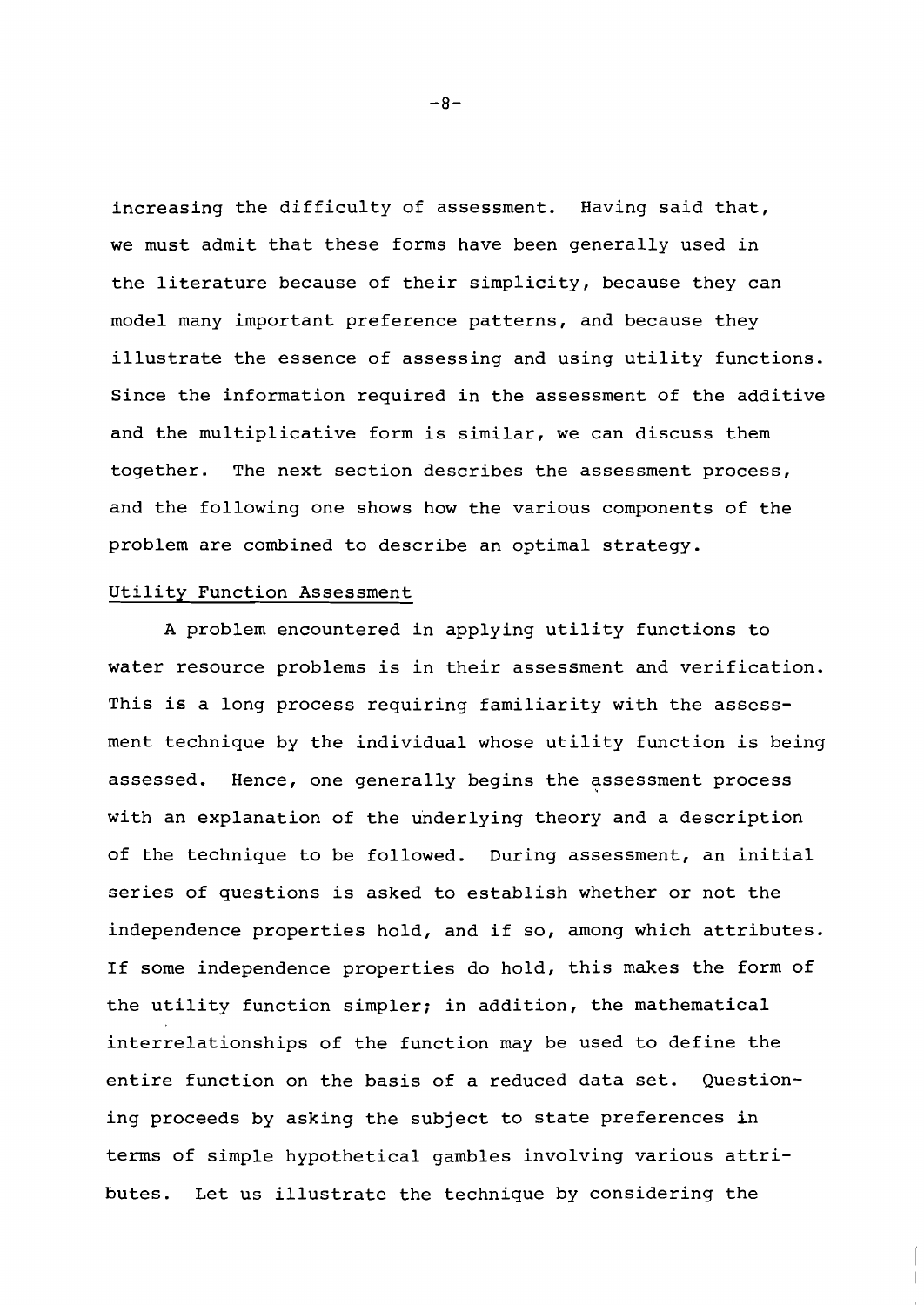questioning about pollution abatement cost for one reach of the Rhine. Let this be attribute 1 (denoted  $X_1$ ).

We have found that the various pollution control alternatives on the Rhine have waste water treatment costs in the range 6ODM/hr to 2270DM/hr, depending upon degree of treatment and size of treatment plant. (These estimates are based on work,by Stehfest [20].) AS mentioned previously, utility functions are generally scaled from 0 for the least preferred situation to 1 for the most preferred. Hence, we set

$$
u_1(2270) = 0 \qquad \text{and} \qquad u_1(60) = 1 \qquad . \tag{4}
$$

The decision maker is then offered the choice between two options. Option 1 is a lottery\* in which there is an equal chance of having the most expensive alternative (costing 2270) and the least expensive alternative (costing 60). This lottery can be illustrated as follows:

most expensive alternative  $-5$ - least expensive alternative.

Option 2 is that the certain outcome which costs 1200 will be the one used. Is option 2 preferred by the decision maker over option I? Of course, stated in this fashion, the choice is

<sup>\*</sup>  See Luce and Raiffa [9] for a discussion of the "lottery" concept in decision analysis.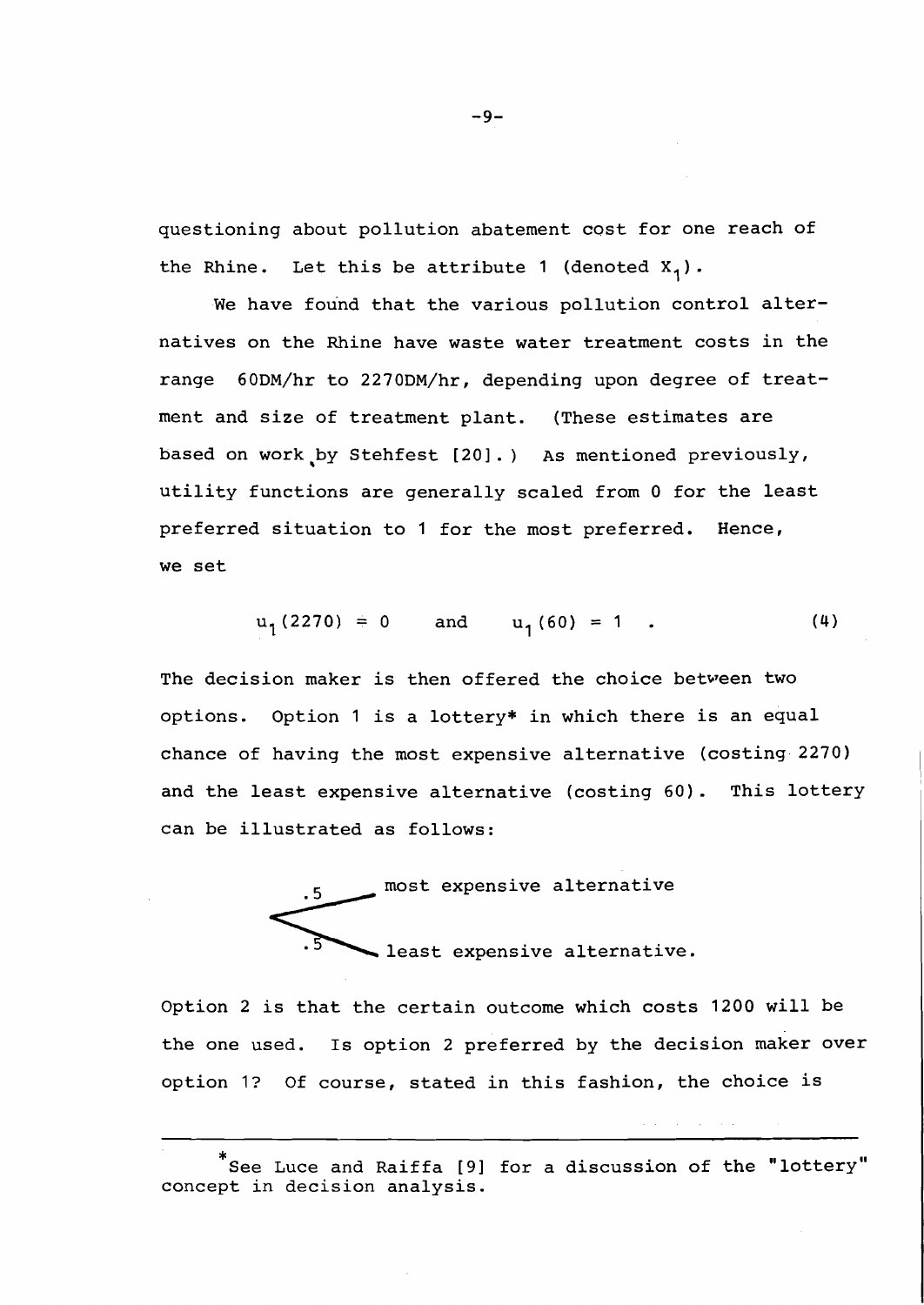hypothetical and does not correspond to a real life situation; or does it? The local pollution control authority may be negotiating with the federal government about the pollution control equipment to be used. The local authority perceives that after it has presented its most preferred alternative (the least costly one), there is a 50% chance that the federal authorities will accept it, and, if they do not, will require the least preferred alternative (the most costly one). Perhaps during the negotiation process the local authority would be offered the alternative, costing 1200, as a compromise. Would it accept the compromise, or force the issue between the least and the most expensive alternatives? The authority may well accept the compromise, even though its value is less preferred than the expected value of the lottery (1165), so as to avoid the risk of ending up with the least preferred alternative. Well, if 1200 is preferred, then by the nature of assessing  $u_1(x_1)$ ,  $u_1(1200)$  must be greater than the expected utility value of the lottery. That value is:

 $.5 * u<sub>1</sub>$  (60) +  $.5 * u<sub>1</sub>$  (2270) =  $.5 * 1. + .5 * 0. = .5$  ;

thus  $u_1$  (1200) > 0.5. Now, the same lottery could be compared with an alternative costing 1500 for sure; and let us suppose that the lottery was preferred. Then  $u_1$  (1500) must be less than the .5 expected utility value of the lottery. Finally, suppose that the decision maker says that he is indifferent to the choice between the alternative costing

 $-10-$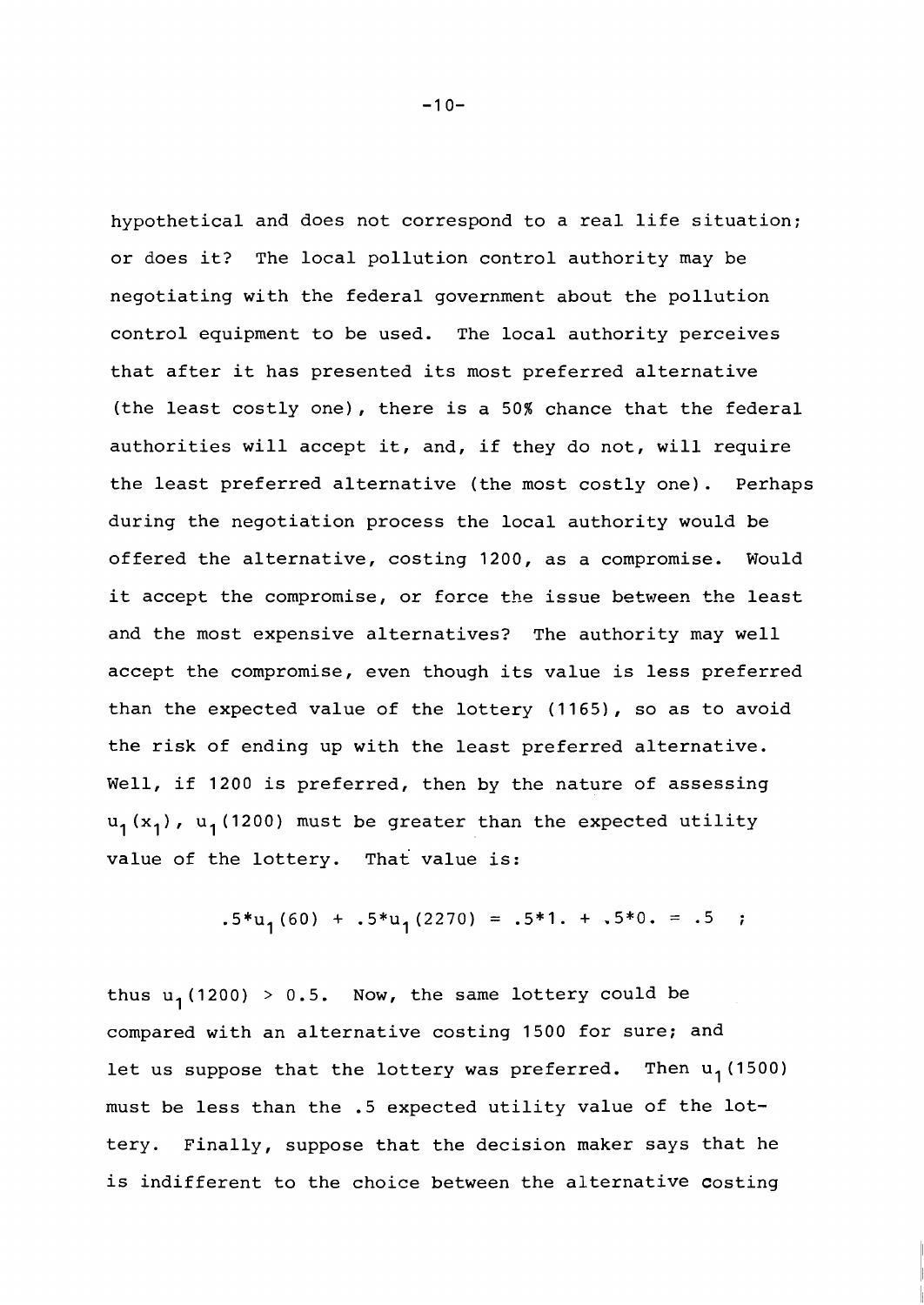1345 for sure and the lottery. Then the utility value assigned to 1345, which we call the indifference value, must equal that of the lottery; so  $u_1$  (1345) = .5.

The process then repeats itself. A certain amount, 1900, is compared to the lottery yielding an equal chance of obtaining 2270 (the least preferred value) and 1345 (the indifference value of the previous lottery). Suppose that the lottery is preferred, but that the decision maker is indifferent to the choice between 1840 and the second lottery. Then  $u_1$  (1840) must be assigned a value equal to the expected utility value of the lottery, or

 $u_1(1840) = .5u_1(1345) + .5u_1(2270)$ 

=  $.5*.5 + .5* 0. = .25$ .

Continuing in a like manner with the value 1345 (the indifference point for the first lottery) and 60 (the most preferred value) we can find the cost with a utility of .75. These five points (the points with utility value 0, .25, .5, .75, and 1) define a utility curve for a single consequence. (See Figure 1.) Techniques are available for making consistency checks and for fitting piecewise continuous functions through these five points (Schlaifer [181; Keeney and Sicherman **[8]).** Often, an exponential function

$$
u_1(x_1) = c_1 \left( 1 - e^{-b_1 (x_1 - x_1^*)} \right)
$$
 (5)

is fit to the five points. In our example  $c_1 = 2.063$ ,

 $-11-$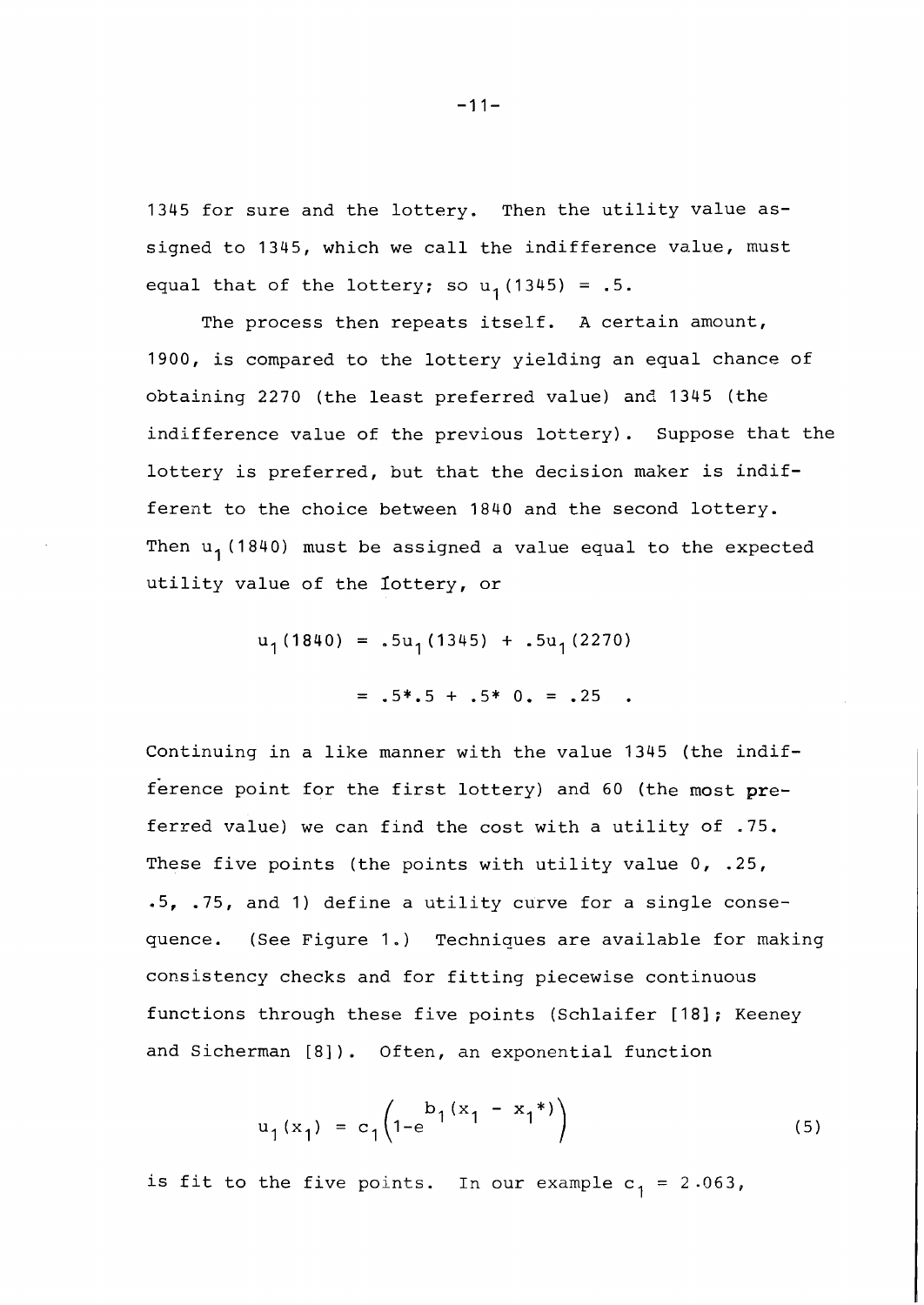

Figure **1.** Utility for waste water treatment costs.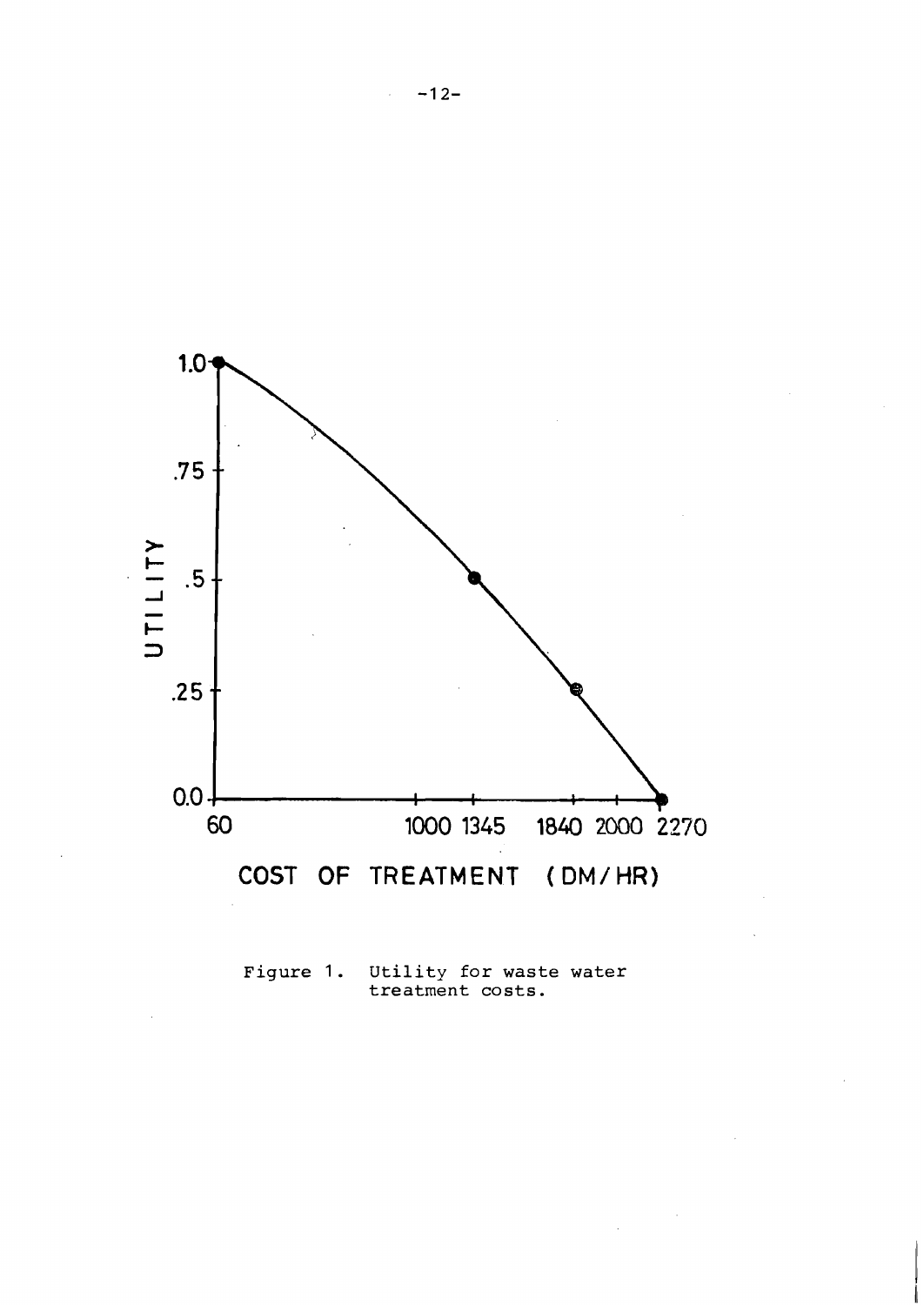$b_1 = .0003$  and  $x_1^*$ , the maximum value of  $x_1$ , = 2270. In the Rhine River example to follow, we will use single-attribute utility functions of this form.

It is worth mentioning that the resulting utility function is concave; that is, it satisfies the following property:

$$
u_1(px_1' + (1 - p)x_1'') \ge pu_1(x_1')
$$
  
+ (1 - p)  $u_1(x_1'')$ , (6)

where  $0 < p < 1$ . In other words, in the choice between a lottery and having the expected value of the lottery for certain, the expected value is preferred. One advantage of the utility function approach is that this preference (referred to as being risk averse) can be explicitly taken into account.

We have described a method of obtaining single-attribute utility functions (see Schlaifer [17] for other methods) . But water resource decision problems deal with more than just one attribute; and the additive and multiplicative forms reflect this. We will now consider trade-offs among attributes. The goal is to assess values for the  $k_i$ 's (i = 1,2,...,N) of the additive and multiplicative forms. To simplify the discussion, we will consider a three-attribute assessment problem. (For any other value of N, the approach is analogous.) For these three attributes, the following limits are appropriate: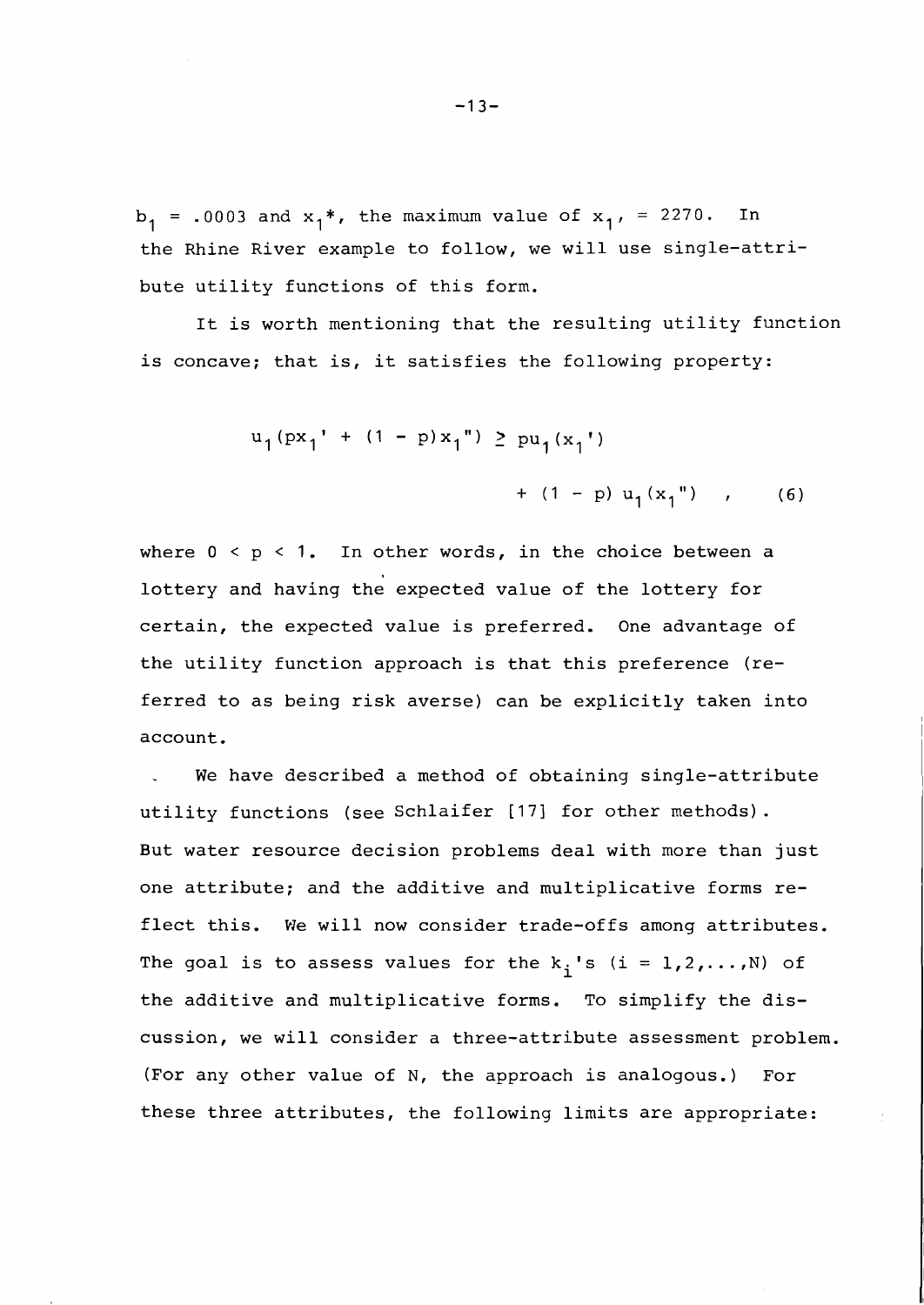$2270 \ge x_1 \ge 60$  $x_{2*} \leq x_2 \leq x_{2*}$  $x_3$   $\leq x_3 \leq x_3$ 

where the limit to the left is the least preferred and the limit to the right the most preferred value of that attribute. As before, we will scale the single-attribute utility functions from 0 for the least preferred value of the attribute to 1 for the most preferred:

$$
u_1 (2270) = 0
$$
  
\n
$$
u_2 (x_{2*}) = 0
$$
  
\n
$$
u_3 (x_{3*}) = 0
$$
  
\n
$$
u_3 (x_{3*}) = 0
$$
  
\n
$$
u_3 (x_{3*}) = 1
$$
  
\n
$$
(7)
$$

Similarly, the multi-attribute utility function is scaled from 0 for the least preferred consequence (all three attributes at their least preferred value) to 1 for the most preferred (all three attributes at their most preferred value):

$$
u(2270, x_{2}*}, x_{3}*}) = 0 \t and \t u(60, x_{2}*}, x_{3}*}) = 1 . \t (8)
$$

The first question is designed to get the relative magnitudes of the  $k_i$ 's in Equations 2 and 3. The decision maker is asked to rank the attributes he would like to change from the worst level to the best level, given that he started with all of them at the worst level  $(2270, x_{2*}, x_{3*})$ . The response might be that he would prefer the change in  $x_3$  from  $x_3*$  to  $x_3*$ ; next, the change in  $X_1$ ; and last, the change in  $X_2$ . This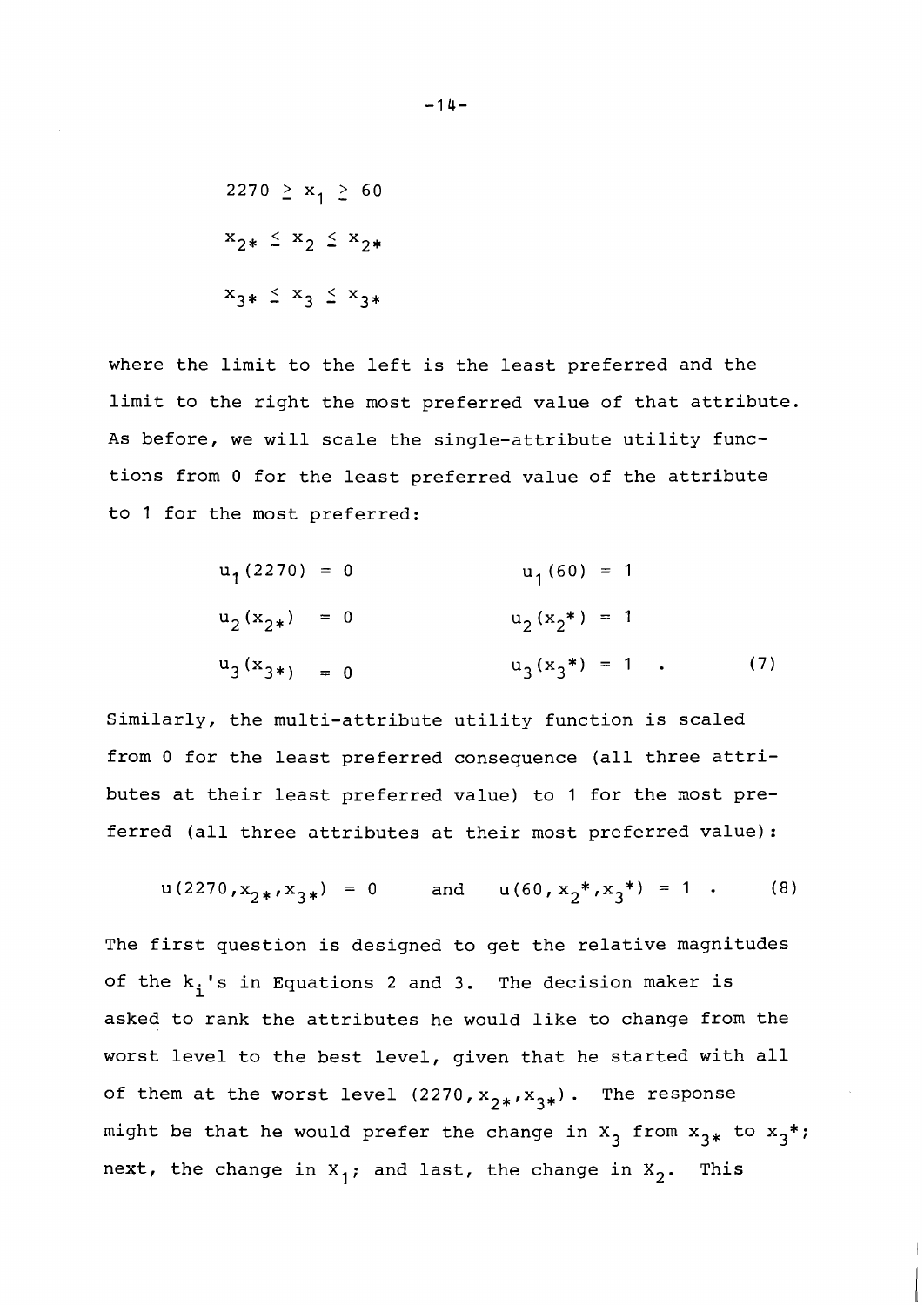implies

 $k_3 > k_1 > k_2$ .

Now let us assess their actual values. The first question to the decision maker might be: "Consider having the worst level of each attribute, and changing the third attribute from its least preferred value to some intermediate value  $x_3$ '; or, alternatively, changing the first attribute over its complete range, from its least preferred to its most preferred value. Do you prefer the first change or the second change?" This response might be that the second change is preferred and his preference would be written as follows:

$$
(60, x_{2*}, x_{3*}) \quad \succeq (2270, x_{2*}, x_3^{-1}) \quad .
$$

Further, let us suppose that if the intermediate value for the third attribute is changed to  $x_3$ ", he becomes indifferent to the choice between the two changes; hence their utility values are equal:

$$
u(2270, x_{2*}, x_3") = u(60, x_{2*}, x_{3*})
$$
 (9)

Evaluating both sides using the additive or multiplicative forms, we find that

$$
k_3 u_3(x_3") = k_1 . \t\t(10)
$$

In a similar fashion, trade-offs between  $X_2$  and  $X_3$  are considered. Suppose the decision naker agrees that, starting once again at the worst consequence, he is indifferent to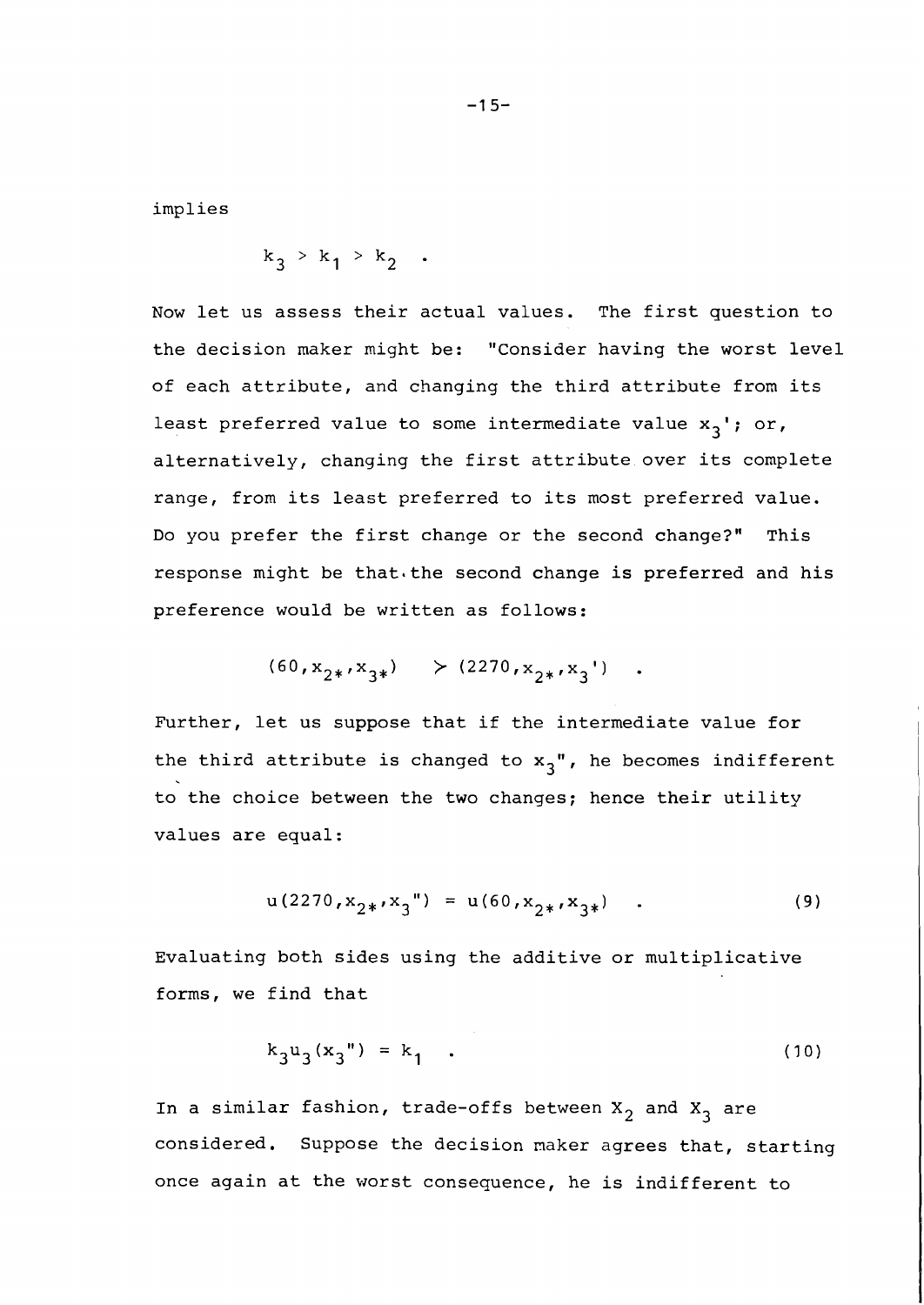the choice between changing  $X_3$  from  $x_{3*}$  to  $x_3$ "', and changing  $x_2$  from  $x_2$ \* to  $x_2$ \*; then

$$
k_3 u_3(x_3'''') = k_2 . \t\t(11)
$$

If the proper multi-attribute utility function form is additive, then the assessment process is finished (except for verification and consistency checks). One more piece of information is needed, however. Considering the most preferred value of each attribute, we find

$$
u(60, x_2^*, x_3^*) = k_1 u_1(60) + k_2 u_2(x_2^*)
$$
  
+  $k_3 u_3(x_3^*)$  (12)

or

$$
1 = k_1 + k_2 = k_3 \quad . \tag{13}
$$

Because  $u_3(x_3)$  has been independently assessed, we have three independent equations (Equations 10, 11, and 13) which can be solved for the three unknowns  $(k_1, k_2,$  and  $k_3)$ .

If the multiplicative form is the proper one to use, then a further assessment question needs answering. One way of stating it is as follows: "For what value of p is the decision maker indifferent between

- 1. the certain outcome with the first two attributes at their least preferred values and the third at its most preferred value;
- 2. the lottery with a chance p of obtaining the most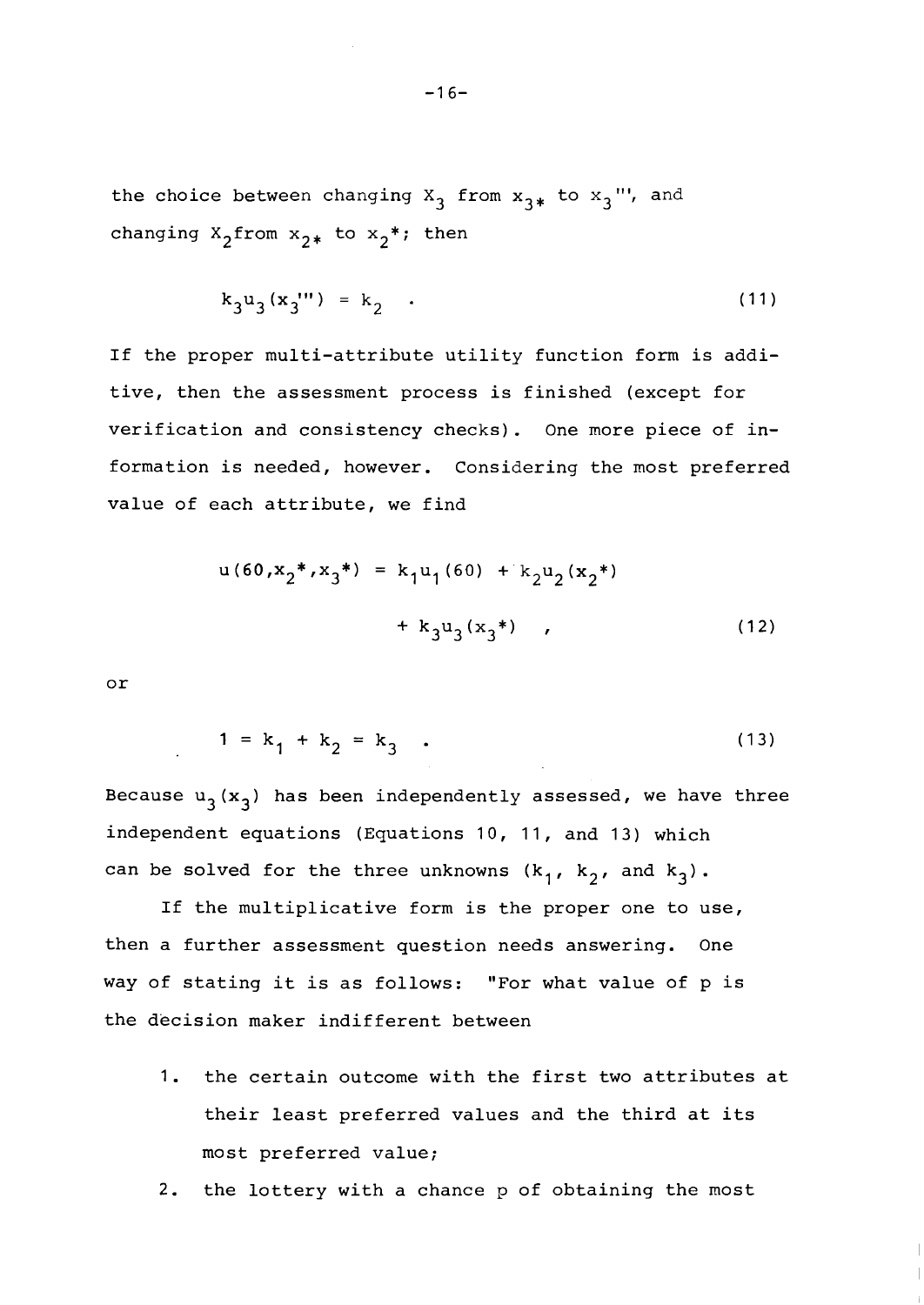preferred value of all attributes, and a chance (1-p) of obtaining the least preferred value of all attributes.

This can be diagrammed as follows:

$$
(2270, x_{2^*}, x_3^*) \sim \sum_{1-p}^{p} (60, x_2^*, x_3^*)
$$

It can be shown quite easily, using the multiplicative form, that  $k_3 = p$ , and this completes the assessment. One more constant of Equation **(,3)** needs determination. Considering the most preferred value of each attribute, we find:

$$
1 + k u(60, x_2^*, x_3^*) = \prod_{i=1}^{3} (1 + kk_i u_i(x_i^*)
$$
 (14)

or

$$
1 + k = \prod_{i=1}^{3} (1 + kk_{i}). \qquad (15)
$$

When this equation is solved for k, the multiplicative form is completely determined.

There are alternative assessment techniques for obtaining values for the k<sub>i</sub>'s (see Raiffa [16]). In general, a real-life assessment involves adapting a variety of methods to fit the occasion. It should not be expected on the first try that the decision maker be completely comfortable with his answers. Generally, assessment is an iterative process, with several attempts at verifying and then improving the utility functions.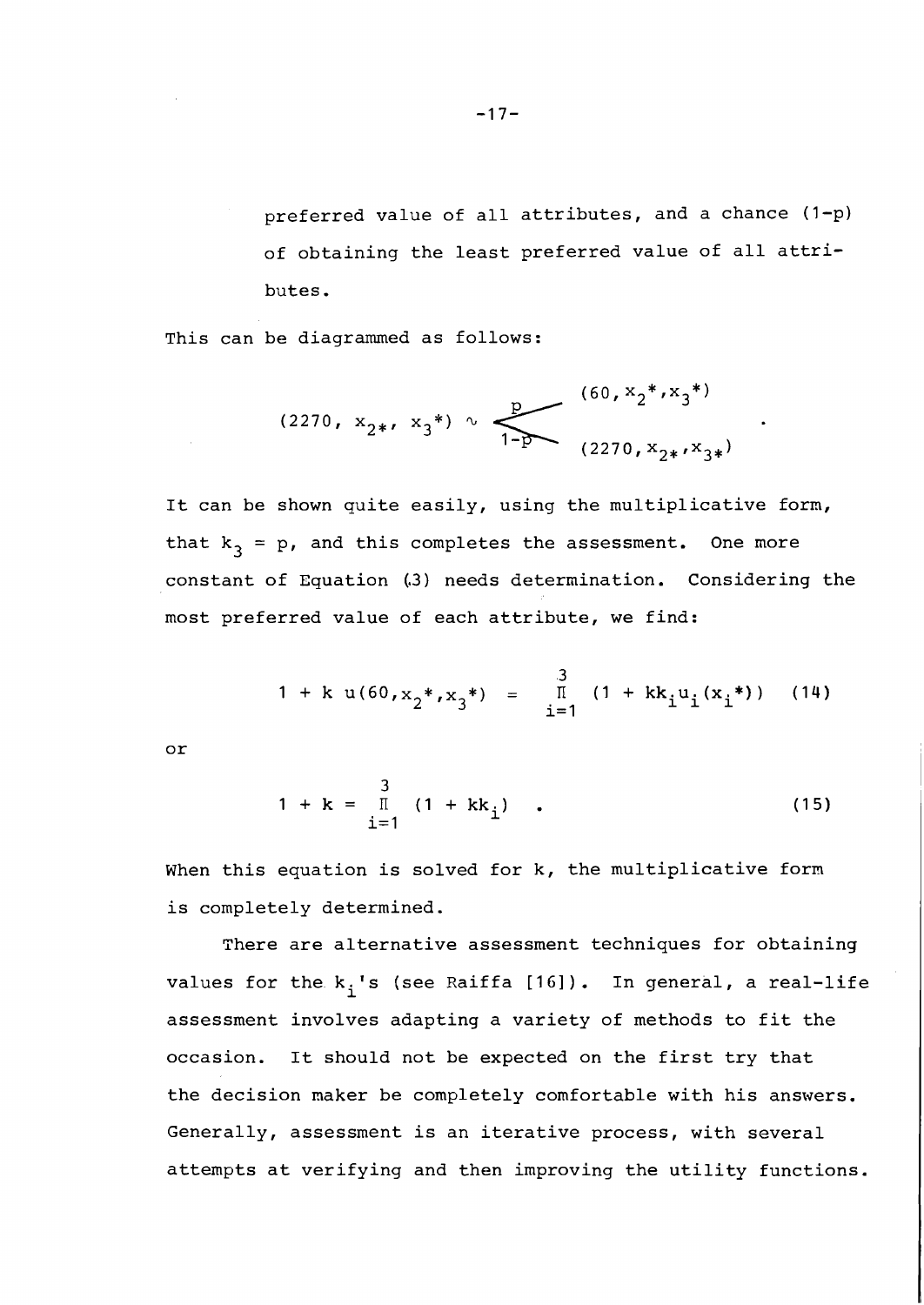After a few iterations, the utility function should closely represent the decision maker's preferences.

The additive and multiplicative forms exhibit one major difference with respect to the decision maker's preference pattern. It can best be explained in terms of a simple example. Consider two lotteries in which values of  $X_2$  and  $X_3$ vary. Let there be a lottery, lottery 1, in which there is a .5 chance of obtaining  $(x_2^*,x_{3*})$  and a .5 chance of obtaining  $(x_{2*},x_3^*)$ . Let there be a second lottery, lottery 2, in which there is a **.5** chance of obtaining  $(x_2^*,x_2^*)$  and a .5 chance of obtaining  $(x_{2*},x_{3*})$ . (The marginal probability of getting the most preferred and least preferred value of each attribute is the same in both lotteries.) If, faced with the choice between these two lotteries, the decision maker finds himself indifferent, then the additive form is proper (this behavior is sometimes referred to as being multiattribute risk neutral); otherwise the multiplicative form is proper.

In summary, we have shown how it is possible to assess a utility function for attributes of water resource problems. Next we consider how one can solve a problem involving naximization of the expected value of a utility function, given certain forms of technological relations relating river conditions at different points along the river. Then, we will apply the theory to a study of water quality management on the Rhine River.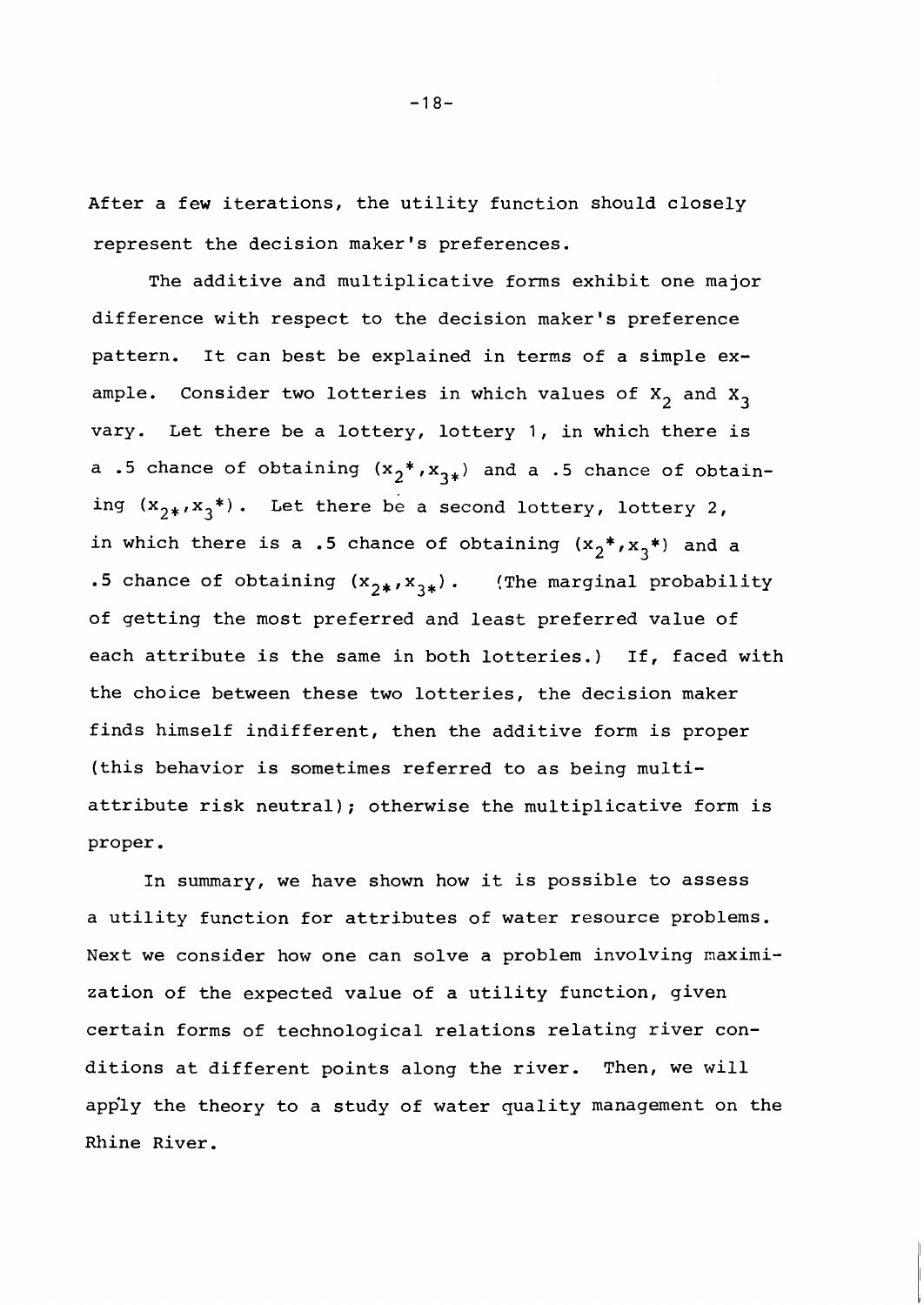#### Solution Technique

As mentioned previously (Equation I), the problem we wish to solve is

$$
\max_{\mathbf{y}} \int u(\mathbf{\underline{x}}) \ p_{\mathbf{y}}(\mathbf{\underline{x}}) d\mathbf{\underline{x}} \quad , \tag{16}
$$

where  $p_{V}(\underline{x})$  describes in probabilistic terms the impact on the attribute set  $X$  due to choosing decision alternative "v." It is computationally convenient to transform this problem by taking expected values with respect to the probability of occurrence of varying ambient environmental conditions along the river (e.g., streamflow rate or waste loads). Then technological constraints relate the attribute set X to the decision alternative chosen and to different ambient conditions. Let q be the indicator of ambient environmental conditions and p(q) its probability density. We are interested in attributes on different reaches of the Rhine; let there be n attributes describing each reach. Let at least one of these attributes in each reach refer to the degree of pollution control in that reach.

Further, let us number the attributes so that the first n are those describing reach 1 (let us denote this n attribute set  $x(1,n)$  ; the next n are those describing reach 2 (denoted  $x(n + 1,2n)$ , etc. Assume that there are R reaches, numbered from upstream to downstream. Further, let us assume that we can relate attributes in reach r to those in reaches r and r-1 and to ambient river conditions by the following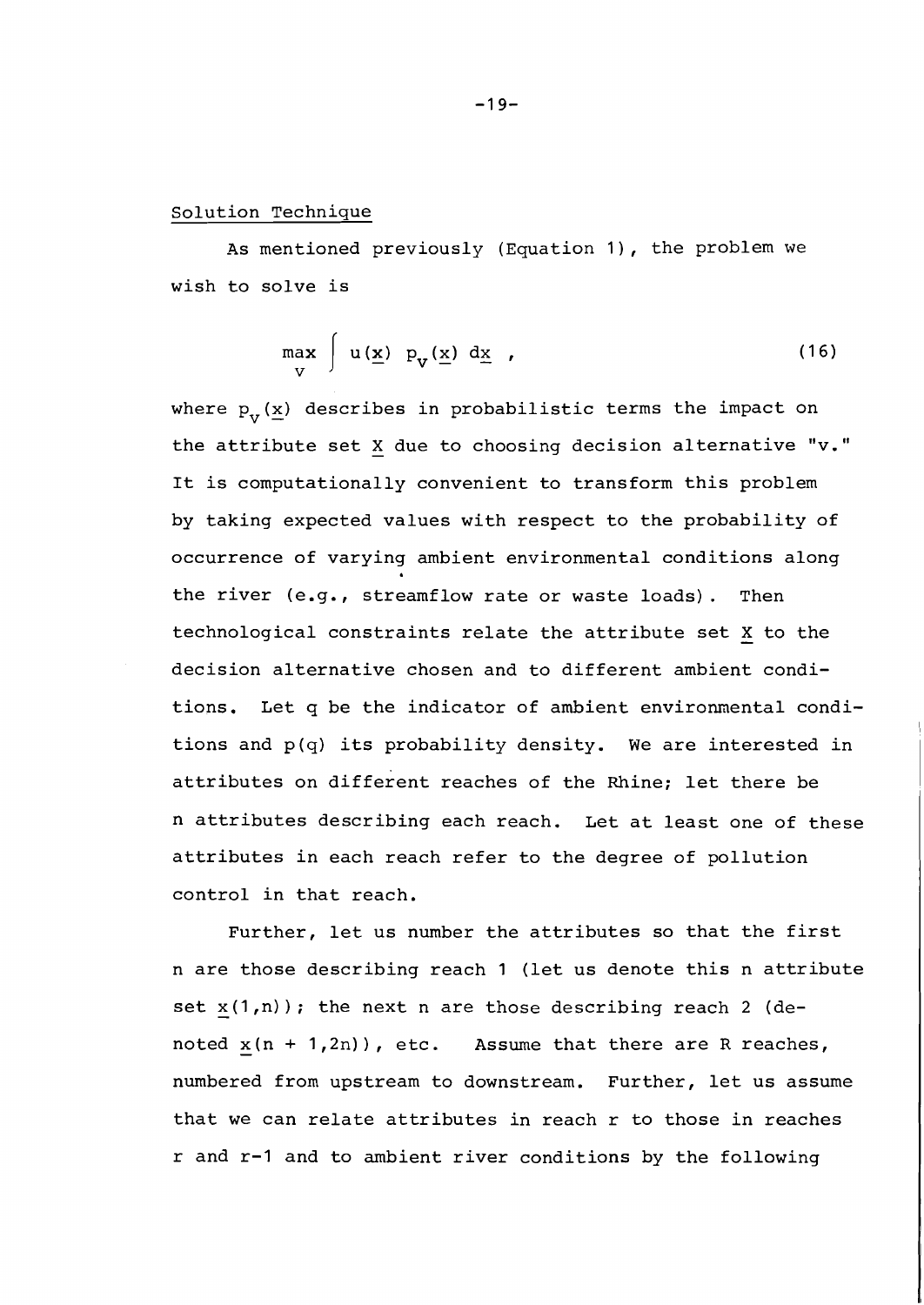equation:

$$
\underline{x}((r-1)n + 1, rn) = f_r(\underline{x}((r-1)n + 1, rn),
$$
  

$$
\underline{x}((r-2)n + 1, (r-1)n), q).
$$

This equation needs some explanation. Suppose one attribute in each reach refers to DO level, another to BOD, and a third to some control mechanism such as aeration or sewage treatment. Now, we can relate DO in reach r to the DO, BOD, and COD in the next upstream reach (reach  $r-1$ ), and to whatever waste treatment has been carried out in reaches r and r-1, by using the Streeter-Phelps [22] or other similar equations. For later analytic convenience, let us rewrite the last relationship by substracting  $x((r - 1)n + 1, rn)$  from both sides, so that the relation can be expressed in a form that equals zero:

$$
F_T = F_T(\underline{x}((r - 1)n + 1, rn), \underline{x}((r - 2)n + 1, (r - 1)n), q)
$$
  
=  $f_T(\underline{x}((r - 1)n + 1, rn), x((r - 2)n + 1, (r - 1)n), q)$   
-  $\underline{x}((r - 1)n + 1, rn) = 0$  (18)

Now, we can restate our problem as follows:

$$
\max \int u(\underline{x}) p(q) dq , \qquad (19)
$$

where

$$
\underline{x} = \{ \underline{x}(1,n), x(n+1,2n), \ldots, x((R-1)n+1,kn) \} ,
$$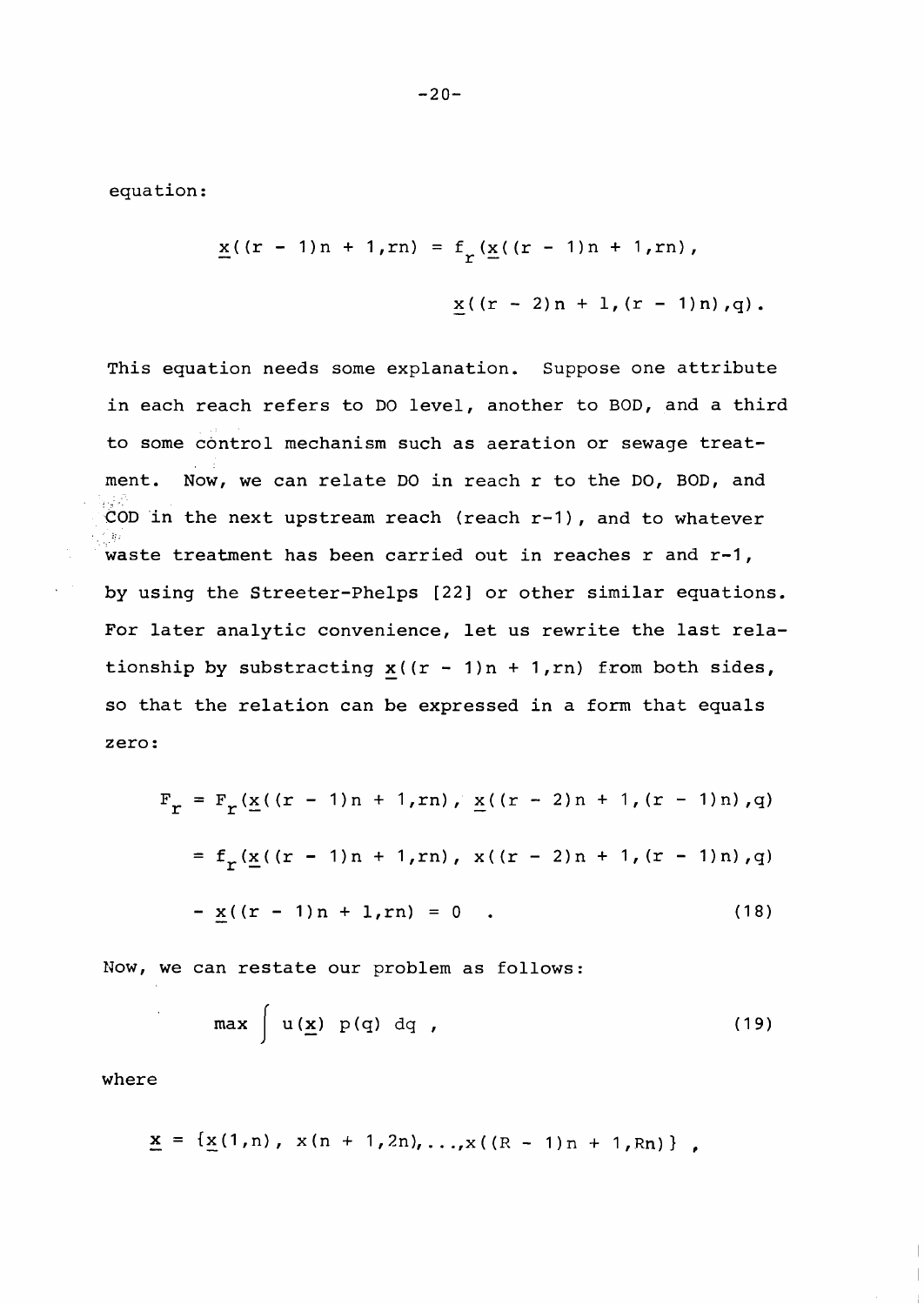and, subject to

$$
\mathbf{F}_r = 0 \tag{20}
$$

for  $r = 1, \ldots, R$ . We are assuming that if the ambient river conditons are known, the values of the attributes in reach 1 can be found.

To find a solution, optimal control theory can be used. A Hamiltonian can be defined as follows:

$$
H = u(\underline{x}) p(q) + \sum_{r=1}^{R} \lambda_r F_r
$$
 (21)

where the  $\lambda_r$ 's are multipliers. The necessary conditions for the maximum (Bryson and Ho [1]) are:

$$
\frac{\partial H}{\partial x_i} = 0 \t , i = 1, 2, ..., Rn \t (22)
$$

subject to

$$
F_r = 0 \t, r = 1, 2, ..., R \t. \t(23)
$$

The sufficient conditions, assuming that H is a convex function of the  $x_i$ 's, are

$$
\frac{\partial^2 H}{\partial x_i^2} < 0, \quad i = 1, \dots, \text{Rn} \quad . \tag{24}
$$

Let us now turn to the application of this approach to the Rhine.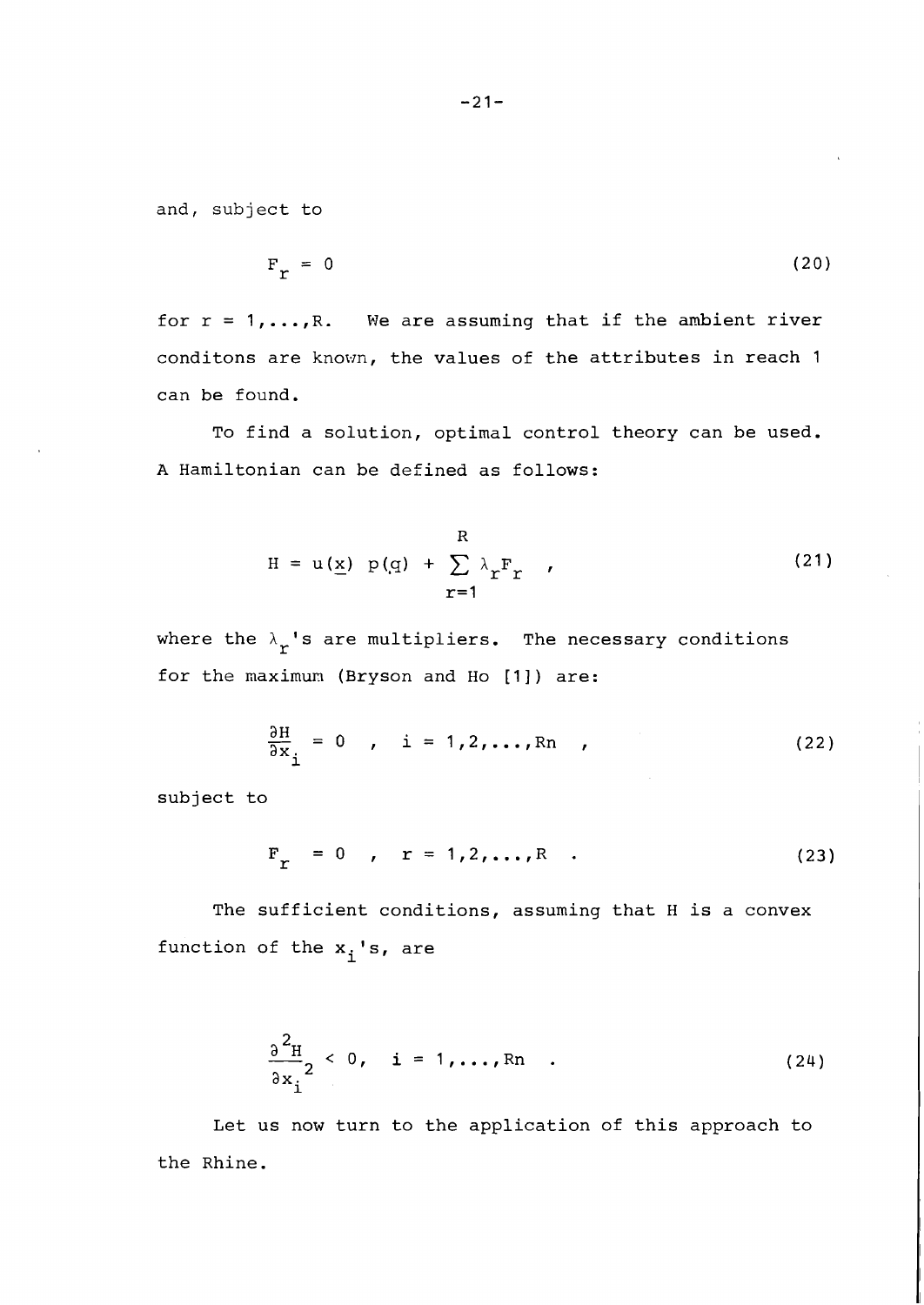#### Rhine River Application

We have two goals in this application. First, using the approach presented above, we will generate a set of optional waste treatment policies that maximize expected utility; second, we will determine the effect of changing the parameters of the utility function on the optimal decisions. At the same time we would like to keep everything simple enough so that what is done is readily apparent to the reader. The portion of the Rhine River in the Federal Republic of Germany between Mannheim and the Netherlands border was chosen for analysis. (See Figure 2.) Along this stretch are the heavily industrialized Ruhr and four large cities -- Mainz, Cologne, Koblenz and Mannheim. Chemical oxygen demand (COD) loads are large, particularly near the industrialized areas (see Figure 3a).

Stehfest [21] has proposed two water quality models for the Rhine. The first is a complex ecological model; the second, an empirical model, essentially the Streeter-Phelps [22] equations applied to degradable COD, non-degradable COD and oxygen deficit. Stehfest has applied the latter model to data for eighteen reaches; his results for the case of 1970 treatment levels (approximately 80% of population and industry receiving mechanical treatment, and **401** receiving additional biological treatment) are reproduced in Figure 3b. Stehfest then estimated 1985 COD discharges and relative population levels for each reach. (The relative population indices are needed so that the treatment cost functions which follow include economies of scale.) We shall use Stehfest's [21]

 $-22-$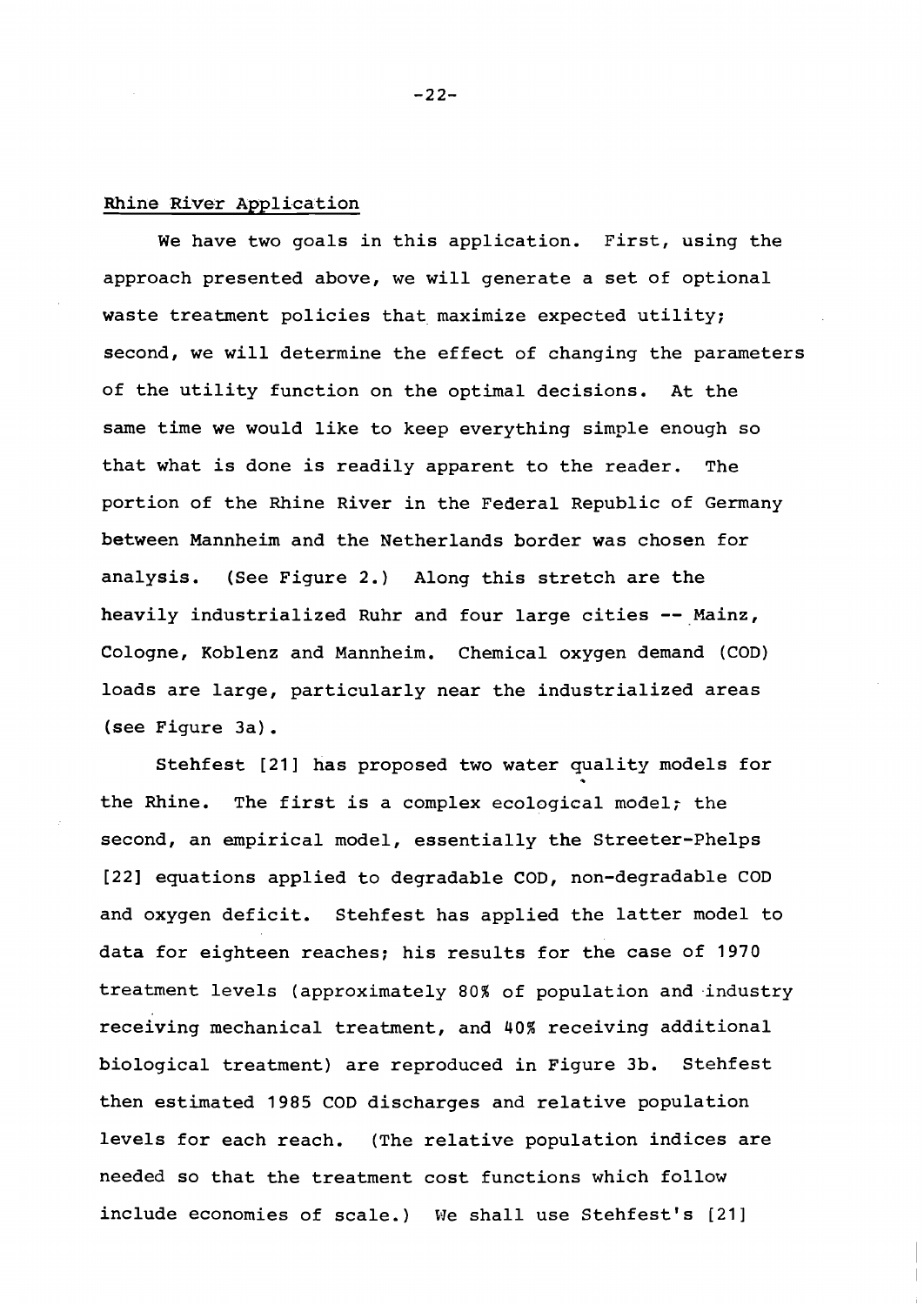

Figure 2. Region of the Rhine Basin chosen for study, divided into ten reaches.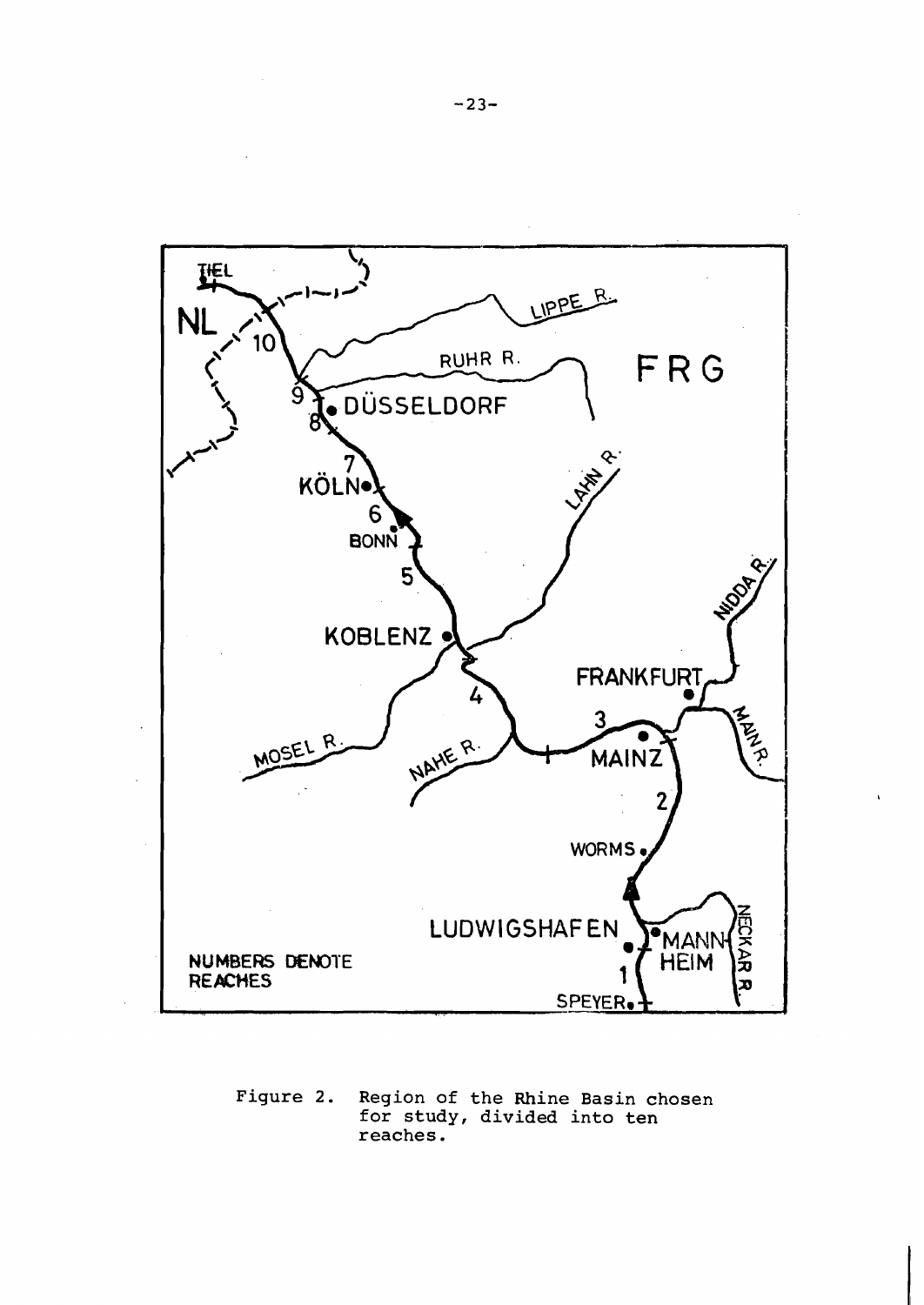

 $(b)$ 



- Figure 3. Cob on the Rhine River.
	- (a) 1970 loads.
	- (b) Mean daily levels with 1970 treatment strategy.<br>Source: Stehfest [ Stehfest [21]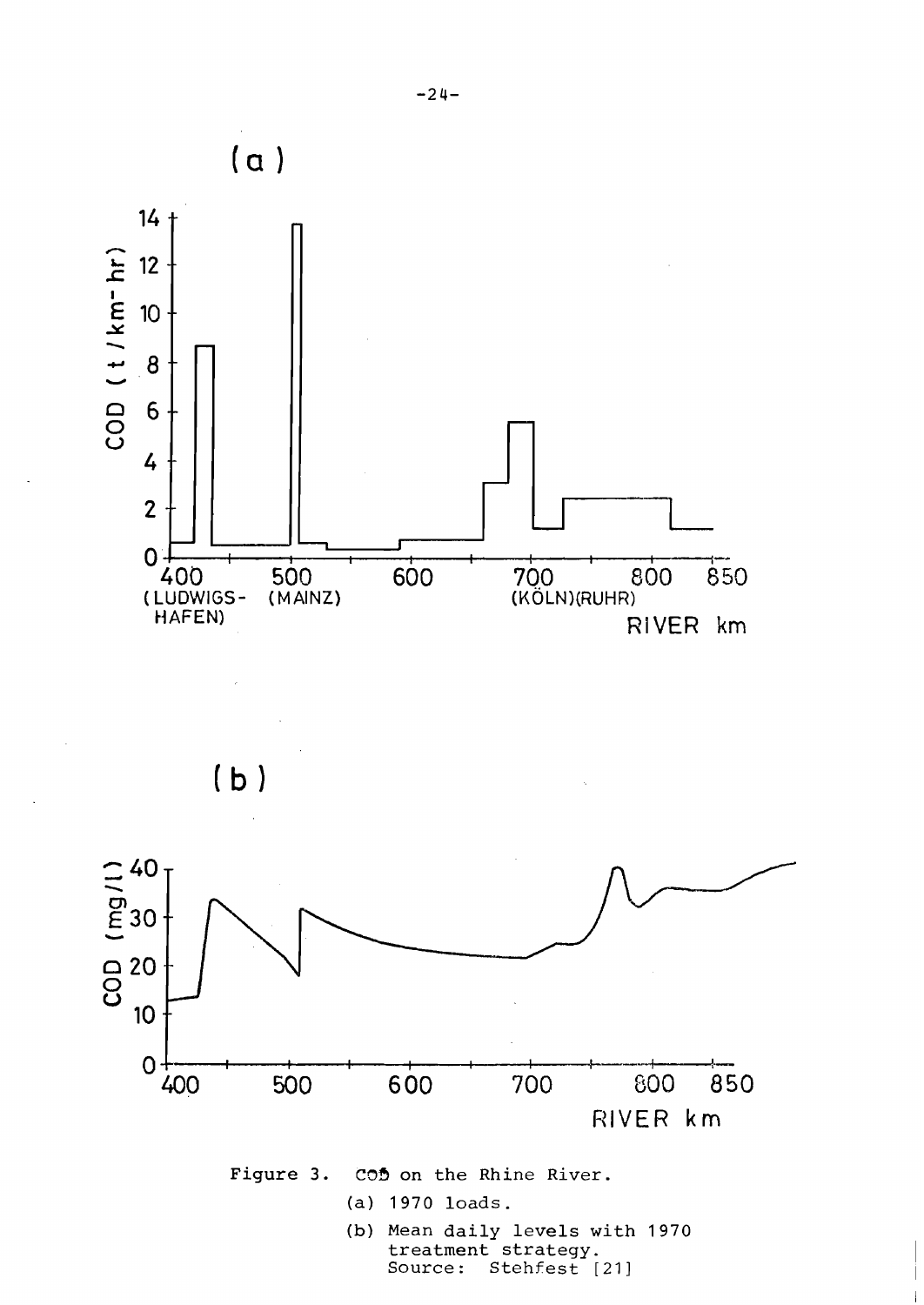data as a point of departure for our preliminary analysis.

Figure 4 presents the thirty-six-year streamflow record. We shall use this record as a cumulative probability density, and discretize it into five segments.

The degradable COD level at the beginning of a reach will be one attribute\*, and efficiency of treatment of waste water the second. For this application, these will be the only attributes for each reach; the cost of waste treatment will be expressed as a function of removal efficiency, streamflow, and relative population. For ease of discussion, we will change our notation from that of the previous section, where all attributes were denoted  $x_i$ , to one where different symbols represent different physical entities. Let:

 $W_r$  = concentration of COD at start of reach r [mg/1]  $W_r$  = degradable COD inflow before treatment [kg/hr]  $y_r$  = degradable COD removal efficiency in reach r [%]  $W_r(1 - Y_r)$  = degradable COD added to reach r [kg/hr]  $Z_r$  = COD treatment cost in reach r [DM/hr]  $Q_r$  = discharge in reach r  $\left[\frac{m^3}{hr}\right]$  $\mathbf{q}_{\mathbf{r}}$  = inflow at start of reach r  $[\mathfrak{m}^3/\hbar\mathbf{r}]$  $d_r$  = length of reach r [m]

 $-25-$ 

<sup>\*</sup>  Stehfest [I91 has proposed a variant of the form of this attribute. He suggests weighting the COD level by the population on each reach. Another alternative or addition might be water quality weighted by volume. Degradable COD was chosen as the primary water quality.indicator of interest. The inclusion of a DO equation would complicate the problem without adding to the reader's insights; the implications of extending the model to include DO will be discussed in extensions.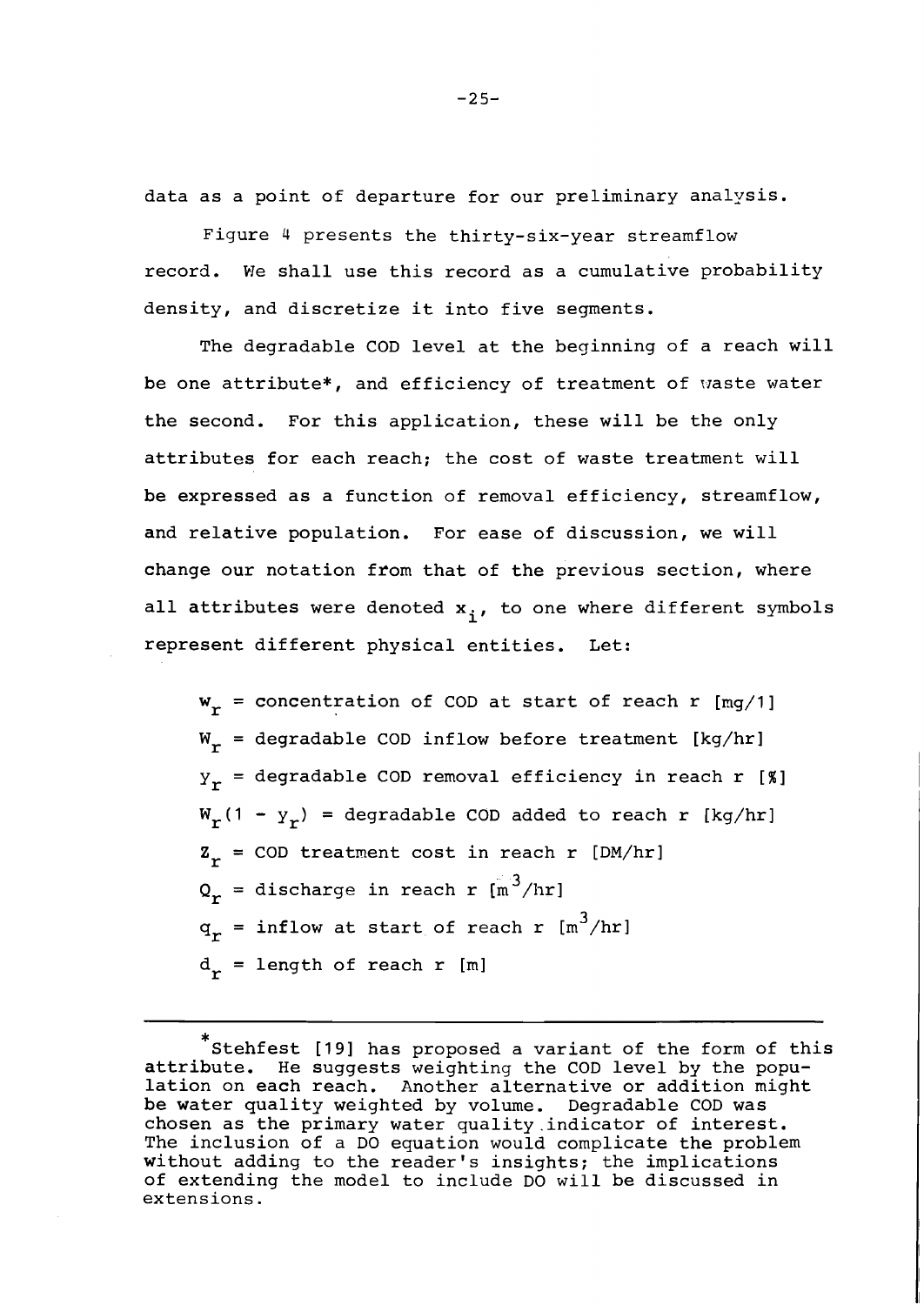

Figure 4. Distribution of flows on the Rhine River at Rheinfelden, **1921-1957.** Source: Ref. **[2]**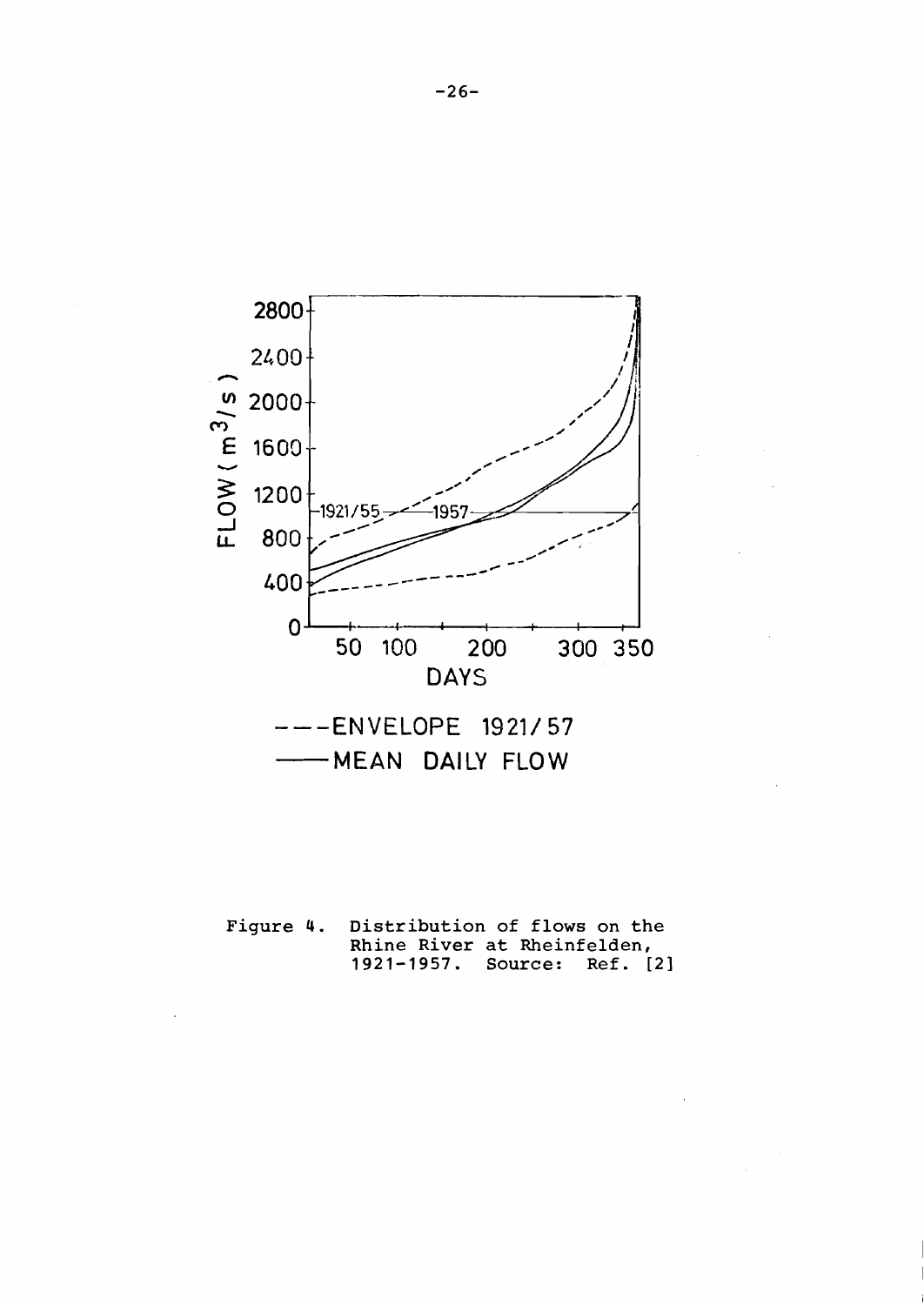$t_r$  = time taken for a unit volume of water to pass through reach r [hr]  $k_1$  = rate constant for COD decay [hr<sup>-1</sup>]

$$
A_r
$$
 = average cross-sectional area of reach r [m<sup>2</sup>] .

The equations that relate these variables from one reach to the next are:

$$
Q_{r+1} = Q_r + q_{r+1} \tag{25}
$$

$$
w_{r+1} = \begin{bmatrix} w_r + \frac{(1 - y_r)W_r}{Q_r} \end{bmatrix} \exp (-k_1 d_r A_r / Q_r)
$$
 (26)

for  $r = 0, \ldots$ , R-1. For convenience, we will rewrite this last relation as a function that equals zero:

$$
F_{r+1} = \begin{bmatrix} w_r + \frac{(1 - Y_r)W_r}{Q_r} \end{bmatrix} \exp (-k_1 d_r A_r / Q_r) - w_{r+1} = 0 \quad . \tag{27}
$$

We also need a function that relates treatment cost to COD removal efficiency. A continuous function approximation to the costs that Stehfest [20] uses for the Rhine is

$$
Z_{r} = \left(\gamma_{r} e^{B_{r} Y_{r}}\right) W_{r} Y_{r} \qquad (28)
$$

where  $\gamma_r = .000053$  and  $B_r = 5.11$  when relative population equals 1;  $\gamma_r = .00011$  and B<sub>r</sub> = 4.44 when it equals 2; and  $Y_r$  = .000086 and B<sub>r</sub> = 4.44 when it equals 3. Cost is expressed in DM/hr.

We next specify the form of the utility functions for each reach for the two attributes cost and water quality.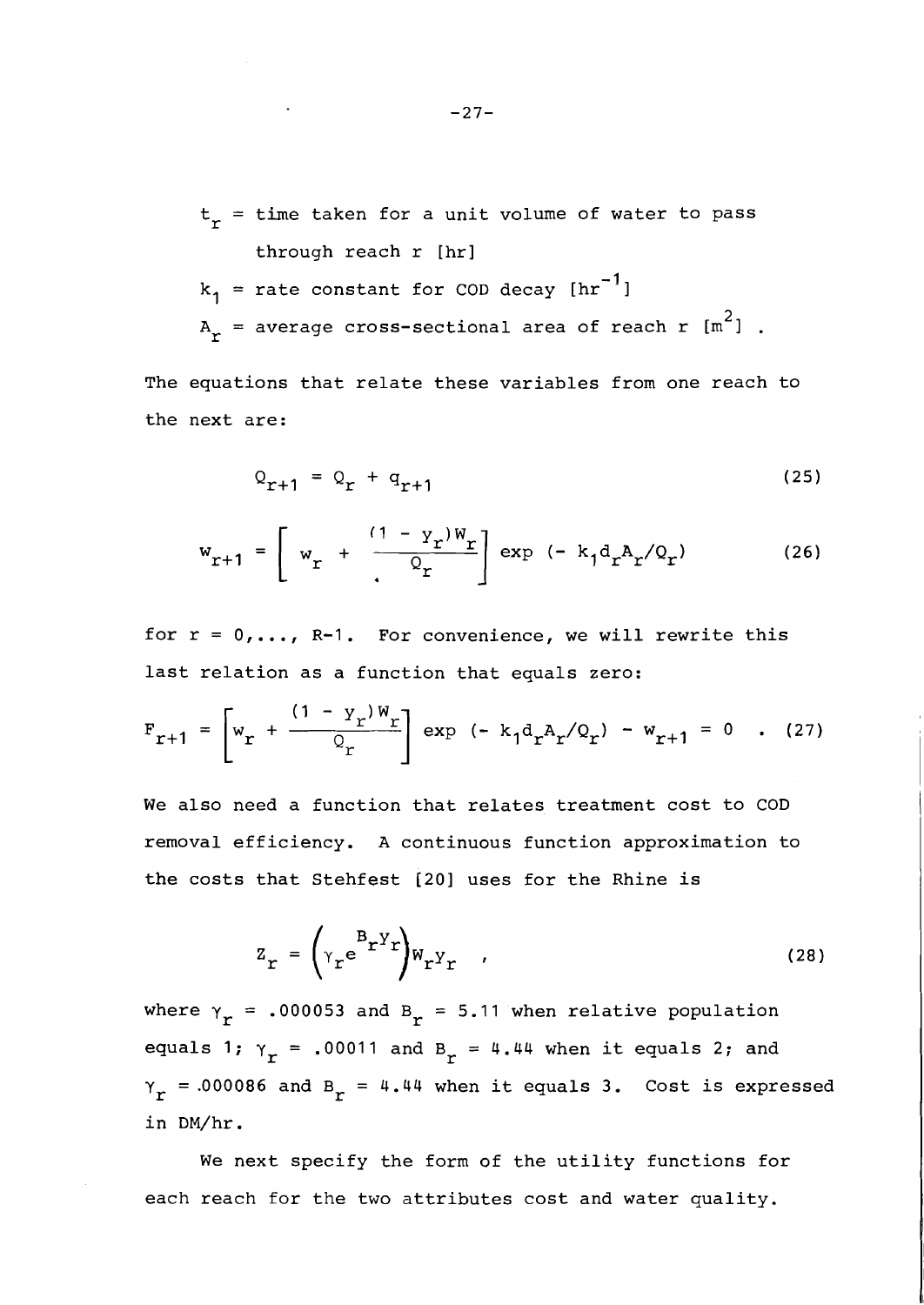As mentioned previously, exponential functions are often used for single-attribute utility functions; they can be written

$$
u_{Z_{r}}(z_{r}) = c_{r} \left(1 - e^{b_{r}(Z_{r} - Z_{r}^{*})}\right), \quad r = 1, 2, ..., R
$$
 (29)

$$
u_{w_{r}}(w_{r}) = d_{r} \left(1 - e^{h_{r}(w_{r} - w_{r}^{*})}\right), \quad r = 1, 2, ..., R \quad , \quad (30)
$$

where  $u_{\sigma}$  and  $u_{\sigma}$  are single-attribute utility functions for  $z_r$   $w_r$ costs and COD levels of reach r, respectively. (In our examples  $z_r^* = 2270$  and  $w_r^* = 30.$ ) Constants  $b_r$  and  $h_r$  are obtained from the assessment process; constants  $c_r$  and  $d_r$  are needed so that these single-attribute utility functions are scaled from 0 to 1. Once  $b_r$  is obtained,  $c_r$  is fixed; similarly,  $d_r$  is fixed when  $h_r$  is obtained. We can thus specify these single-attribute utility functions by specifying one constant for each of them. Later on, as part of our analysis, we will vary the parameters  $b_r$  and  $h_r$  (known as risk aversion coefficients) to see how the optimal decision changes.

For equity among reaches we will use the same form of utility function for each reach (the minimum and maximum costs in each reach's utility function depend upon relative population density in the reach). Further, we will attach equal weights to each reach when calculating the utility function for the whole basin.\*

<sup>\*</sup>  The implications of doing otherwise are discussed in Gros [4] and Gros and Ostrom [5].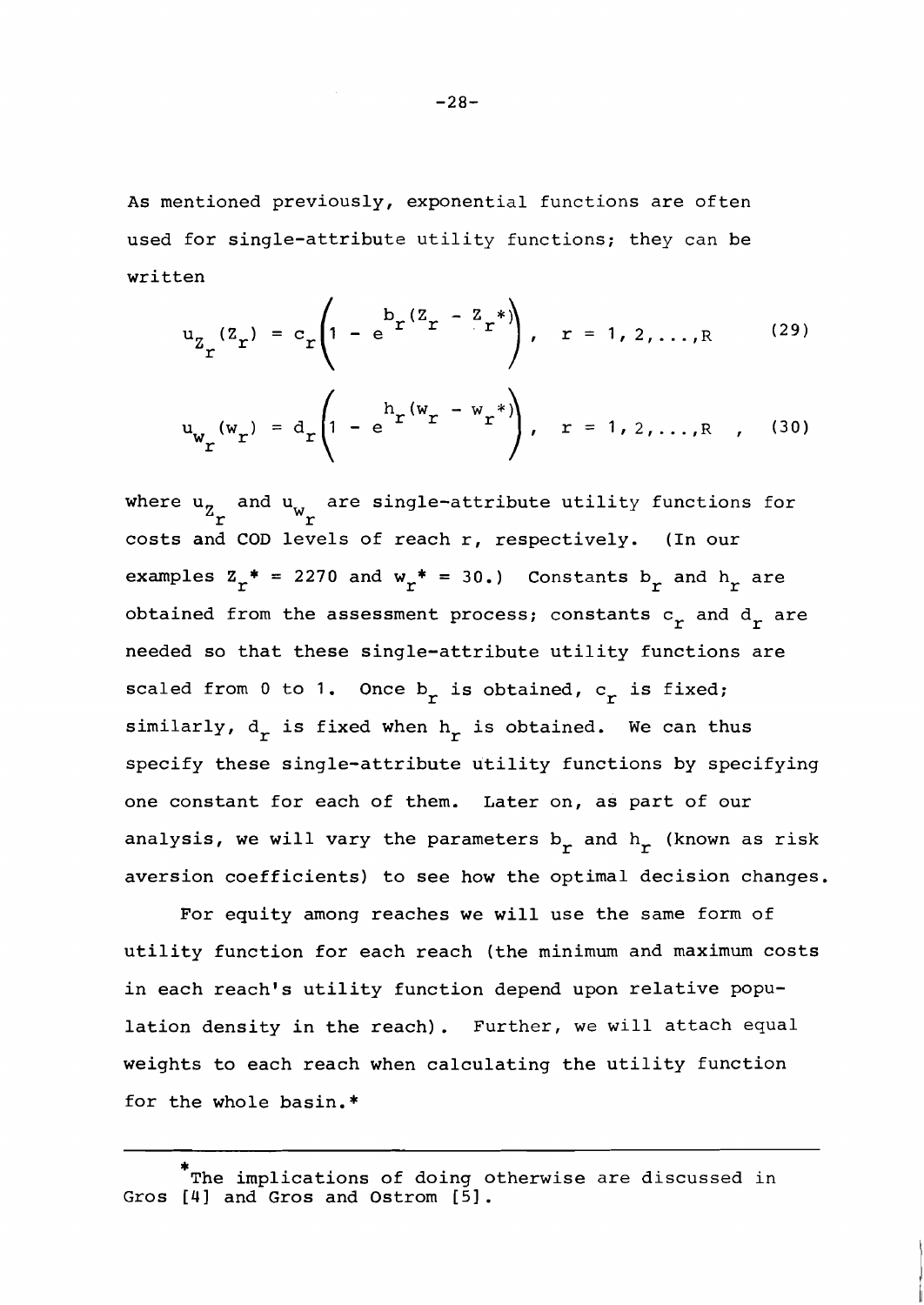Consider using the additive multi-attribute utility function form for one reach of the Rhine:

$$
\mathbf{u}_{\mathbf{r}}(\mathbf{z}_{\mathbf{r}}, \mathbf{w}_{\mathbf{r}}) = \mathbf{a}_{\mathbf{r}} \mathbf{u}_{\mathbf{Z}_{\mathbf{r}}}(\mathbf{z}_{\mathbf{r}}) + \mathbf{g}_{\mathbf{r}} \mathbf{u}_{\mathbf{w}_{\mathbf{r}}}(\mathbf{w}_{\mathbf{r}}) \quad . \tag{31}
$$

Specifying either  $a_r$  or  $g_r$  is sufficient since the other is given by  $1 = a_r + g_r$ . Thus to specify the additive utility function for one reach, we must specify  $b_r$ ,  $h_r$  and either  $a_r$  or  $g_r$ . Alternatively, consider using the multiplicative multi-attribute utility function form for one reach of the Rhine :

$$
1 + k u_r(z_r, w_r) = \left[1 + k a_r u_{z_r}(z_r)\right] \left[1 + k g_r u_{w_r}(w_r)\right].
$$
 (32)

Here we must specify both  $a_r$  and  $g_r$  to define the multiplicative form for one reach. Then k can be obtained from

$$
1 + k = \left[1 + k a_{r}\right]\left[1 + k g_{r}\right] \quad . \tag{33}
$$

If the decision maker's multi-reach utility function is the additive form of the single-reach utility functions with equal weights, then the multi-reach function is specified:

$$
u(\underline{x}) = \frac{1}{R} \sum_{r=1}^{R} u_r(z_r, w_r) \qquad (34)
$$

If the multi-reach utility function is multiplicative, then one more constant is needed--the multiplier m for each reach:

$$
1 + k' u(\underline{x}) = \prod_{r=1}^{R} (1 + k'm u_r(z_r, w_r)) , \qquad (35)
$$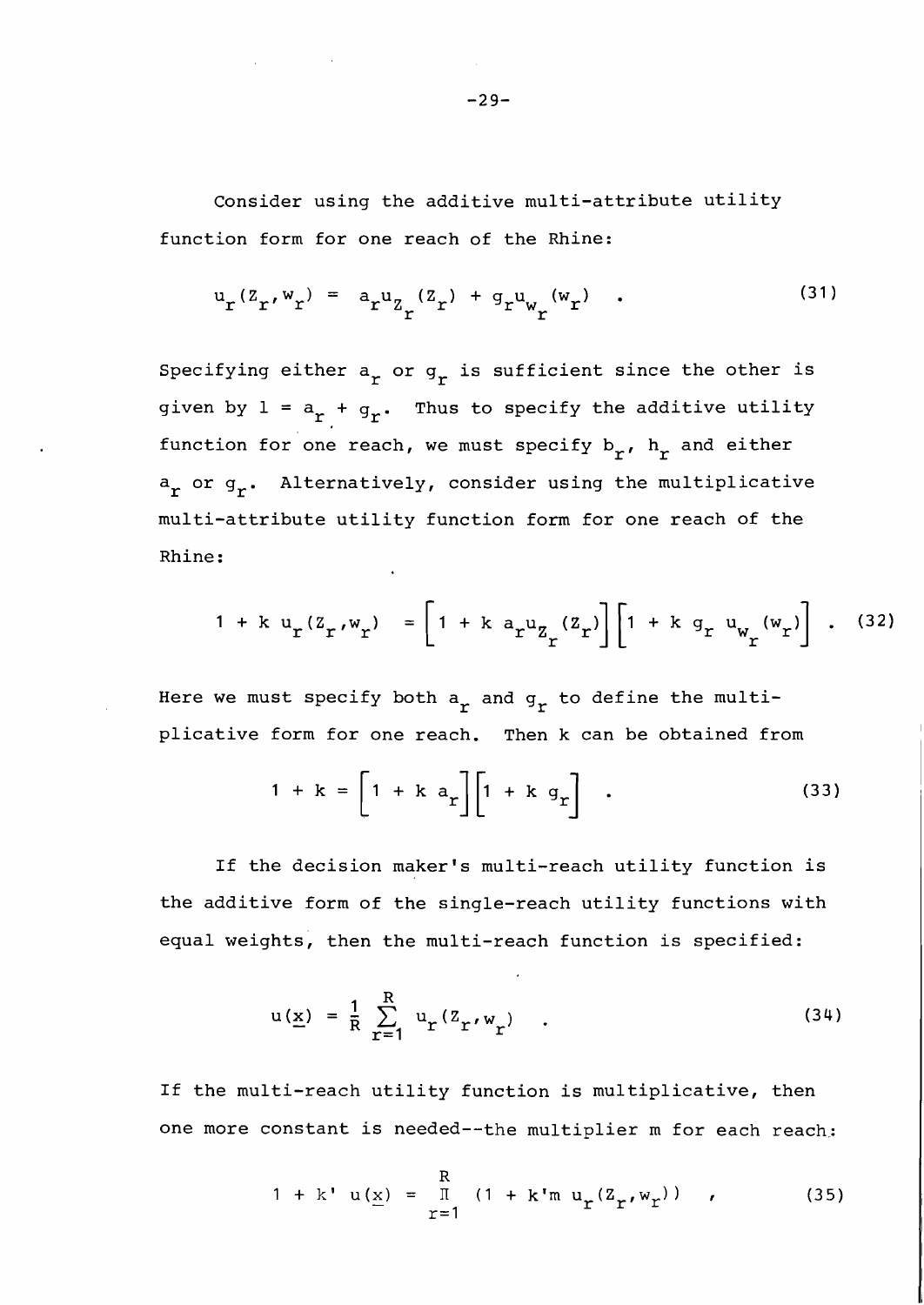where k' corresponds to k in Equation (3) with Rm  $\neq$  1.

What we propose to do is vary the parameters  $b_r$ ,  $h_r$ ,  $a_r$ ,  $\mathbf{g}_{_{\mathbf{T}}}$ , and  $\mathbf{m}$ , and see how the decision changes. As we mentioned in relation to Equation (3), the additive form is just a special case of the multiplicative form, with k (or k' in the multi-reach problem) approaching **0.** Therefore, one might say that we are doing a sensitivity analysis on the multiplicative form, the additive form being one variation.

#### Computational Approach

An R-reach problem requires the solution of 3R non-linear equations simultaneously for 3R unknowns ( $w_r$ ,  $y_r$  and  $\lambda_r$ ,  $r = 1, 2, ..., R$ ). For the purpose of keeping computation times within reasonable limits, the eighteen reaches of Stehfest [20] were aggregated into ten longer ones. Although this implies a certain simplification of the characteristics of the inflow and treatment processes, our first objective was to demonstrate the general applicability of the model, which could later, if necessary, be extended to larger problems. Data for the aggregated system is illustrated in Table 1. Note that for simplicity Stehfest's 1985 estimates of the inflows and waste discharges have been treated as point sources at the start of each reach.

The second reach for example, represents the Rhine basin area of Mannheim, including effluents from paper mills and chemical plants at Ludwigshafen and Neckar River. Reach 3 starts at Mainz, at the confluence of the Main River and the Rhine; reach 5 at Koblenz where the Mosel joins the Rhine;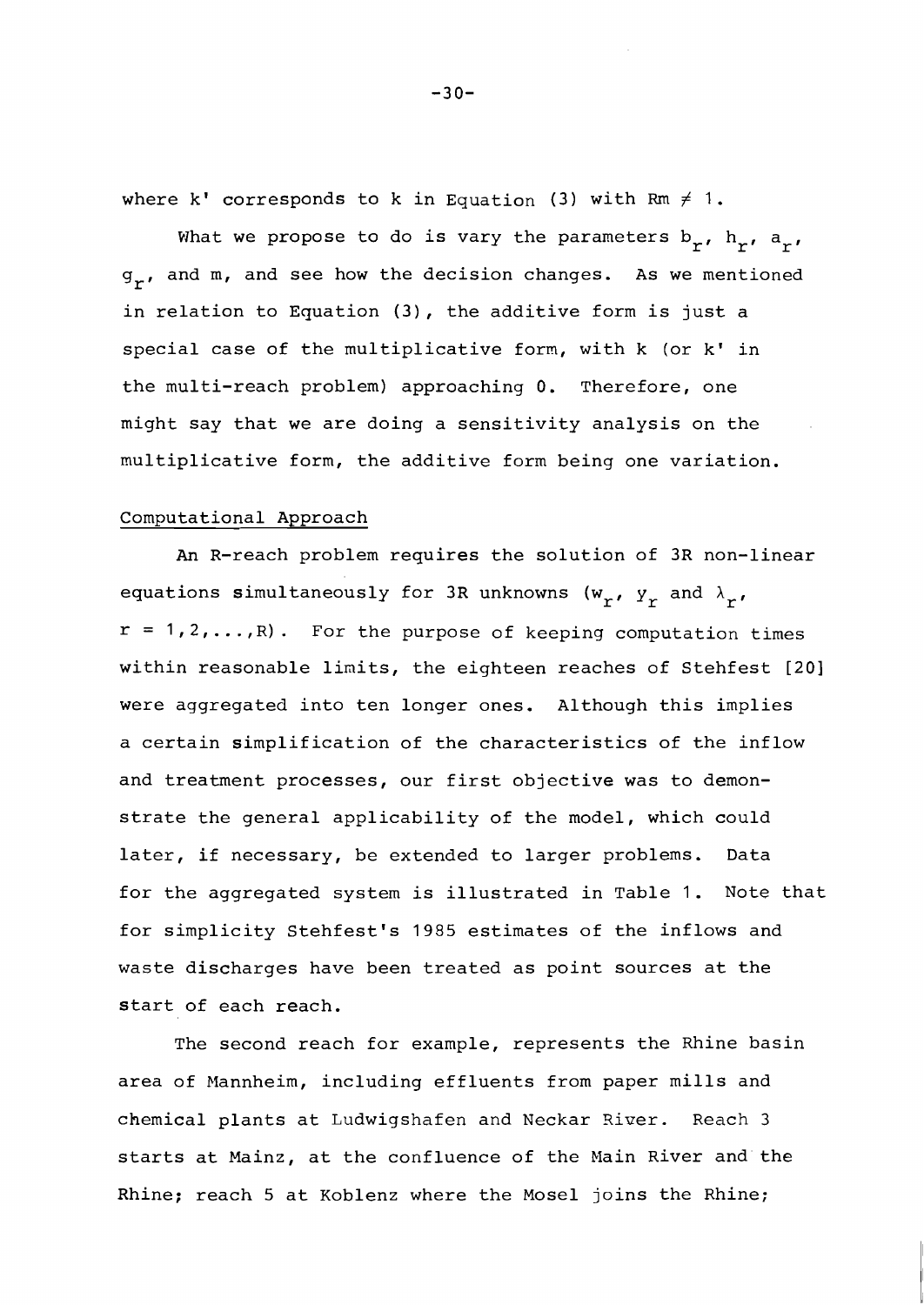**Table 1. Inflow, COD Discharge and Relative Population Density for the Ten-Reach Aggregation.** 

| Reach                         | $\rm{KM}$ | Inflow<br>$(10^5 \text{m}^3/\text{hr})$ | COD<br>$(10^5 \text{kg/hr})$ | Relative<br>Density | Approximate<br>Location |
|-------------------------------|-----------|-----------------------------------------|------------------------------|---------------------|-------------------------|
|                               | 400       | 0.000                                   | .203                         | 1                   | Speyer                  |
| 1                             | 420       | 3.600                                   | 2.741                        | $\overline{2}$      | Ludwigshafen            |
| $\mathbf{2}$                  | 500       | 7.200                                   | 1.640                        | 3                   | Mainz                   |
| $\mathbf{3}$                  | 530       | 2.884                                   | .366                         | 1                   | Rüdesheim               |
| 4                             | 590       | 10.640                                  | .958                         | $\mathbf{1}$        | Oberlandstein           |
| 5                             | 660       | 1.648                                   | 1,016                        | $\overline{2}$      | Bad Godesberg           |
| 6                             | 680       | 0.000                                   | 2.339                        | 3                   | Köln                    |
| $\overline{\mathcal{L}}$<br>8 | 725       | 0.000                                   | 1.224                        | $\overline{3}$      | Düsseldorf              |
| 9                             | 755       | 0.000                                   | 2.448                        | 3                   | Wittlaer                |
| 10                            | 815       | 2.884                                   | 1.321                        | 1                   | Wesel                   |
|                               | 900       |                                         |                              |                     | Tiel<br>(Netherlands)   |

 $-31-$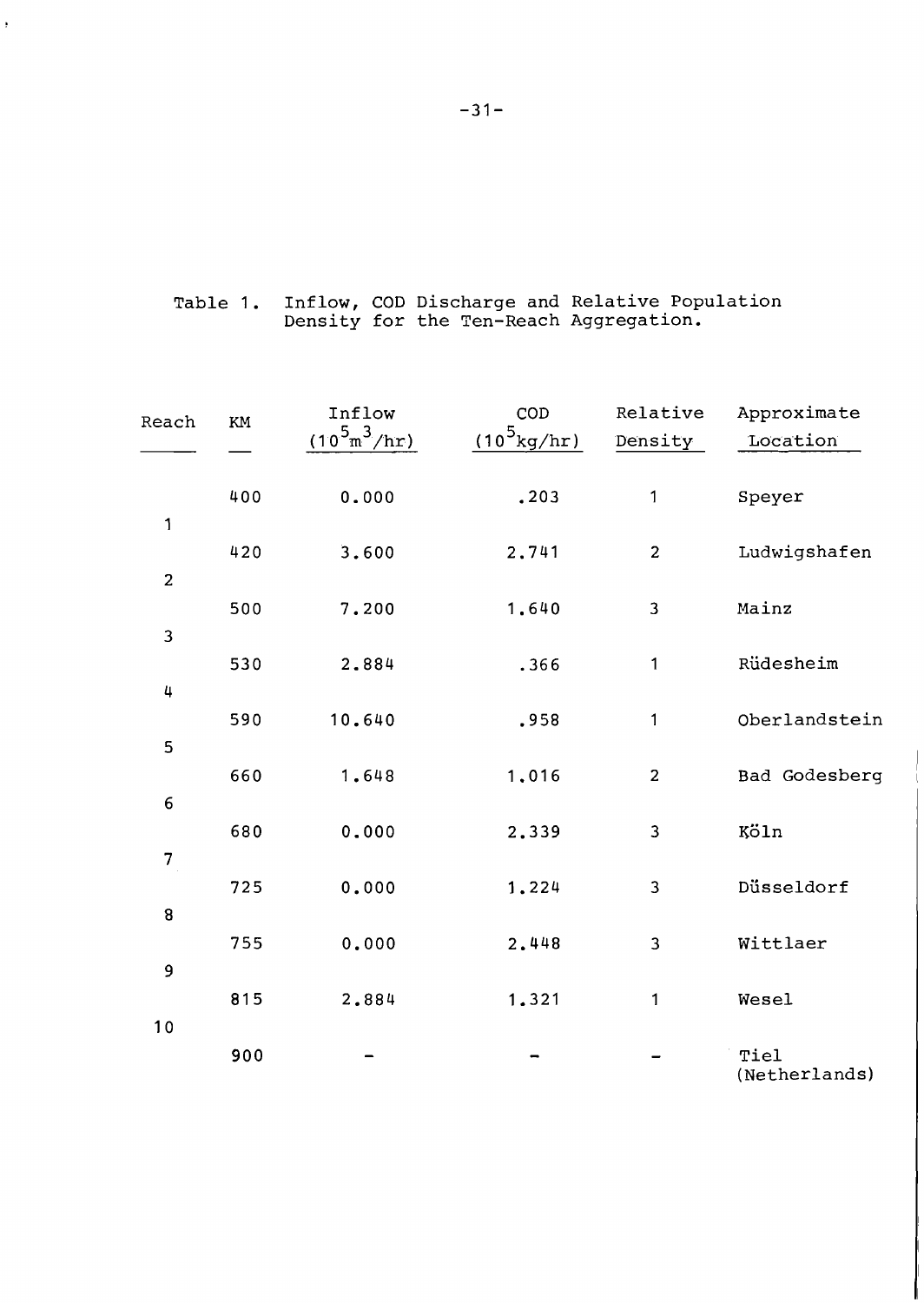and reach 7 with the region around Cologne. The last reach extends across the Dutch border to the town of Tiel.

The ten-reach example was solved using the rapidly convergent Newton-Raphson algorithm on a CDC 6600 computer, requiring from five to eight "Newton Steps" until the solution converged. CPU time (execution and output) was approximately 16.7 seconds for the sequential solution of five problems, one for each value of the uncertain streamflow, **q.** 

The result for each of the five discrete values of q was an optimal control law  $y_r(q)$ . A typical example of the dependence of the control strategy in reach 4 on the value of q is illustrated in Figure 5, where an additive form of utility was employed. Not all reaches had the same shape of control strategy. The optimal policy for reaches 1 and 6, for example, was to decrease treatment efficiency for an increase in flow rate, since dilution had more impact than self-purification (which is related to flow time). From the set of  $y_r(q)$ and the probability distribution of q, the expected values of the cost and quality attributes and the expected utilities for cost and quality were computed.

The above procedure was repeated for each of the two forms of utility function discussed previously:

- .I) Additive form over attributes; additive form over reaches (the " sum-sum" or " **CC"** form) ;
- 2) Product form over attributes; additive form over reaches (the "sum-product" or " $\Sigma\Pi$ " form).

For the sum-sum and sum-product forms the results of the optimization are shown in Table 2. Expected values of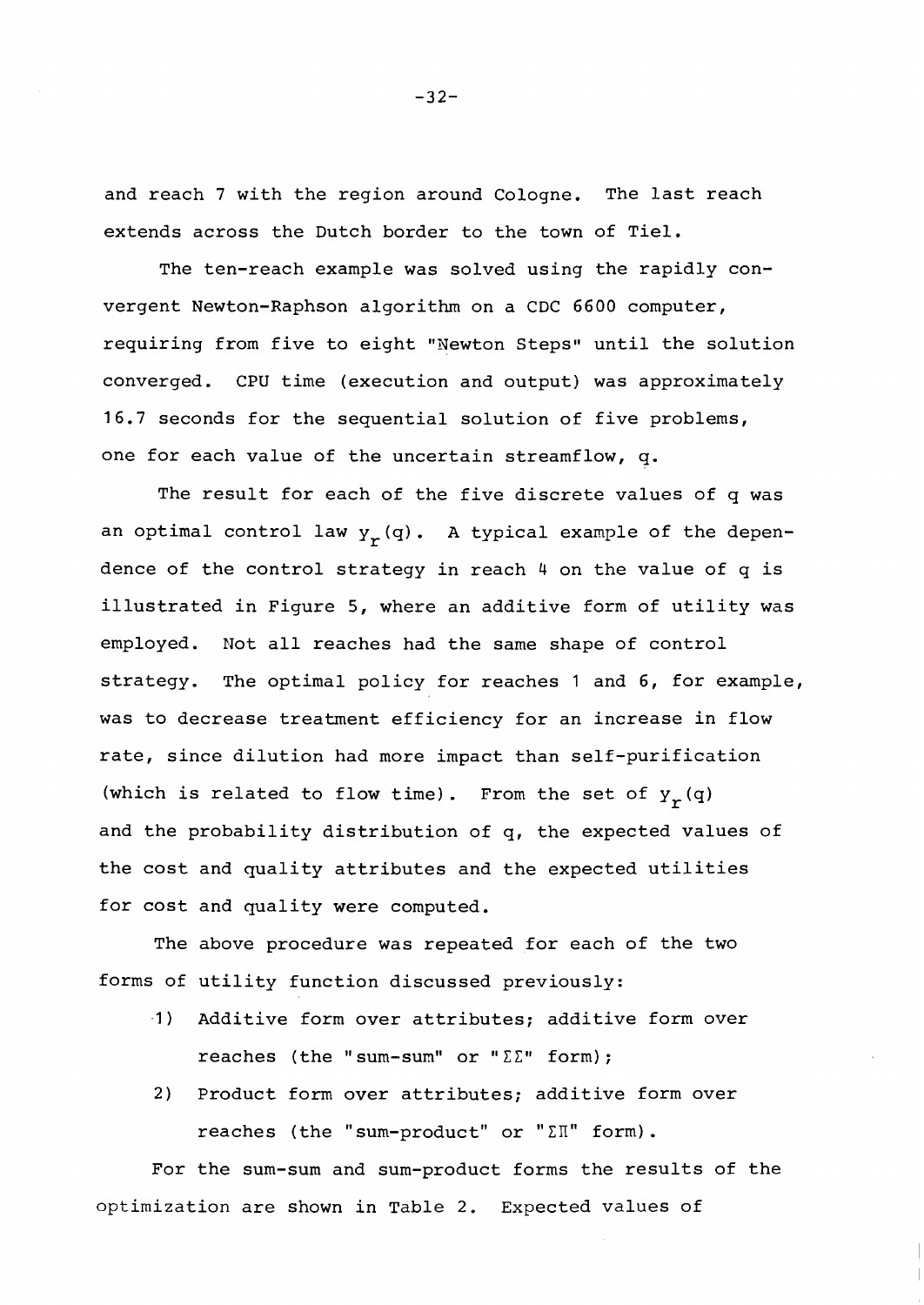

**Figure 5. Control strategy y(q), COD ~(q), and total utility U(q) for reach 4, using** CC **objective function.**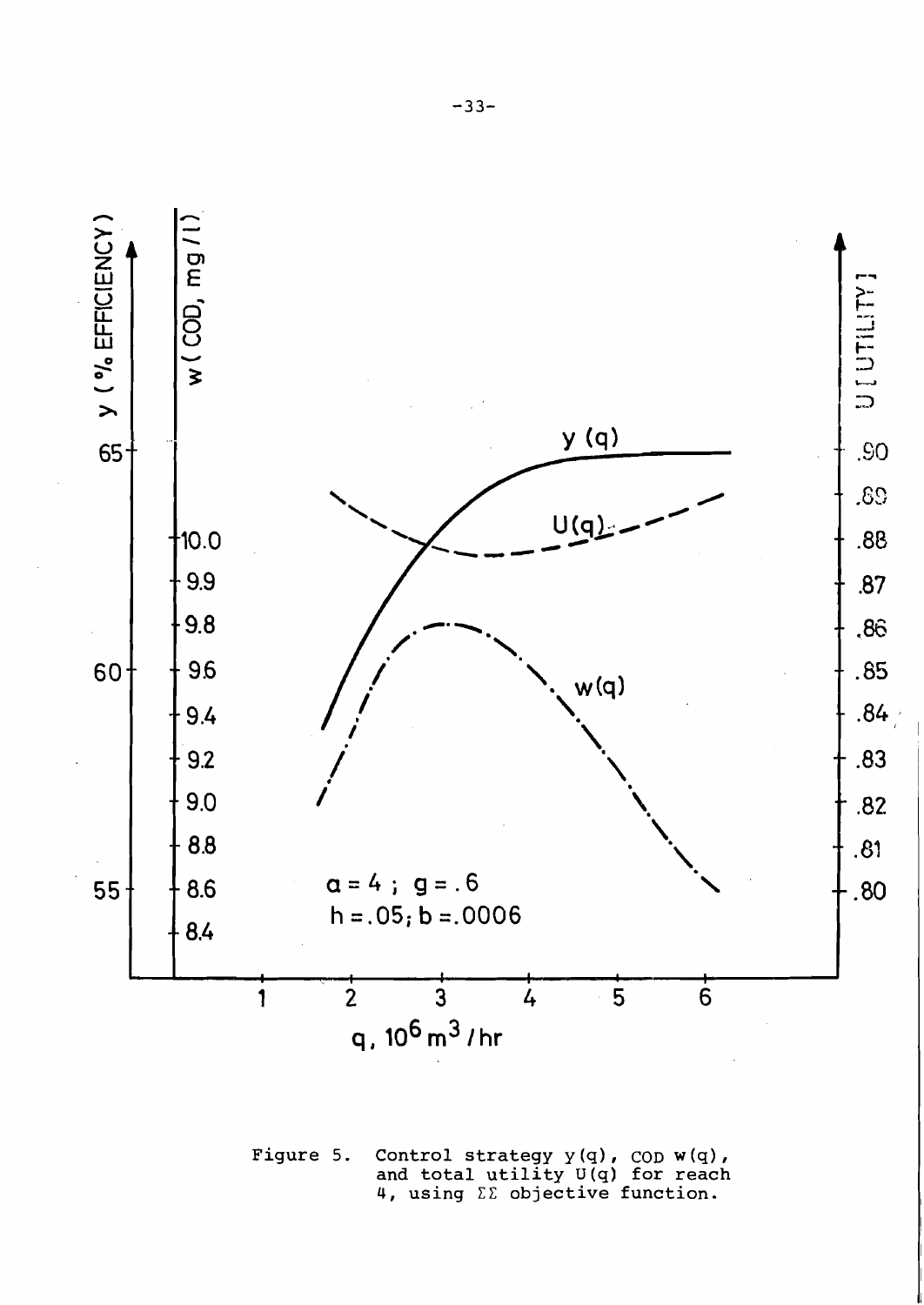| Reach                              |                   | Quality<br>(COD, mg/h) |                   | Efficiency<br>% |     | Cost<br>(DM/hr) |                   | Utility        |  |
|------------------------------------|-------------------|------------------------|-------------------|-----------------|-----|-----------------|-------------------|----------------|--|
|                                    | $\Sigma$ $\Sigma$ | $\Sigma\,\Pi$          | $\Sigma$ $\Sigma$ | $\Sigma \Pi$    | ΣΣ  | $\Sigma$ $\Pi$  | $\Sigma$ $\Sigma$ | $\Sigma$ $\Pi$ |  |
| $\mathbf{1}$                       | 16.7              | 16.7                   | 64                | 70              | 19  | 28              | .73               | .81            |  |
| $\overline{c}$                     | 14.2              | 13.9                   | 85                | 92              | 890 | 1318            | .70               | .76            |  |
| $\overline{3}$                     | 9.0               | 7.0                    | 83                | 89              | 463 | 676             | .81               | .89            |  |
| $\frac{1}{2}$                      | 9.5               | 6.7                    | 63                | 74              | 31  | 64              | .88               | .94            |  |
| 5                                  | 7.2               | 5.0                    | 72                | 83              | 197 | 381             | .89               | .93            |  |
| $6\phantom{1}6$                    | 6.1               | 4.0                    | 77                | 87              | 276 | 483             | .88               | .93            |  |
| $\overline{7}$                     | 8.4               | 5.2                    | 83                | 91              | 677 | 1069            | .82               | .90            |  |
| $\bf{8}$                           | 9.1               | 5.2                    | 75                | 85              | 298 | 508             | .85               | .93            |  |
| 9                                  | 10.3              | 6.1                    | 77                | 88              | 512 | 904             | .82               | .91            |  |
| 10                                 | 9.9               | 5.7                    | 65                | 82              | 172 | 482             | .87               | .93            |  |
| Border<br>$\overline{\phantom{a}}$ | чf.<br>7.4        | $4.0$                  |                   |                 |     |                 | .87               | .94            |  |

**Table 2. Comparison of Expected Values for Quality, Efficiency, Cost, and Utility Using** CC **and**  Ci7 **Utility Objective Functions.** 

 $h = .05$ ,  $h/b = 10.56$ ,  $g/a = 1.5$  $\Sigma: g = .6$ 

 $\Sigma \Pi$ : g = .9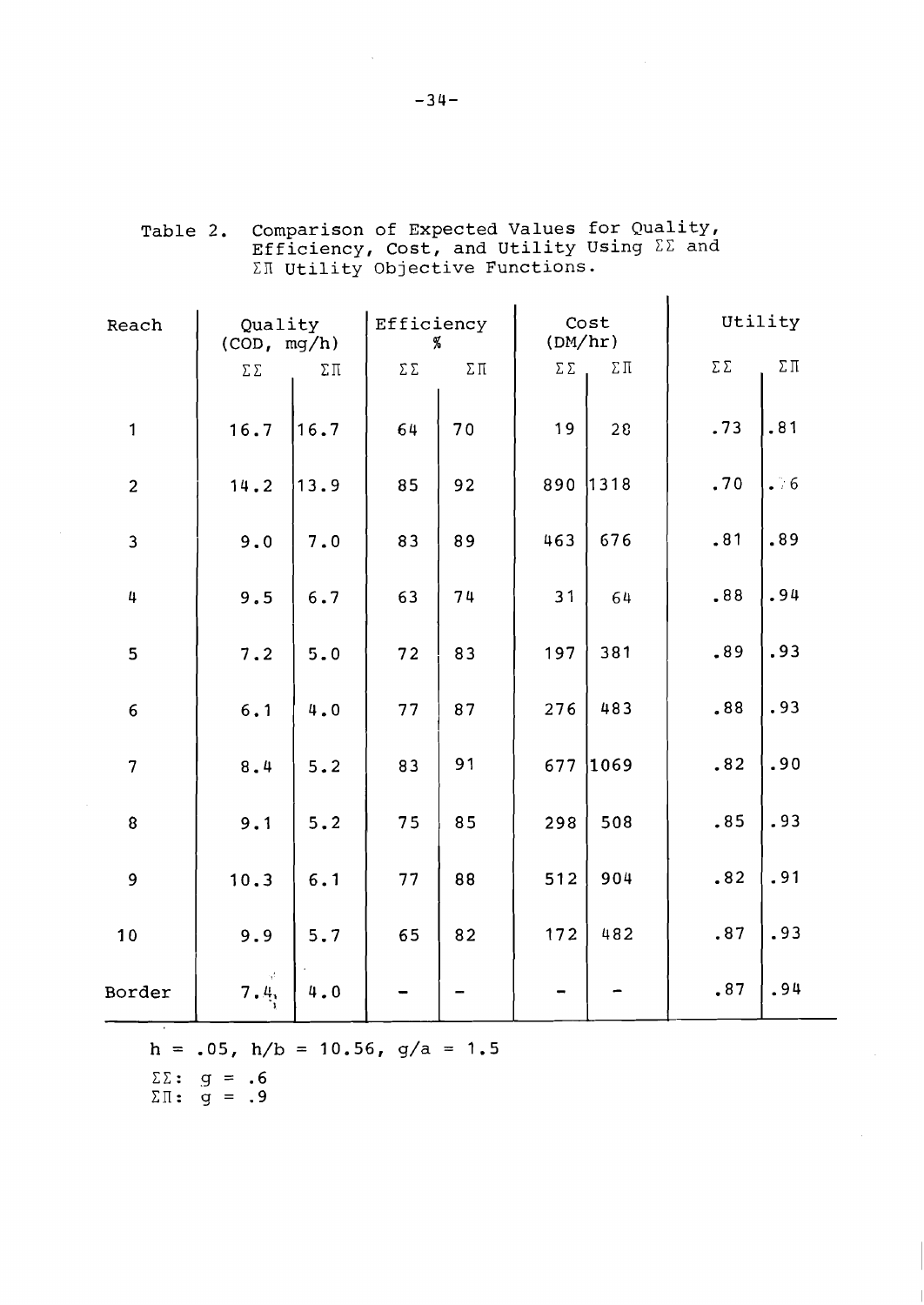COD ( ${\mathcal E} w_r$ ), treatment efficiency ( ${\mathcal E} y_r$ ), treatment costs  $(\mathcal{E}z_r)$  and total utility  $(\mathcal{E}u_r)$  are compared for each reach. It is interesting to note that for the same risk aversion parameters  $(h_r$  and  $b_r)$ , and the same ratio of weights  $(g_r/a_r)$ , the sum-product form tends to result in generally higher quality levels on all reaches with correspondingly higher treatment efficiencies.

The results illustrate operating strategies for hypothetical treatment plants that are assumed to exist in 1985. To some extent, they are based on the definition of equity used in the analysis. It should be remembered that we used similar utility functions in each reach, and then weighted them equally to obtain the multi-reach utility function. This results in different operating levels in each reach, but with comparable utility values (see last two columns of Table 2). If a different concept of equity were used, such as one in which all treatment plants operate at the same level, or utility is based on per capita costs, different results would be expected.

#### Sensitivity Analysis

The optimal trajectories  $y_r(q)$  for both objective function forms were subjected to sensitivity analysis on the single-attribute risk aversion parameters h and a, Holding the attribute weights fixed (g/a = **1.5),** the ratio of risk aversion coefficients h/b was varied to test the effect on the expected quality in the river. Figures 6 and 7 show the relationship between expected COD levels on reach 4 for variations in

 $-35-$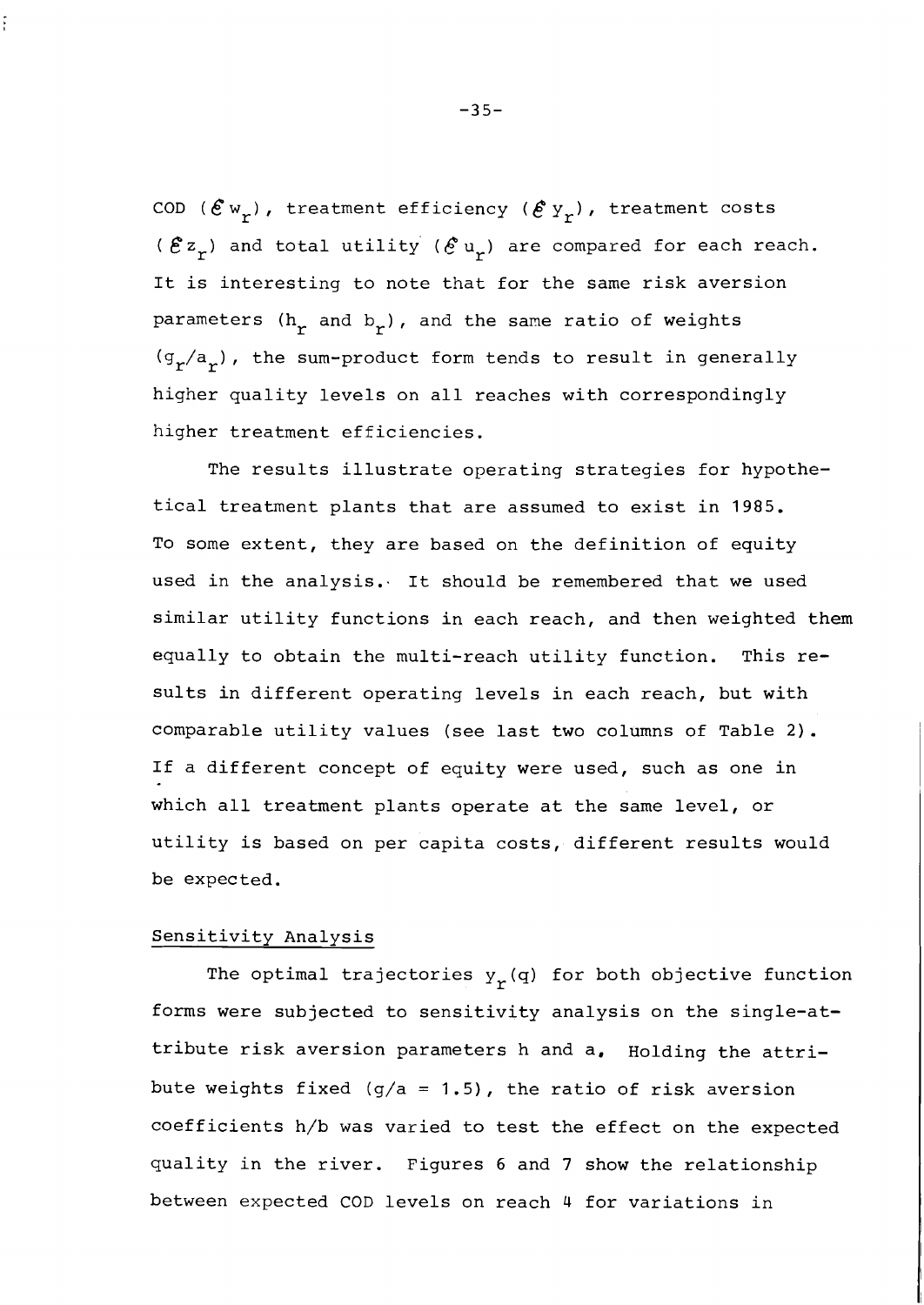![](_page_39_Figure_0.jpeg)

Figure 6. Sensitivity to risk aversion parameters: constant b with varying h.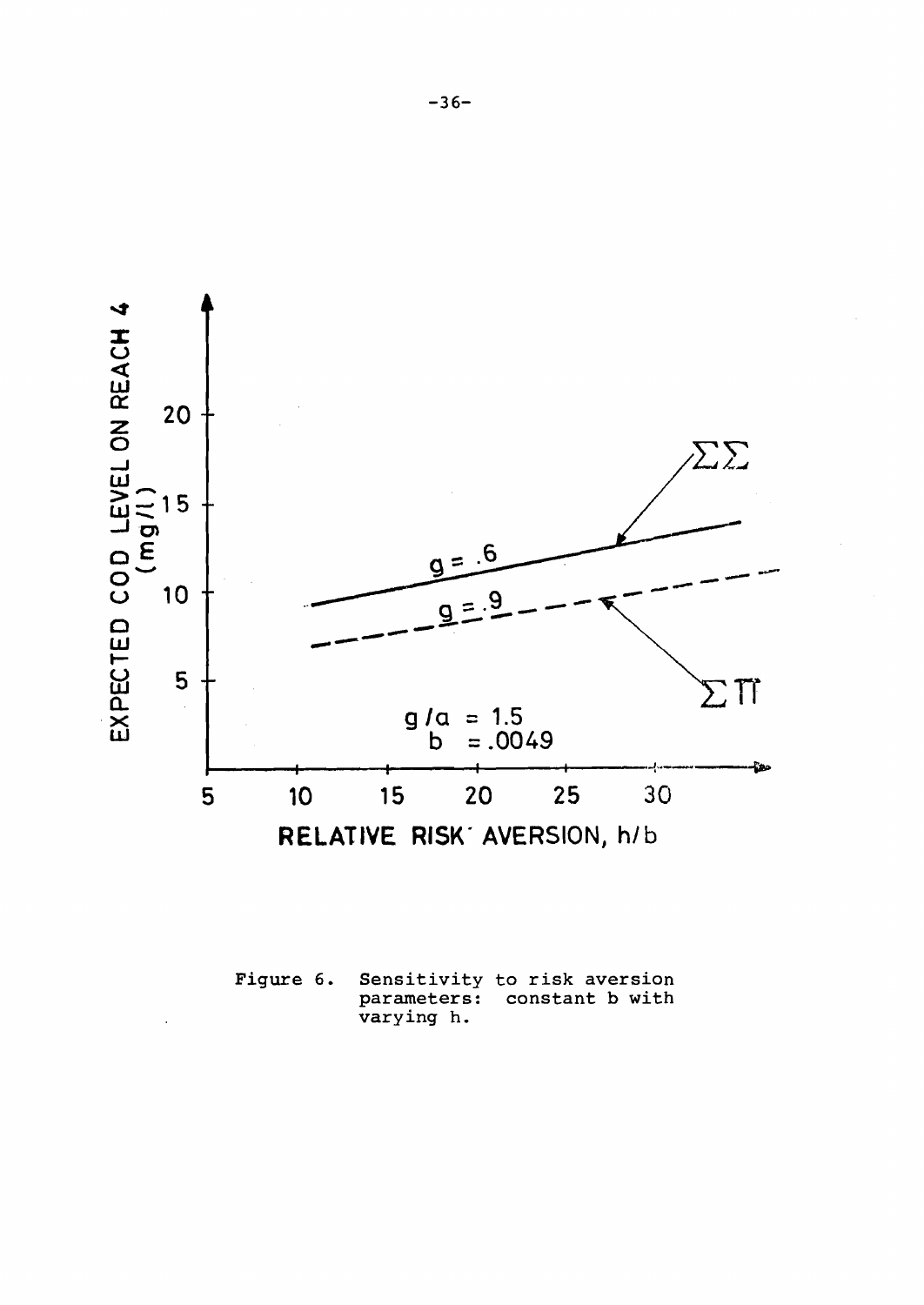![](_page_40_Figure_0.jpeg)

**Figure 7. Sensitivity to risk aversion parameters: constant** h/b.

 $\ddot{\ddot{\xi}}$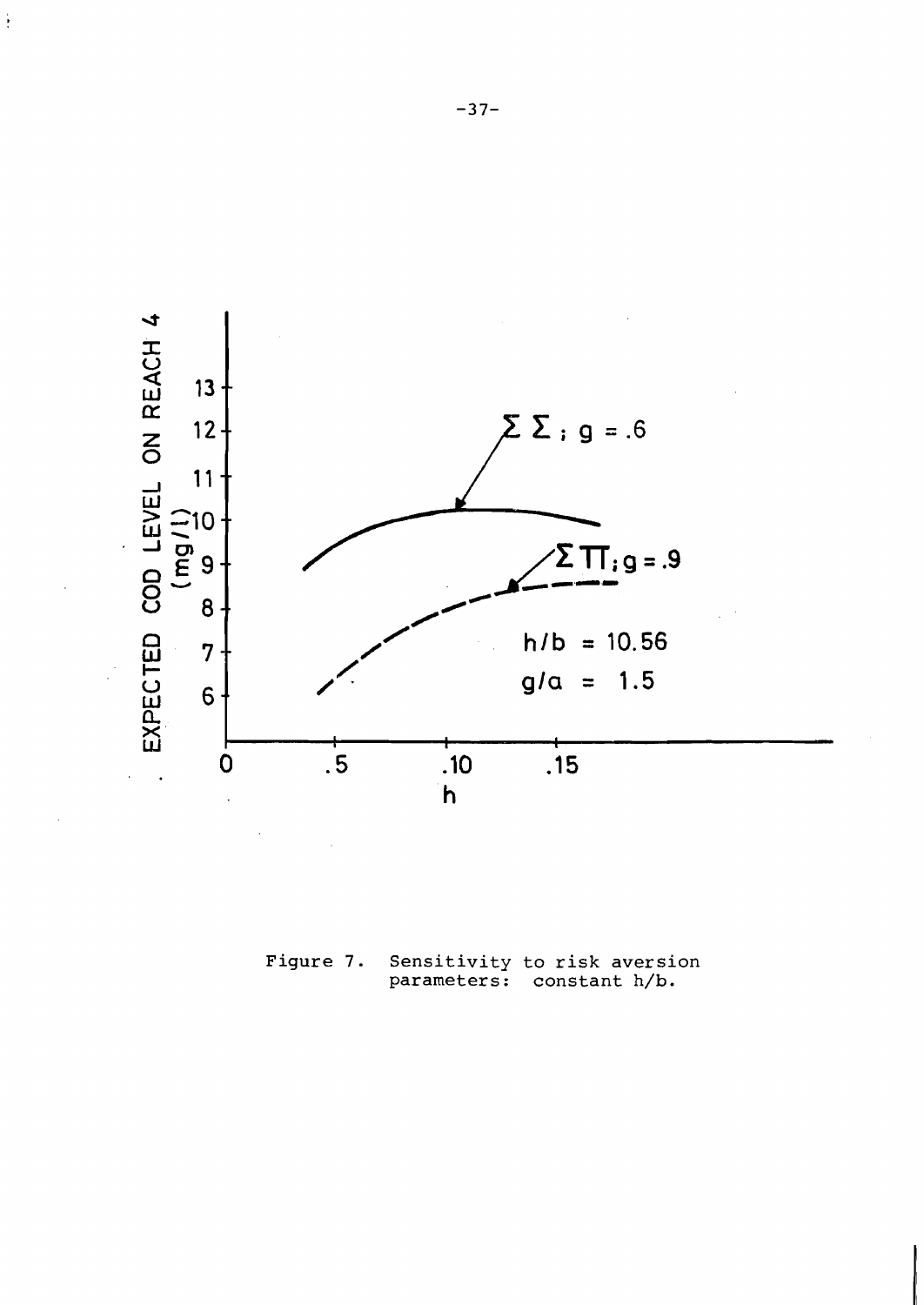the ratio of such aversions h/b. In Figure 6, b was kept constant and h was varied; in Figure 7 the ratio h/b was maintained constant while h was varied. The graphs show two important features: first, they demonstrate how the expected quality changes when we shift to a product utility function; second, they illustrate that expected quality is relatively insensitive to changes in the degree of risk aversion. One of the criticisms of decision theory (see Maass, [10]) is that is is difficult to obtain an accurate description of the shape of the utility function. Figures 6 and 7, however, show us that (in the range of this analysis) we need not worry too much about this problem since the optimal solution is relatively insensitive to the risk aversion coefficients.

A second and perhaps more interesting result is shown in Figures 8 and 9. Here risk aversion coefficients were kept constant and the ratio of attribute weights g/a was varied. Expected COD levels on reach 4 were examined for sensitivity to the value of g/a. In Figure 8, the expected COD drops off sharply for the  $\Sigma\Sigma$  form of utility, as g/a approaches 1 and levels out at a value of approximately 6.25 mg/l. The  $\Sigma$ II form, however, is extremely sensitive to changes in the value of g/a and should be carefully examined in this light.

Figure 9 indicates that no matter how low a weight g is chosen for water quality, the COD level will not exceed some upper level (in this example,  $10.1$  mg/1).

 $-38-$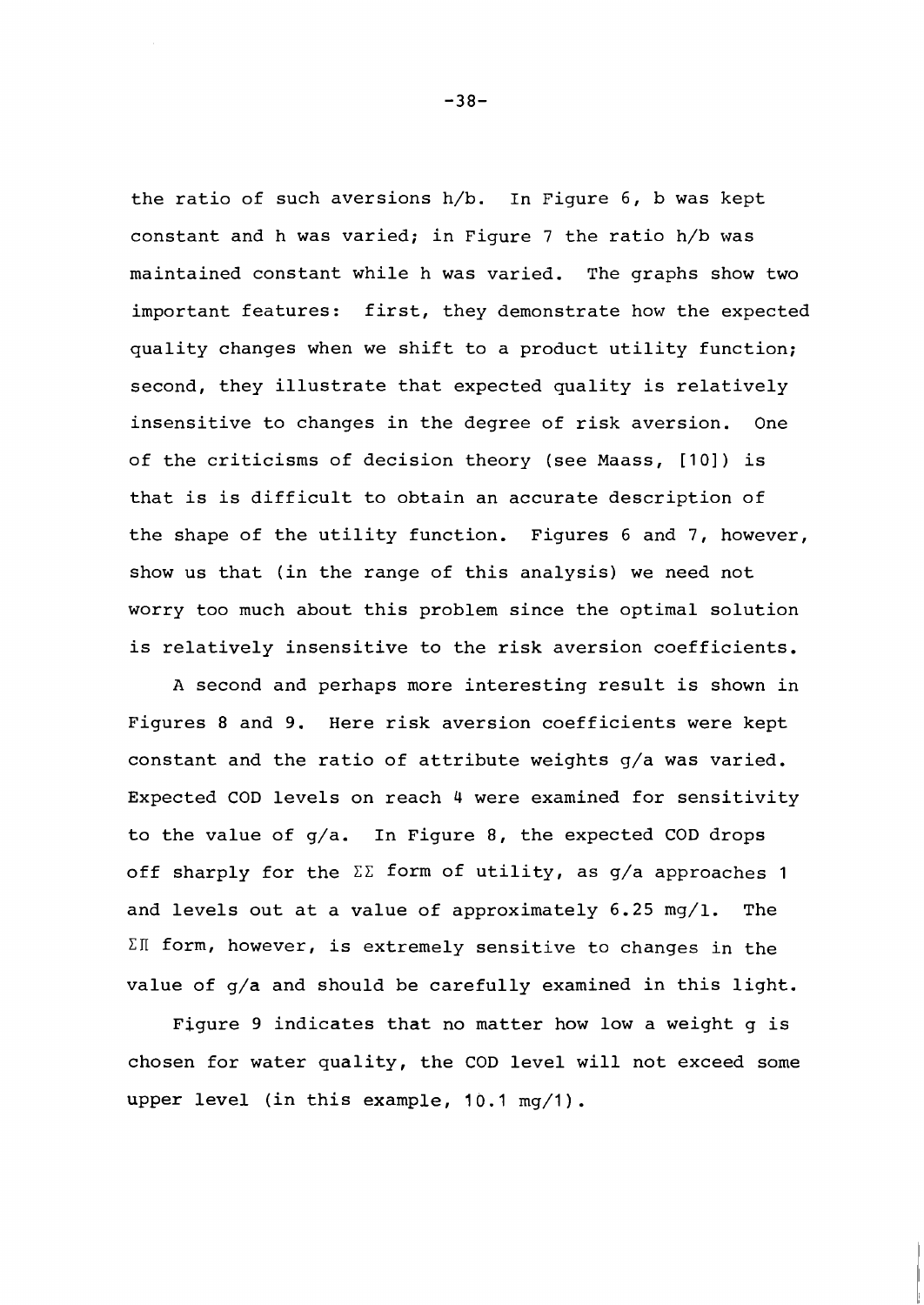![](_page_42_Figure_0.jpeg)

**Figure 8. Sensitivity to relative scaling weights, g/a.**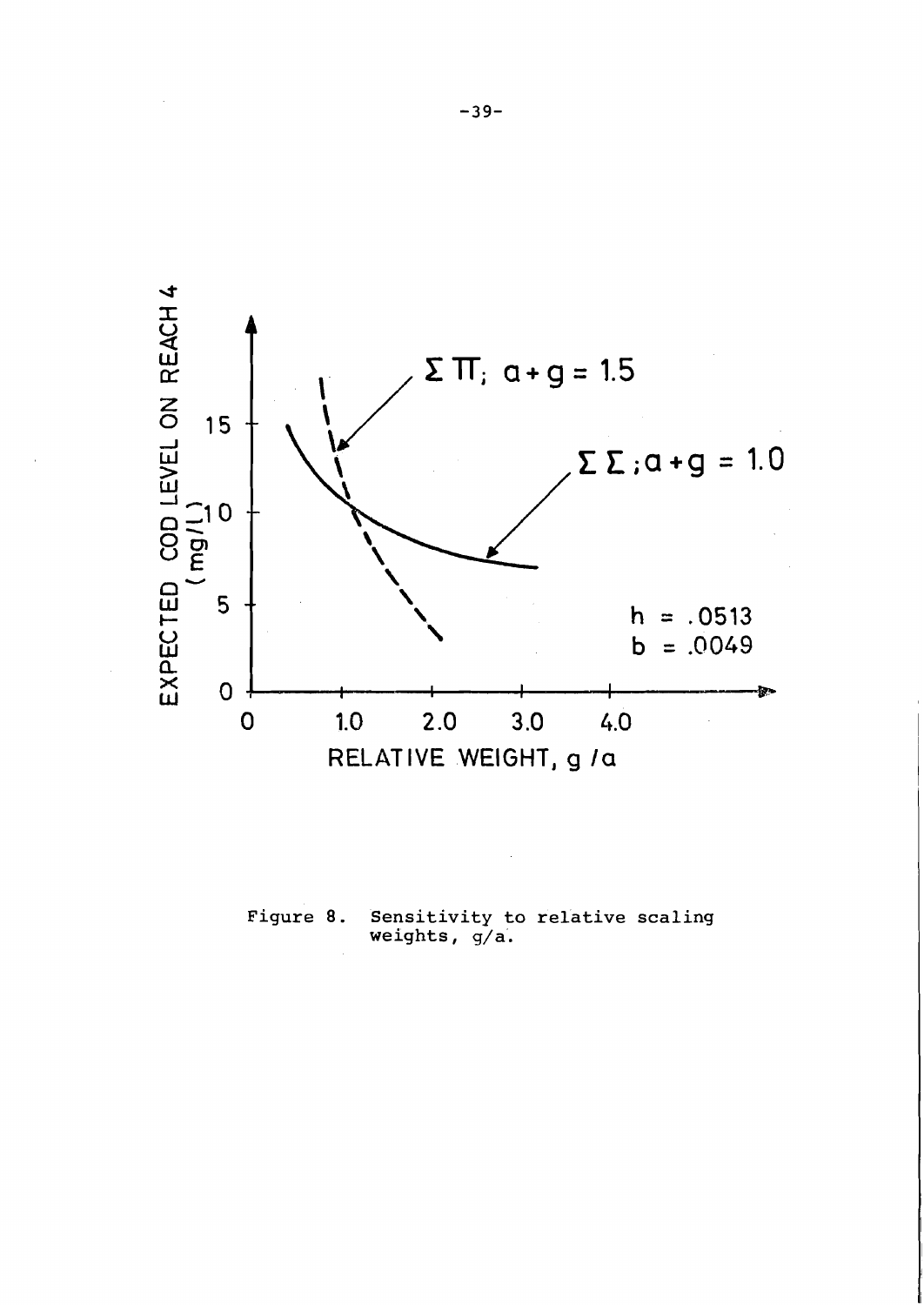![](_page_43_Figure_0.jpeg)

**Figure 9. Sensitivity to scaling weights: constant g/a with varying g.** 

 $\begin{array}{c} \hline \end{array}$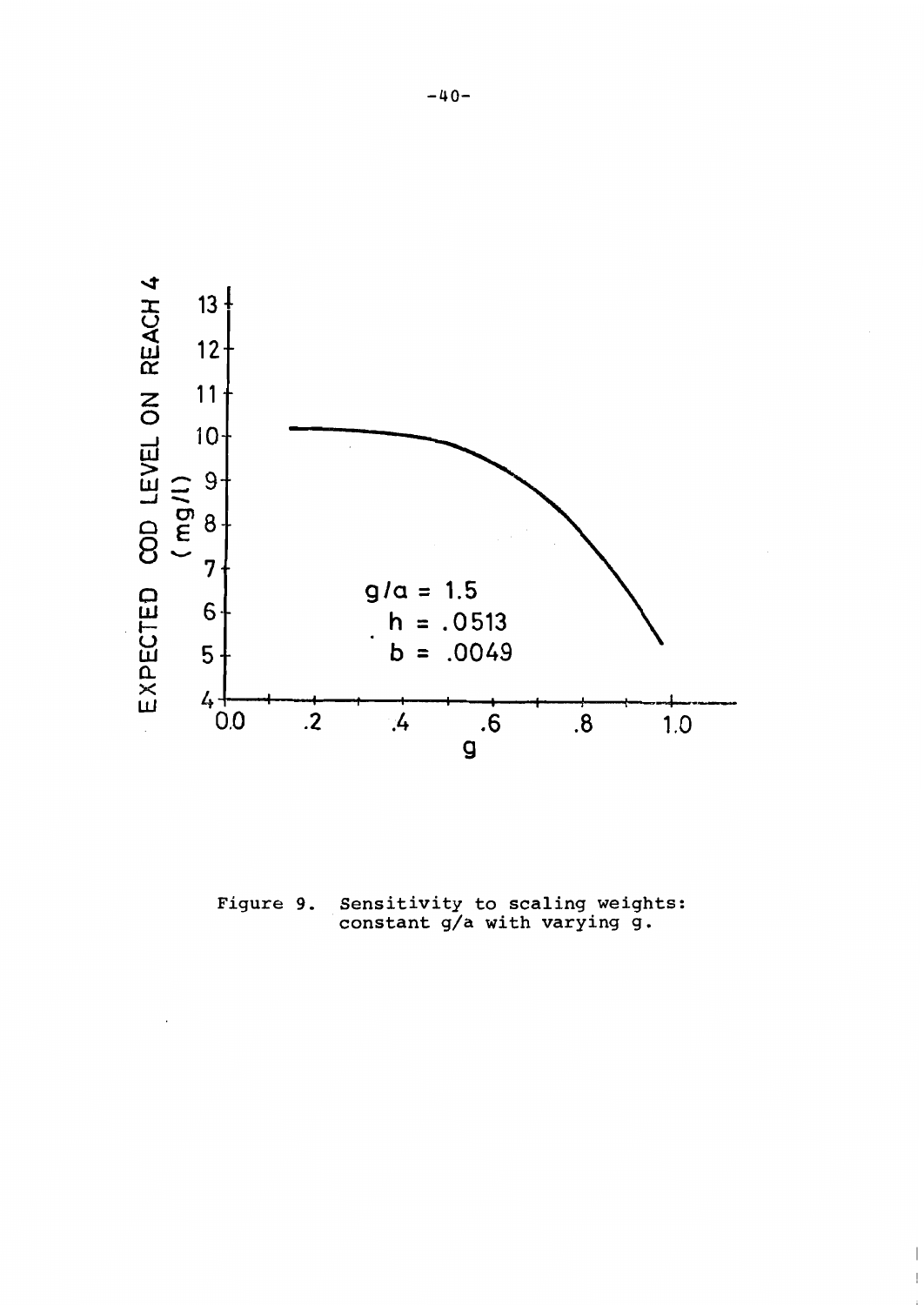The sensitivity analysis presented has given us an important insight: if a similar anlysis is carried out in practice, more emphasis and greater care should be devoted to the assessment of those parameters which have a great effect on the optimal decision (the scaling weights); comparatively less time can be spent on parameters which have little effect (risk aversion parameters). It also gives us a good idea of the way in which optimal treatment strategies vary with changes in these parameters.

#### Discussion

Recent applications of control theory (see Young and Beck, [23]) have been concerned with optimal control trajectories that satisfy quality constraints determined a **priori.**  The approach in this paper, however, is to treat preferences for variable water quality levels through the use of multiattribute utility functions. Rather than minimizing costs to achieve some predetermined quality levels, the model establishes a trade-off function between quality and costs of waste-water treatment.

Although the results for the Rhine application are preliminary, they show a marked difference between additive and multiplicative utility functions. If we are to take advantage of some of the appealing features of the product form, then caution must be used in selecting the attribute weights a and g. For our ten-reach problem, computational times were reasonable, and it appears that even larger and more complex problems can be handled. The model could be

 $-41-$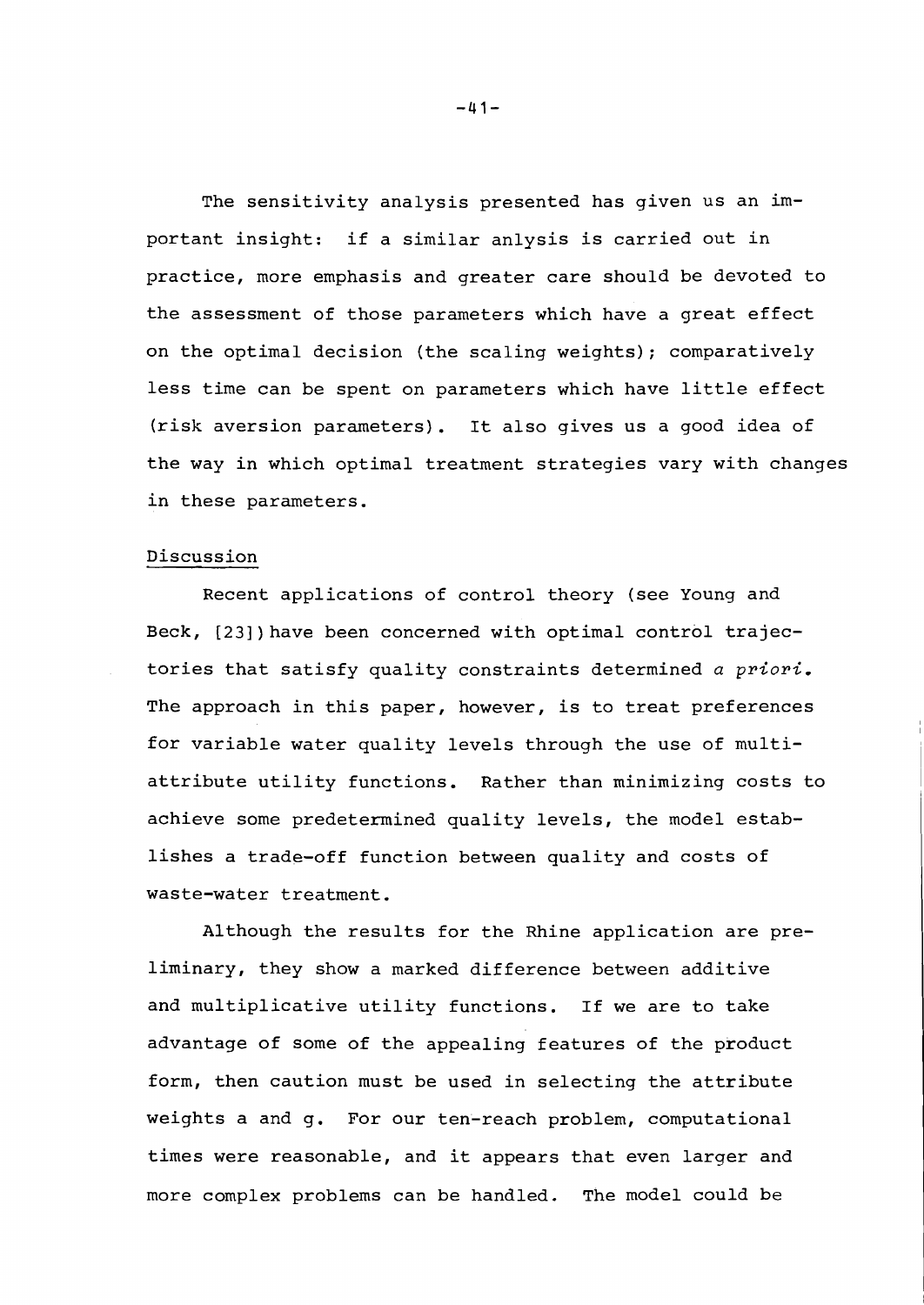easily extended to include more reaches, and the Streeter-Phelps equation could be improved in a straightforward manner. Adding treatment plants on the tributaries requires a few more equations to relate flows at the confluences, and a correlation structure between those flows. Some of the implications of handling capital costs in this type of model are presented in Gros and Ostrom **[5].** 

#### Extensions

It is clear that the inclusion of a dissolved oxygen demand **(DO01** equation would enhance the model. This could be handled in a straightforward fashion. DOD would replace COD in the single-attribute utility function of equation (29), which would be rewritten as:

$$
u(D_r) = d_r \left(1 - e^{h_r (D_r - D)}\right)
$$
 r = 1, 2, ..., R , (36)

where

 $D_r$  is the DO deficit on reach r (mg/1)

D is the saturation concentration of oxygen  $(mg/1)$ ; and the constraints in equation (26) would be replaced by one relating DOD in one reach to DOD and COD in the next upstream reach.

$$
F_{r+1} = \frac{k_1}{k_2 - k_1} \left[ w_r + \frac{(1 - y_r) w_r}{Q_r} \right] \left[ exp \left( -k_1 d_r A_r / Q_r \right) - exp \left( -k_2 d_r A_r / Q_r \right) \right]
$$
  
- exp \left( -k\_2 d\_r A\_r / Q\_r \right) + D\_r exp \left( -k\_2 d\_r A\_r / Q\_r \right)  
- D\_{r+1} = 0 (37)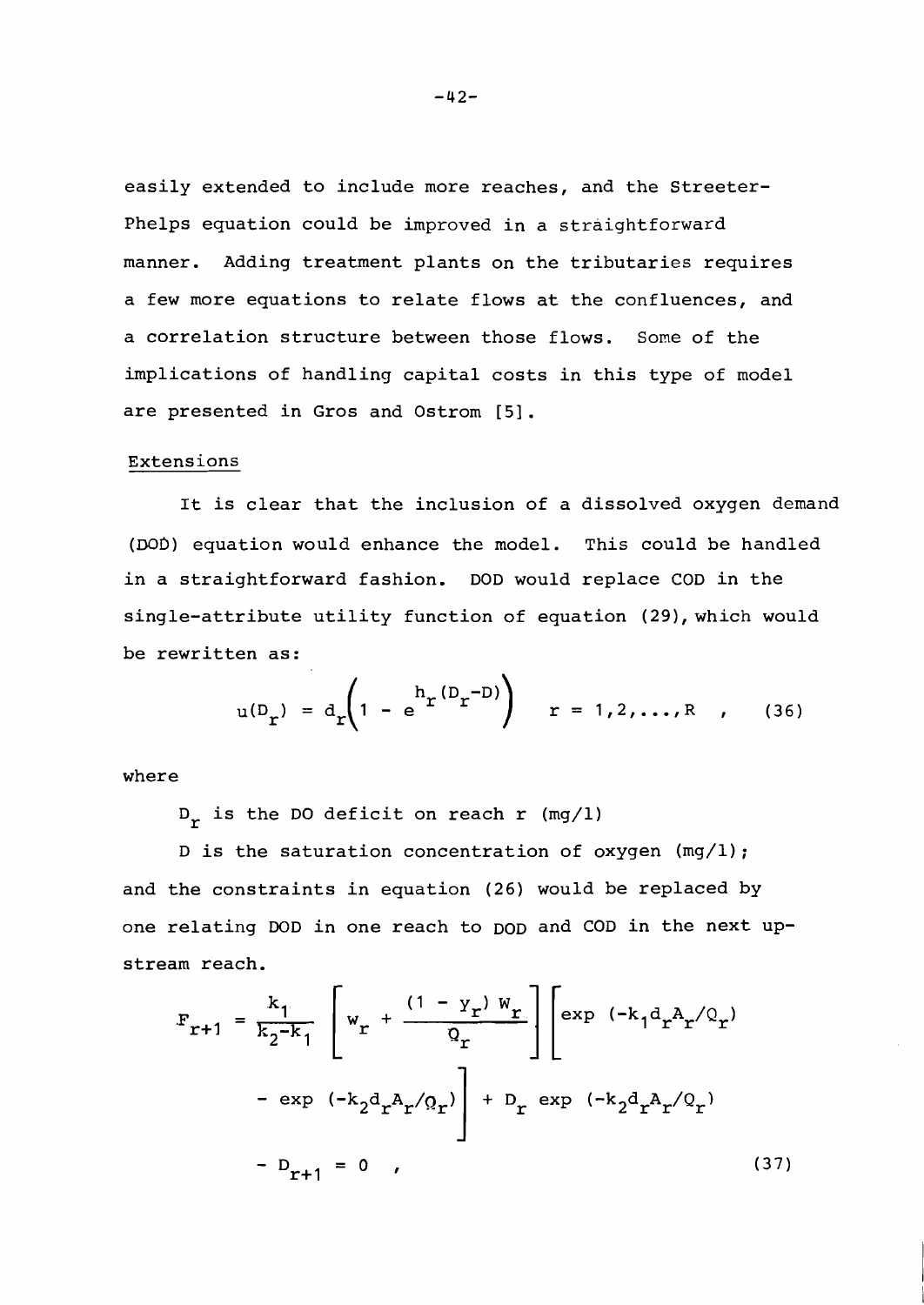where

$$
w_{r+1} = \left[ w_r + \frac{(1 - y_r) w_r}{Q_r} \right] \exp (-k_1 d_r A_r / Q_r) \quad . \tag{38}
$$

The above expression for COD, however, can be written in a more general form as:

$$
w_r = w_1 \prod_{i=1}^{r-1} e^{-k_1 t_i} + \sum_{i=1}^{r-1} \frac{(1-y_i)w_i}{Q_i} \begin{vmatrix} r-1 & -k_1 t_i \\ \prod_{j=i}^{r-1} e^{-k_1 t_j} \end{vmatrix}
$$
, (39)

where  $t_r = d_r A_r / Q_r$ , and then substituted into Equation 37.

Although there are still 3R equations,  $D_r$ ,  $Y_r$ ,  $F_r$ ,  $\rm{^{3}H}_{-}$ r = 1,2,...,R, the  $\frac{\partial H}{\partial y}$  = 0 equations now contain extra derivar tive terms which can add considerably to the computing time. Alternatively, Equation 38 could be written as a separate constraint, denoted  $G_r$ . This implies that the Hamiltonian in Equation 39 would be rewritten as

$$
H = u(\underline{x}) p(q) + \sum_{r=1}^{R} \lambda_r F_r + \sum_{r=1}^{R} \mu_r G_r
$$
 (40)

This, however, implies that we now need to solve 5R simultaneous non-linear equations for  $y_r$ ,  $W_r$ ,  $D_r$ ,  $\lambda_r$ , and  $\mu_r$ , r = 1,2, ..., **R,** instead of the 3R equations the COD model required.

#### Acknowledgment

The authors wish to thank Dr. Harald Stehfest for sharing with them his experience in modelling the Rhine River; and to acknowledge the support of the International Institute for Applied Systens Analysis and the National Research Council of Canada.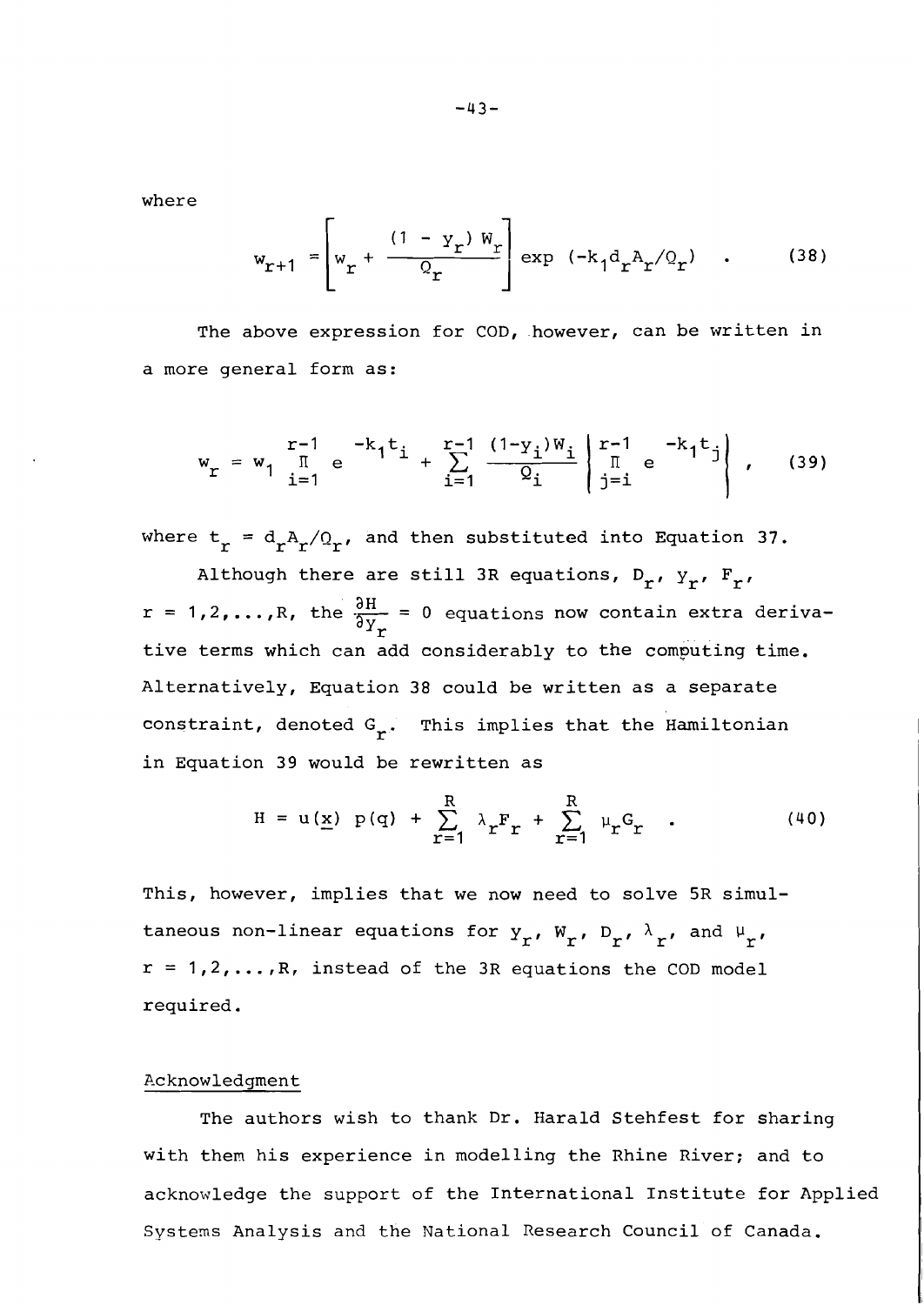#### References

- $[1]$ Bryson, A.E. and Ho, Y. Applied Optimal Control. Ginn and Co., Waltham, Massachusetts (1969).
- $121$ Bundesanstalt fuer Gewaesserkunde, Deutsches Gewaesserkundliches Jahrbuch: Abflussgebiet Rhein, Abflussjahn (1968), Koblenz (1970).
- [3] Cohon, Jared L. and Marks, David H. "A Review and Evaluation of Multiobjective Programming Techniques." Water Resources Research, II, No. 2, (April 1975), 208-220.
- $[4]$ Gros, Jacques G. "A Paretian Approach to Power Plant Setting in New England." Ph.D. thesis, Harvard University, May 1974.
- $[5]$ Gros, Jacques G. and Ostrom, Tony R. "A Decision Analytic Approach to River Basin Pollution Control." International Institute for Applied Systems Analysis Research Memorandum 75-9. Laxenburg, Austria, 1975.
- Keeney, Ralph L. "Concepts of Independence in Multi-<br>attribute Utility Theory", James L. Cochrane<br>and Milan Zeleny, (eds.), <u>Multiple Criteria</u><br>Decision Making, University of South Carolina<br>Press, Columbia, South Carolina, Keeney, Ralph L. "Concepts of Independence in Multi- $[6]$ attribute Utility Theory", James L. Cochrane and Milan Zeleny, (eds.), <u>Multiple Criteria</u> Decision Makinq, University of South Carolina Press, Columbia, South Carolina, 1973, pp. 62-71.
- $[7]$ Keeney, Ralph L. and Raiffa, Howard. Decision Analysis<br>with Multiple Objectives (forthcoming, 1976).
- $[8]$ Keeney, Ralph L. and Sicherman, Alan. "An Interactive Computer Program for Assessing and Analyzing Preferences Concerning Multiple Objectives." International Institute for Applied Systems Analysis Research Memorandum 75-12, Laxenburg, Austria, 1975.
- [9] Luce, R.D. and Raiffa, H. "Gry i Decyzje." Panstwowe Wydawnictwo Naukowe, Warsaw, 1964, pp. 31-38.
- $[10]$ Maass, A., et al. Design of Water Resource Systems. Harvard University, Cambridge, Massachusetts, 1962.
- $[11]$ Materialienbang zum Umweltprogramm der Bundesregierung, Deutscher Bundestag, 6. Wahlperiode, 1971, pp. 121- 172.